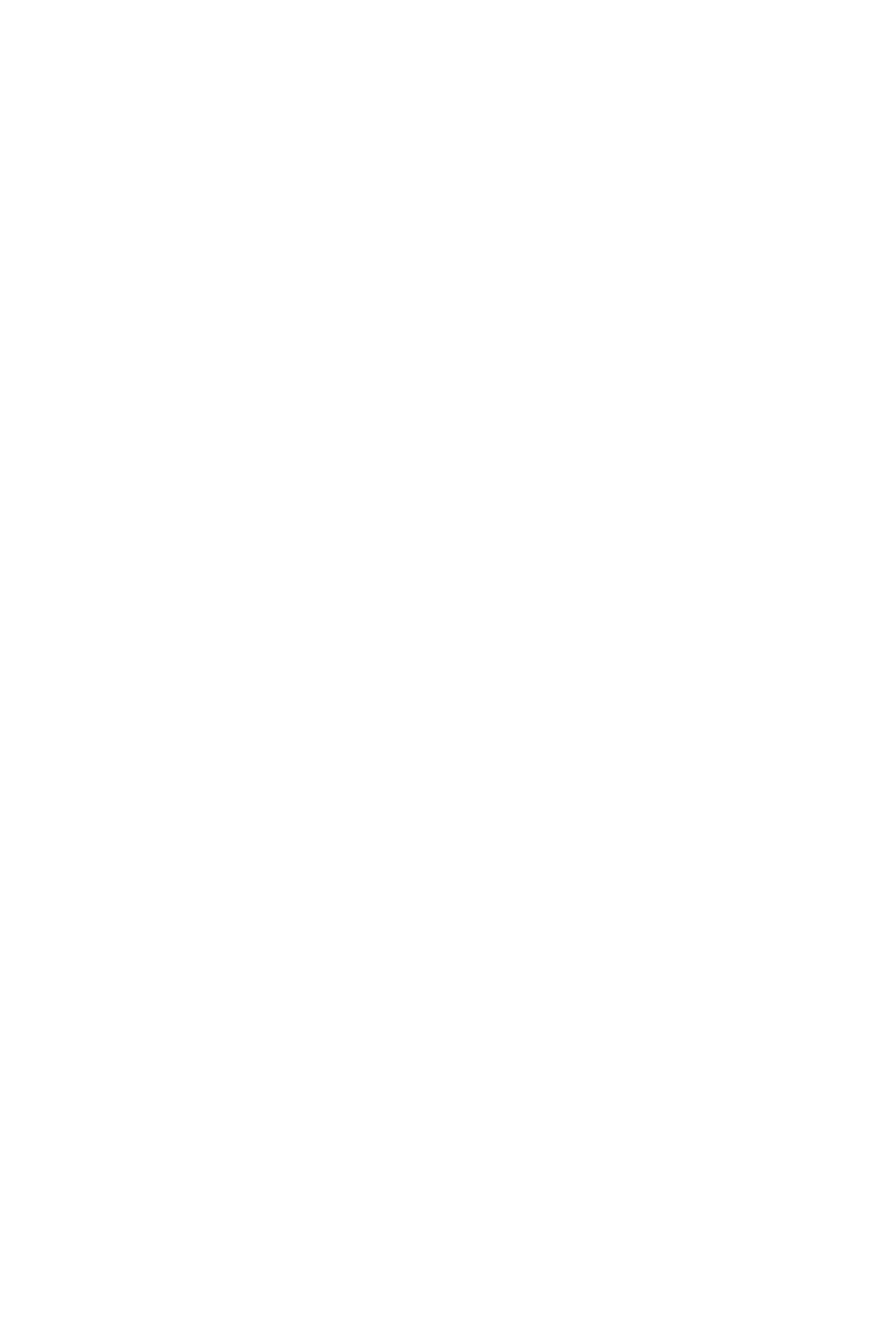## **The Economic Modernization of Uzbekistan**

**Mamuka Tsereteli**

**© Central Asia-Caucasus Institute & Silk Road Studies Program –** A Joint Transatlantic Research and Policy Center American Foreign Policy Council, 509 C St NE, Washington D.C. Institute for Security and Development Policy, V. Finnbodavägen 2, Stockholm-Nacka, Sweden www.silkroadstudies.org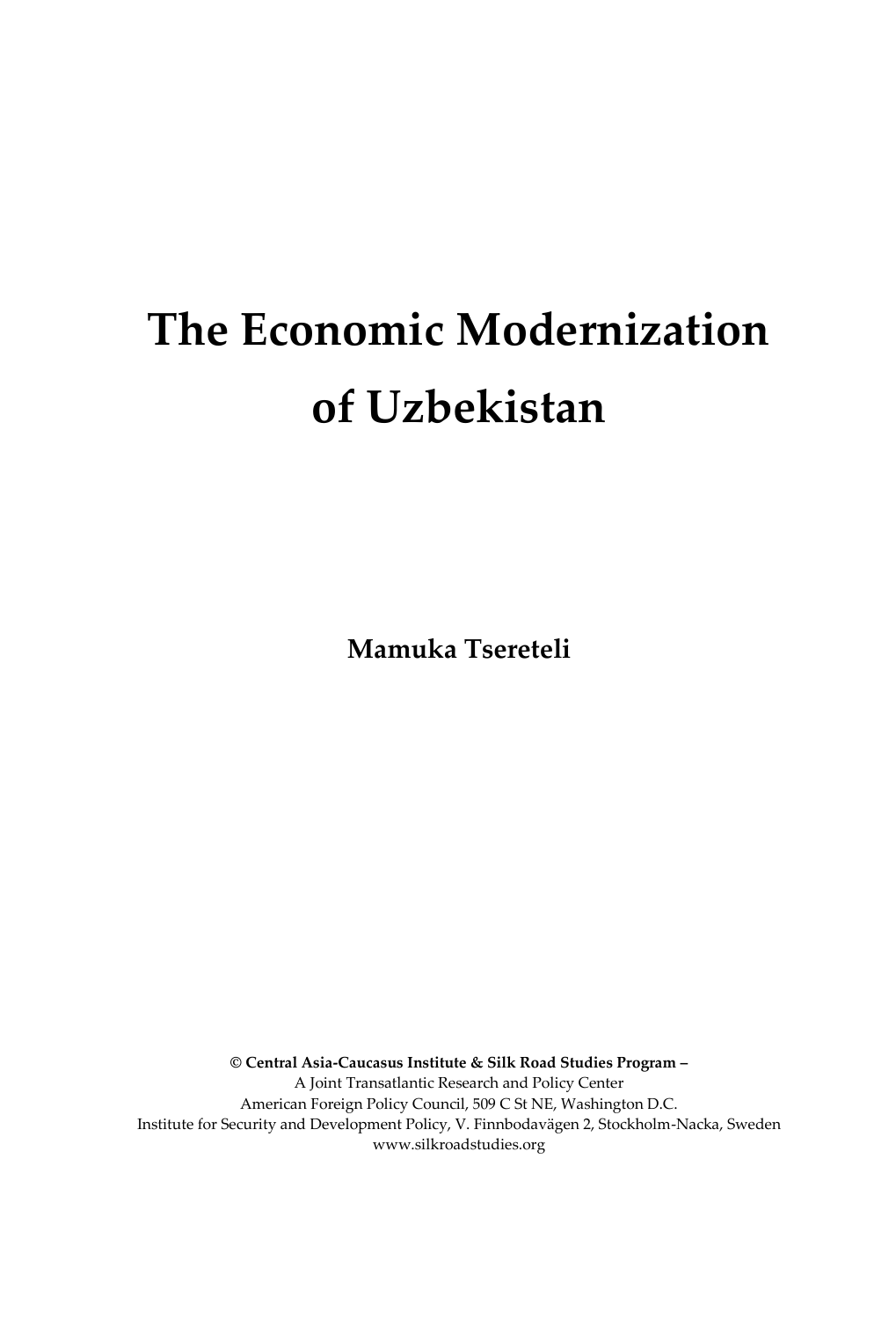"**The Economic Modernization of Uzbekistan**" is a *Silk Road Paper* published by the Central Asia-Caucasus Institute and Silk Road Studies Program, Joint Center. The Silk Road Papers Series is the Occasional Paper series of the Joint Center, and addresses topical and timely subjects. The Joint Center is a transatlantic independent and non-profit research and policy center. It has offices in Washington and Stockholm and is affiliated with the American Foreign Policy Council and the Institute for Security and Development Policy. It is the first institution of its kind in Europe and North America, and is firmly established as a leading research and policy center, serving a large and diverse community of analysts, scholars, policy-watchers, business leaders, and journalists. The Joint Center is at the forefront of research on issues of conflict, security, and development in the region. Through its applied research, publications, research cooperation, public lectures, and seminars, it functions as a focal point for academic, policy, and public discussion regarding the region.

The opinions and conclusions expressed in this study are those of the authors only, and do not necessarily reflect those of the Joint Center or its sponsors.

**© Central Asia-Caucasus Institute and Silk Road Studies Program, 2018** ISBN: 978-91-88551-09-2 Printed in Lithuania

Distributed in North America by: Central Asia-Caucasus Institute American Foreign Policy Council 509 C St NE, Washington DC 20002 E-mail: info@silkroadstudies.org

Distributed in Europe by: The Silk Road Studies Program Institute for Security and Development Policy Västra Finnbodavägen 2, SE-13130 Stockholm-Nacka E-mail: info@silkroadstudies.org

Editorial correspondence should be addressed to the European offices of the Joint Center (preferably by e-mail.)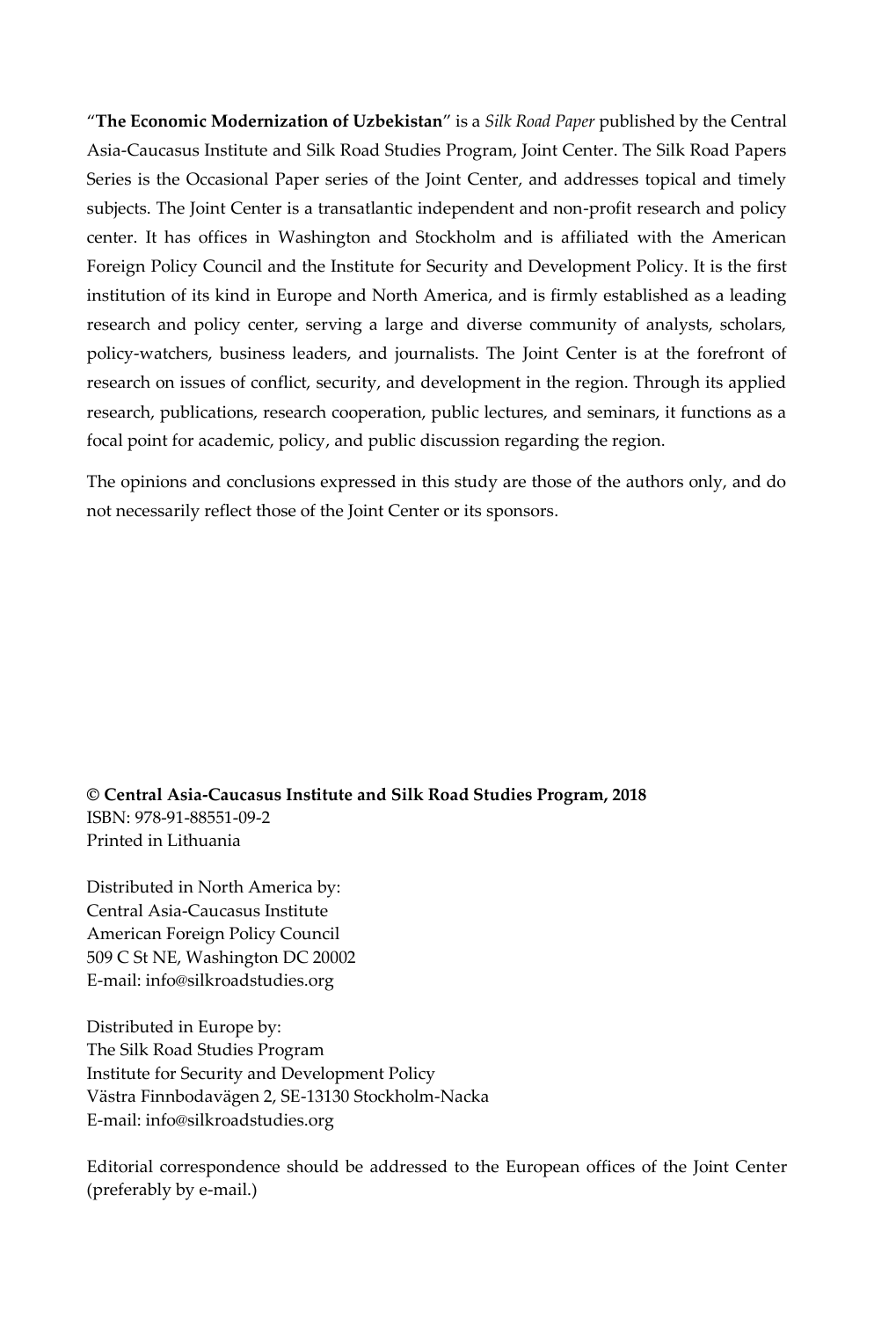## **Contents**

| Small Business and Private Sector Development 35 |  |
|--------------------------------------------------|--|
|                                                  |  |
|                                                  |  |
|                                                  |  |
|                                                  |  |
|                                                  |  |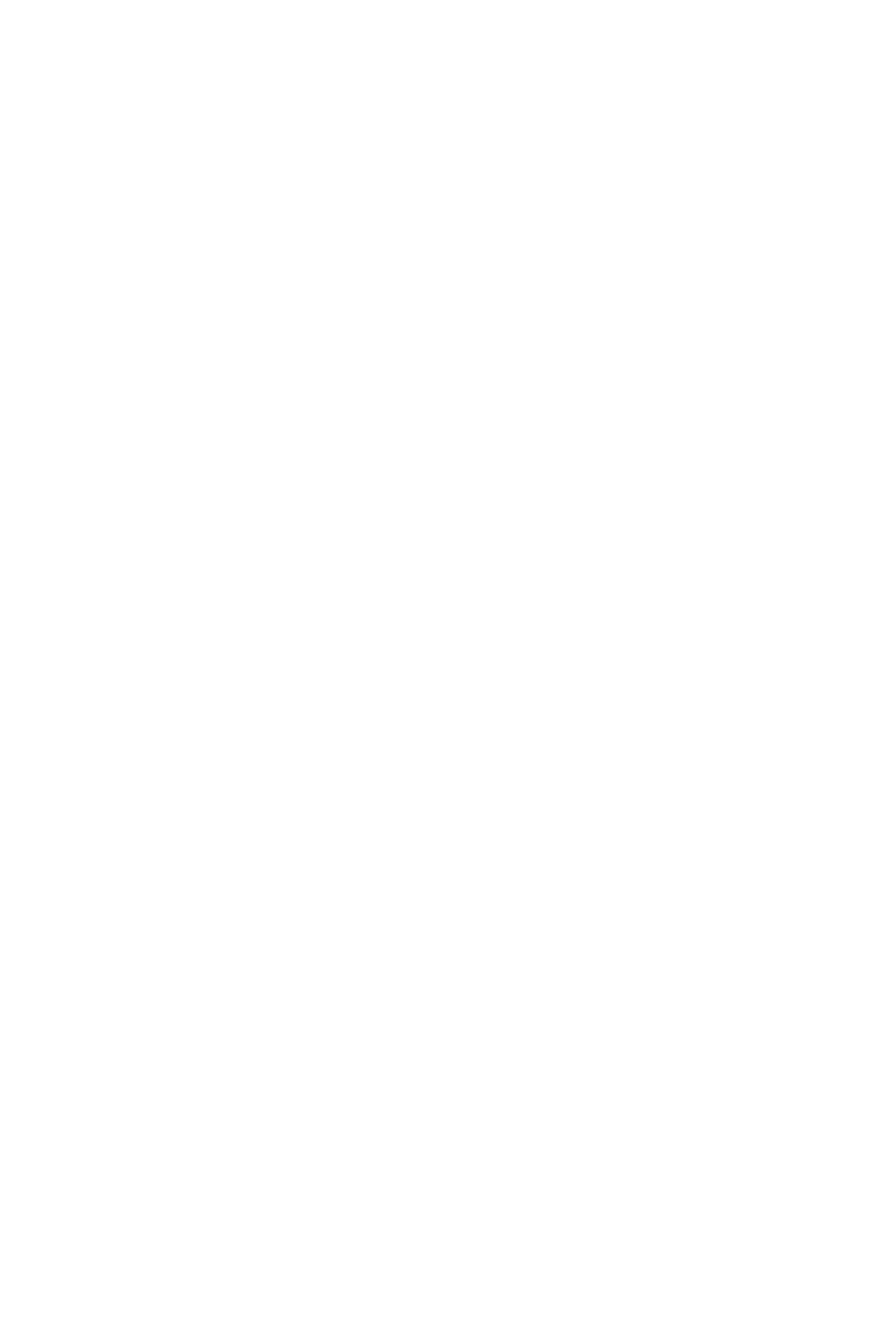### <span id="page-6-0"></span>**Preface**

Dramatic changes have occurred in Uzbekistan during the year and a half since Shavkat Mirziyoyev's election as President. Some of these changes have come in the form of legislative acts of the Oliy Majlis, Uzbekistan's parliament. Others have taken the form of administrative orders issued by the President or his principal Ministers. At no other time since Uzbekistan's establishment as an independent state have more innovations been introduced, or with greater speed.

Since these changes are bound to affect Uzbekistan's internal economic, social, and political life, and since they directly affect Uzbekistan's ties with its regional neighbors and its relations with all the world's major powers, the Central Asia-Caucasus Institute & Silk Road Studies Program Joint Center has undertaken to document this year of innovation. As part of this effort, we are pleased to present this study by Mamuka Tsereteli, who offers a comprehensive and meticulously documented overview of new initiatives affecting Uzbekistan's economy. This *Silk Road Paper* follows a study released on Uzbekistan's foreign policy in December 2017, and studies on the country's legal and political reforms published in March 2018. All will constitute chapters in a forthcoming volume, *Uzbekistan's New Face*, to be published in the summer of 2018.

The reader may well ask how this dramatic series of initiatives will work out in actual practice. As the saying goes, "there is a big distance between the cup and the lip." Obviously, only the passage of time will enable us to reach firm conclusions on this important point. However, certain impacts of the reform agenda have already been registered in the economic realm. Others will follow. Our objective in cataloguing and presenting the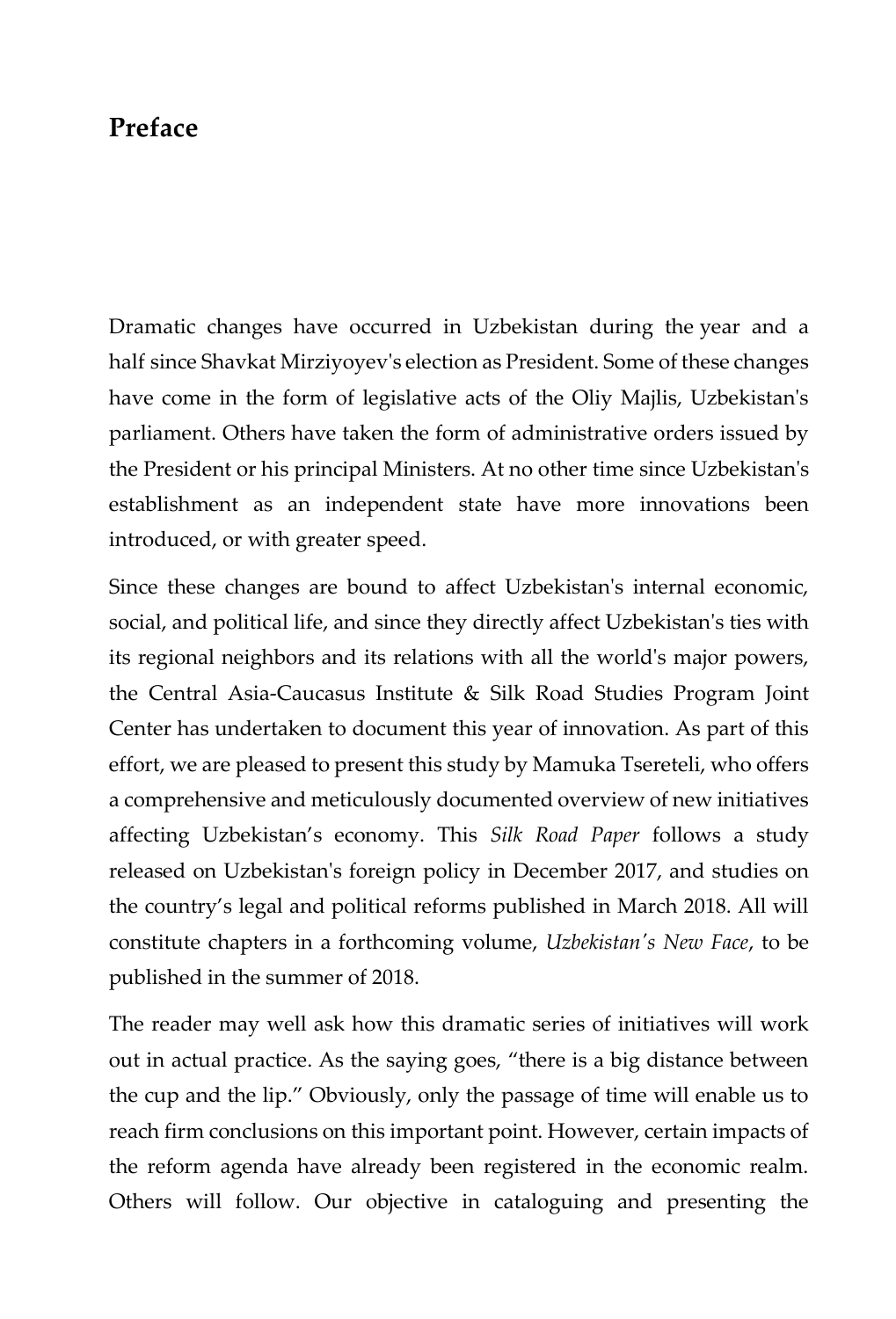legislative acts, decrees, and executive orders that constitute the present era of reforms is to provide those interested in Uzbekistan with a base line and guide that will enable them to evaluate the on-going process of implementation as it emerges. Stated differently, it is a story of aspirations that are sweeping in their intent and far-reaching in their likely impact. It will enable friends of Uzbekistan and academic analysts in many countries to track Uzbekistan's further evolution.

Parts of this study draw on inputs from Richard Pomfret, which were also the basis for the chapter on Uzbekistan in his forthcoming book, *The Central Asian Economies in The Twenty-first Century: Paving a New Silk Road*. We are grateful to him for making these insights available to this study.

S. Frederick Starr Chairman, CACI & SRSP Joint Center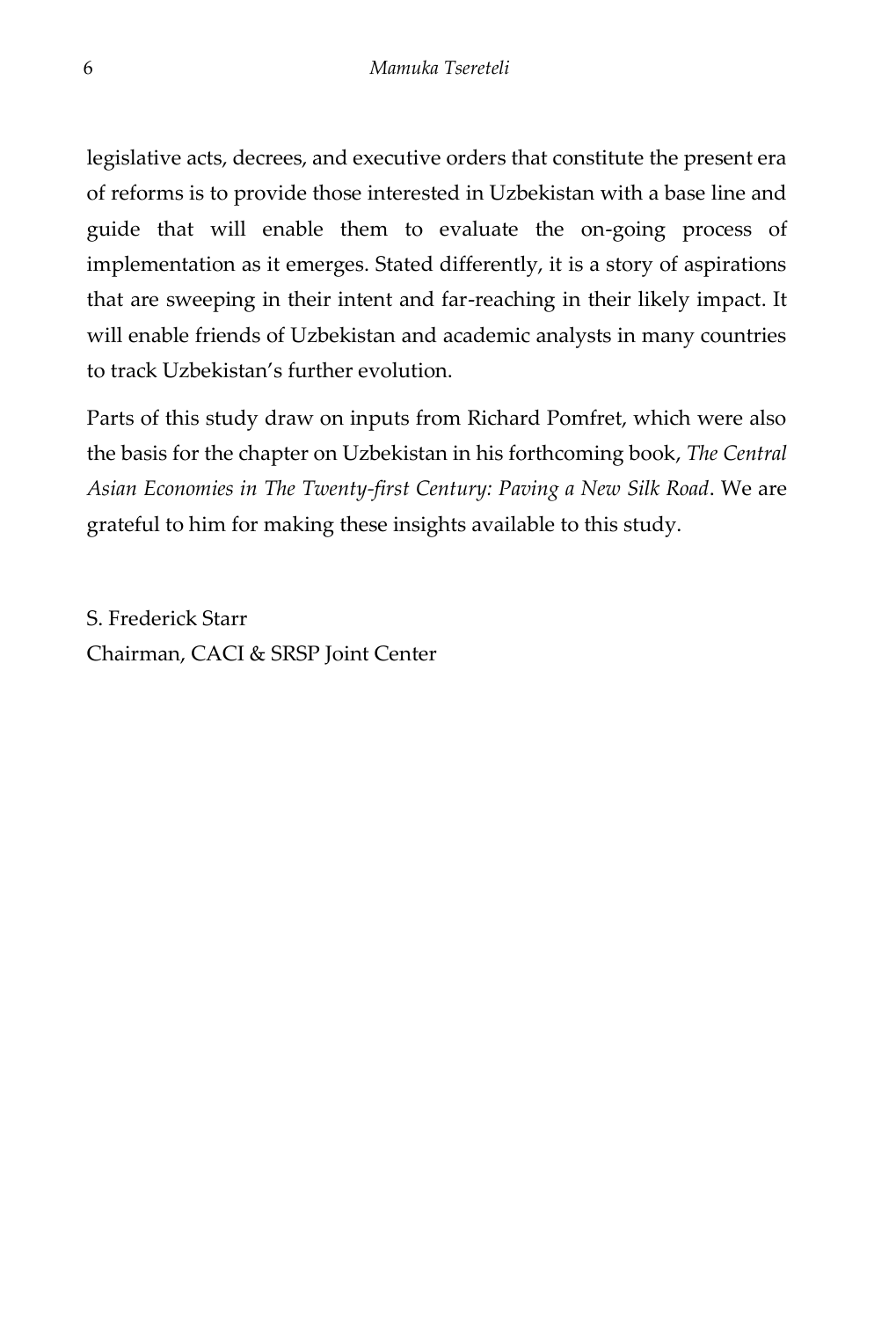#### <span id="page-8-0"></span>**Executive Summary**

When Shavkat Mirziyoyev succeeded Islam Karimov as President of Uzbekistan, many observers expected his tenure to represent continuity rather than change. And while continuity is present in terms of the focus on independence and sovereignty of Uzbekistan, Mirziyoyev also showed a pro-active desire to improve foreign relations and initiate major economic reforms, designed to strengthen the strategic position of Uzbekistan.

Mirziyoyev inherited an economic structure left behind by his predecessor, who consistently emphasized that his approach to economic change had been based on gradualism. The Uzbek government was cautious; but it was not opposed to change. Small-scale privatization was quickly implemented after independence, based on an appeal to a tradition of family homes and small businesses. In the 1990s, the Uzbek economy benefitted from an abundance of cotton, which was relatively easy to bring to world markets at prices that were buoyant at the time. The state's marketing monopoly ensured that a substantial share of the higher cotton revenues went to the government, which, as a result, was able to maintain social services better than other Central Asian countries. By some measures, Uzbekistan was the best-performing of all Soviet successor states in the 1990s, despite its rejection of the rapid reforms recommended by International Financial Institutions: by the end of the decade it was the first Soviet successor state to regain its pre-1991 real GDP level.

However, falling cotton prices in 1996 led the government to abandon its commitment to make the currency convertible and instead introduce strict exchange controls. When global demand dipped a decade later, the government again tightened forex controls, leading to the emergence of a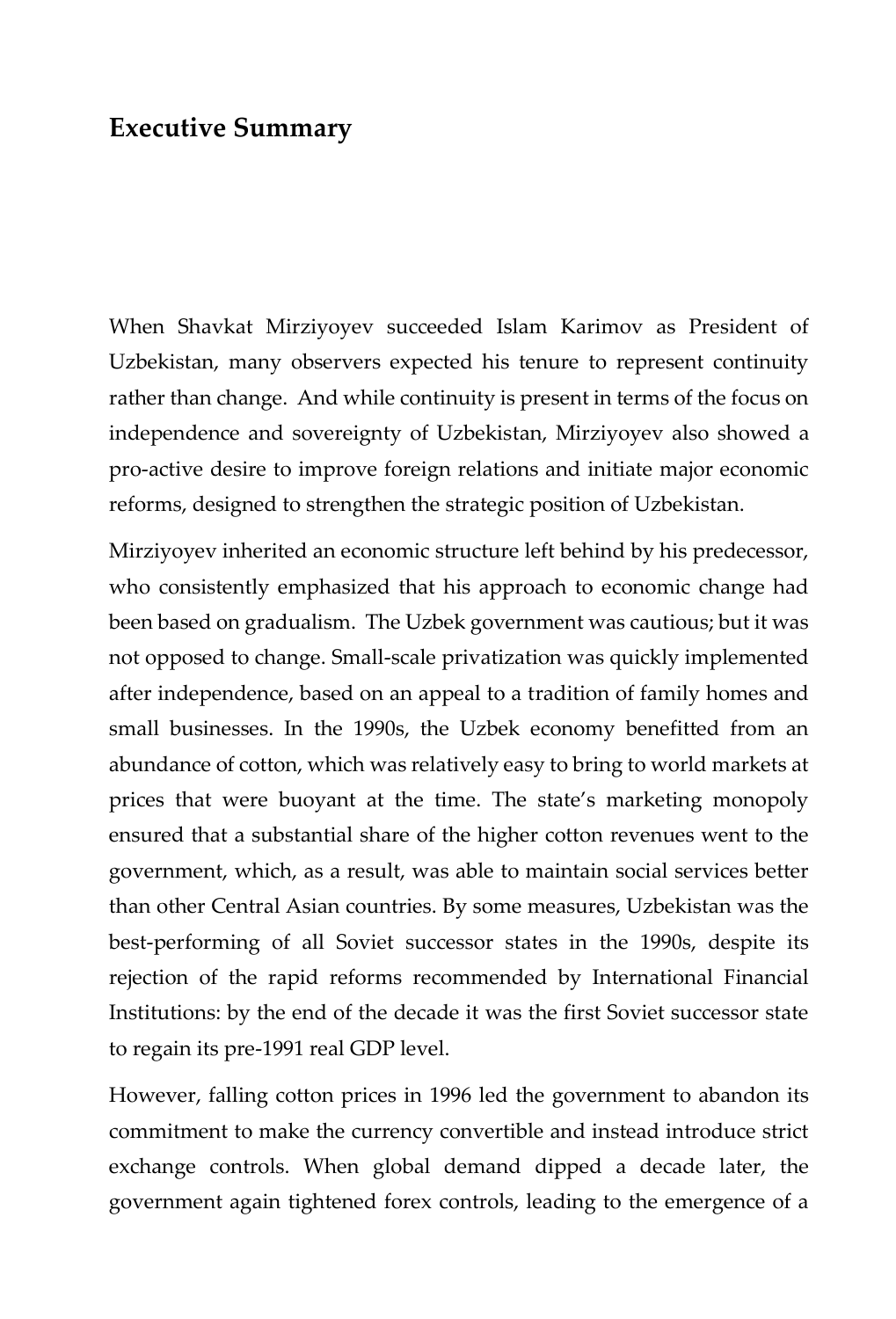substantial black market. Very much as a result of this multiple exchange rate economy, Uzbekistan also failed to further diversify its economy. Also, Uzbekistan's borders remained tightly controlled, both for reasons of security and to protect import-competing industries.

Governance inefficiency became one of the major societal challenges for growth and development in Uzbekistan, contributing to many illnesses of the Uzbek economy, including unemployment. As a result, several million migrants were forced to move abroad, primarily to Russia, in search of work. By the 2010s, Uzbekistan's social policies – once a source of pride – were perceived to be deteriorating.

Despite many shortfalls, Uzbekistan by the end of 2016, remained an economically stable country, but with the need to transform in order to meet the challenges it was facing. It was from this position of stability, but also a sense of urgency, that the newly elected president Mirziyoyev started implementing reforms. President Mirziyoyev had a very good idea where to start, since some of these reforms were designed during his tenure as Prime Minister, and they only required political will to be implemented. On October 5, 2016, Mirziyoyev signed the decree "On Additional Measures to Ensure the Accelerated Development of Entrepreneurship, the Full Protection of Private Property, and the Qualitative Improvement of the Business Environment." This initiative sent a clear signal as to his priorities: an understanding that the private sector will be the key driver for economic growth and job creation in Uzbekistan going forward.

In February 2017, Uzbekistan adopted a *2017-2021 National Development Strategy,* which identified five priority areas: 1) Reform of public administration; 2) Reform of the judiciary, strengthening the rule of law and parliamentary reform; 3) Reforms in economic development and liberalization, focusing on modernization of Uzbek agriculture and industry and oriented towards greater competitiveness of the products and services;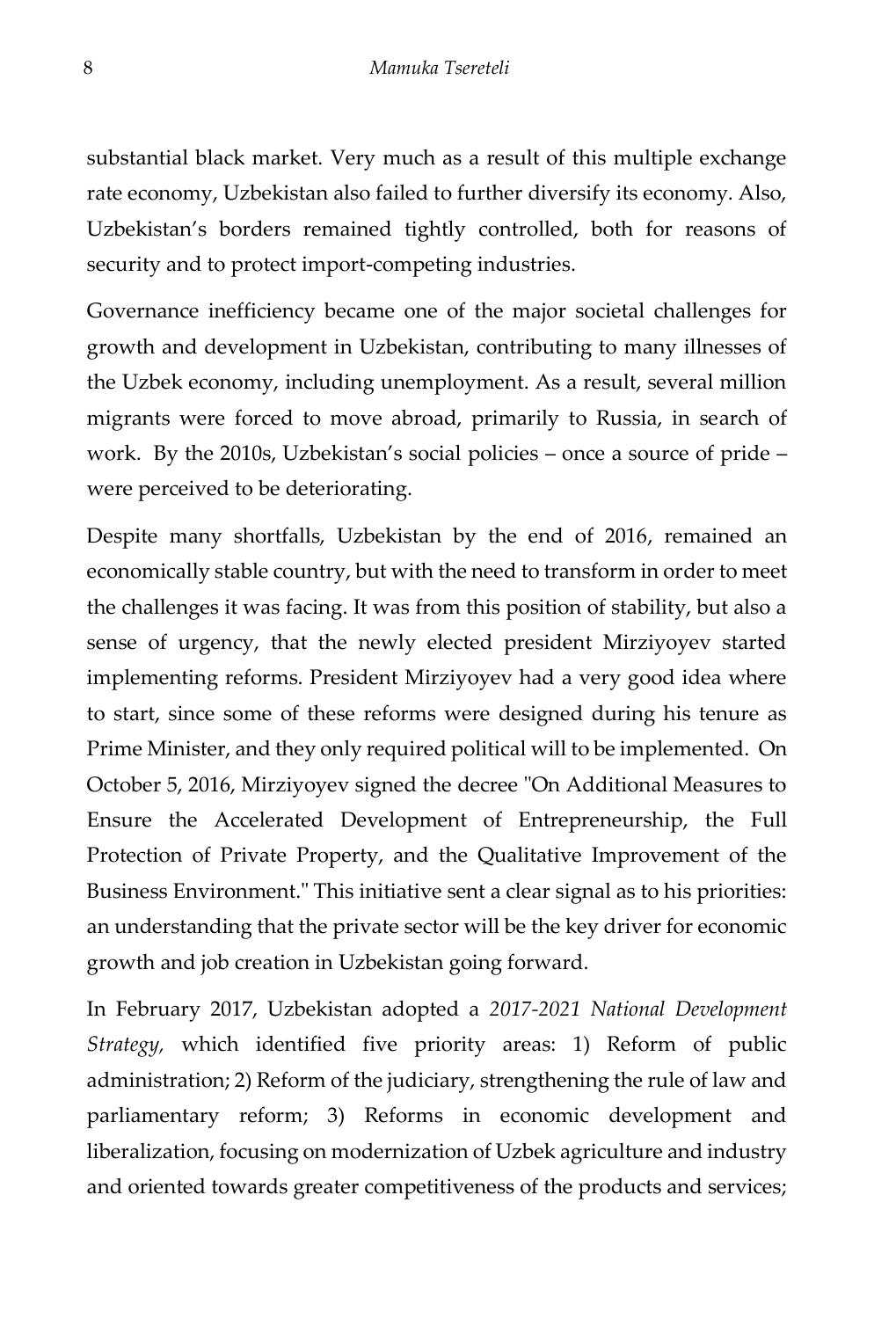4) Social reforms, based on higher incomes and better jobs, oriented on higher quality health care, education, housing etc. 5) Reforms in the security area, focusing on improvements to ensure domestic stability and balanced and constructive foreign policy with the ultimate goal of strengthening the independence and sovereignty of state.

Following this strategy, President Mirziyoyev signaled new directions in both foreign economic relations and domestic economic policy. The areas were well-chosen: the adoption of foreign exchange controls and the high costs of conducting international trade were the two outstanding flaws in the economy.

A most significant reform came in September 2017, when the Central Bank of Uzbekistan reunified Uzbekistan's exchange rates, and President Mirziyoyev promised freely floating market-determined rates for the future. Simultaneously, restrictions were lifted for legal entities and individuals to convert currency. The currency reform was followed by increased activity in foreign financial markets. This included substantial deals totaling over \$1 billion with, among other, Deutsche Bank, Commerzbank, and the EBRD.

Mirziyoyev's first year in power saw a flurry of reciprocal foreign visits that enabled the new President to establish relations with leaders of neighboring states and great economic powers. Mirziyoyev's outreach to Uzbekistan's neighbors signaled a shift in policies and priorities, and the meetings with Turkmen, Kazakh and Tajik leaders in particular highlighted connectivity, and hence Uzbekistan's reintegration into a regional economic circle. This has begun to deliver results, including new direct air connections linking Tashkent to Dushanbe and Kabul, greatly facilitating travel, as well as growing trade figures.

Uzbekistan is making progress in reforming governance and public services, taking steps that are having an impact on the lives of ordinary citizens and makes it easier for businesses to operate. As a result of those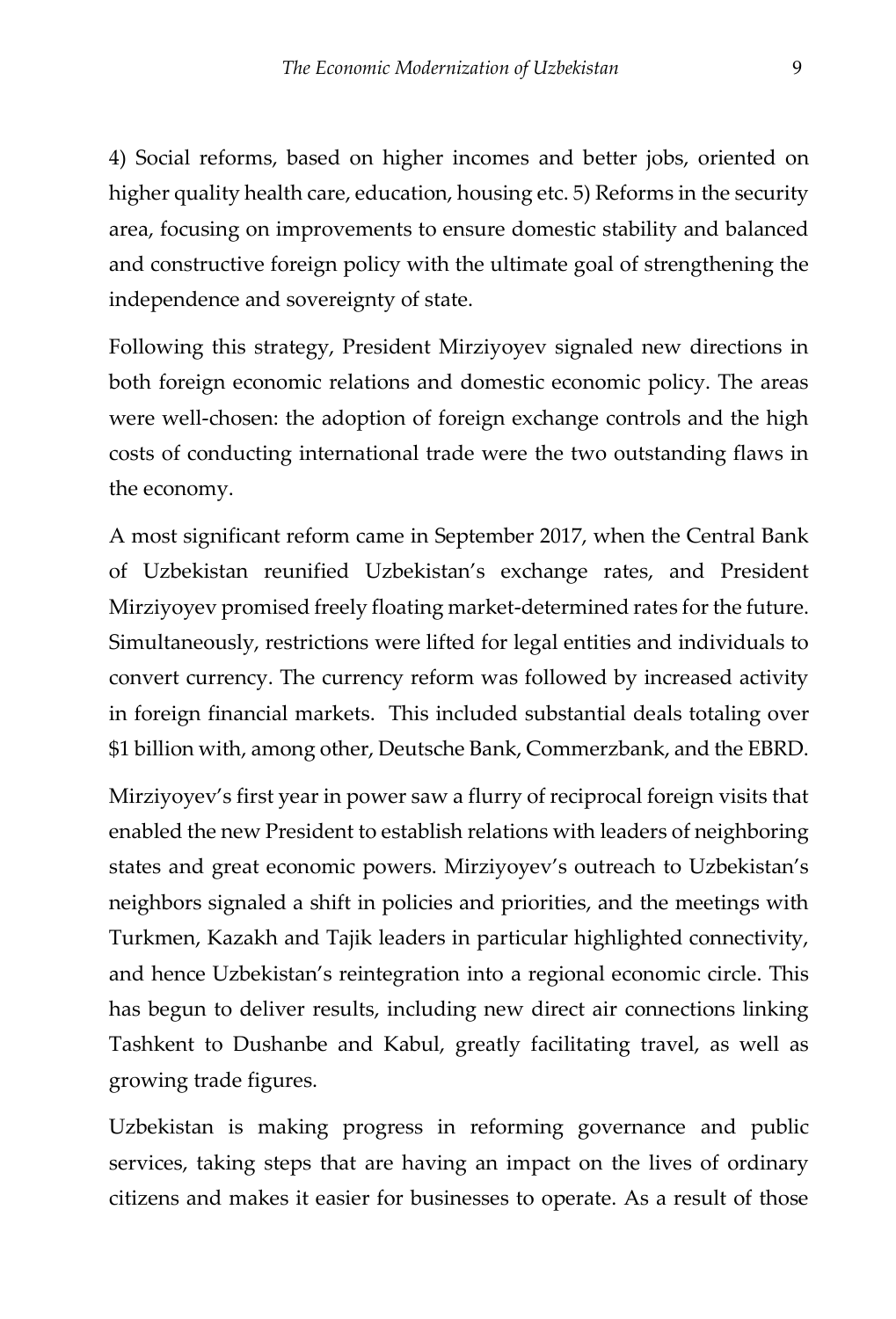reforms, the country has moved up to 74<sup>th</sup> place in the World Bank's "Doing Business" ranking, from 87<sup>th</sup> in 2015.

Reform has also reached the cotton sector. The ban on child labor in cotton picking was broadened to include education and health workers, and in September 2017, the government ordered all forced labor to be sent home. Henceforth, wage increases may make cotton-picking more attractive to voluntary labor, while mechanization is also being considered. These reform policies were positively assessed by many international institutions, including the IMF and other International Financial Institutions.

Looking forward, Uzbekistan will need to work to reverse the bias against exports left over from the previous years. South Korea accomplished this in 1964 after a decade of mild import substitution, suggesting it can be done successfully. There are already positive signs: exports increased by more than 15 percent and the country signed export deals worth \$11 billion dollars in 2017.

The experience of 2017 is encouraging, but Uzbekistan's reforms are at an initial stage, and the key issue is how successful the Mirziyoyev administration will be in implementing these systemic reforms. The initial steps have yet to create free pricing and competition in fuel, because the centralized management and pricing system remains in place. This example highlights the multifaceted needs (e.g. enterprise reform and institutional change as well as price liberalization) if market mechanisms are to function well. In general, economic reform rarely yields immediate benefits, and requires some degree of patience.

The timing of Tashkent's reforms is also auspicious because of the revival of continental trade linking Europe and Asia through Central Asia. Centrally located in the heart of Asia, Uzbekistan could serve as a transit hub for cargos coming from China, India, Pakistan, Afghanistan, and even Southeast Asian countries. China's Belt and Road Initiative is providing a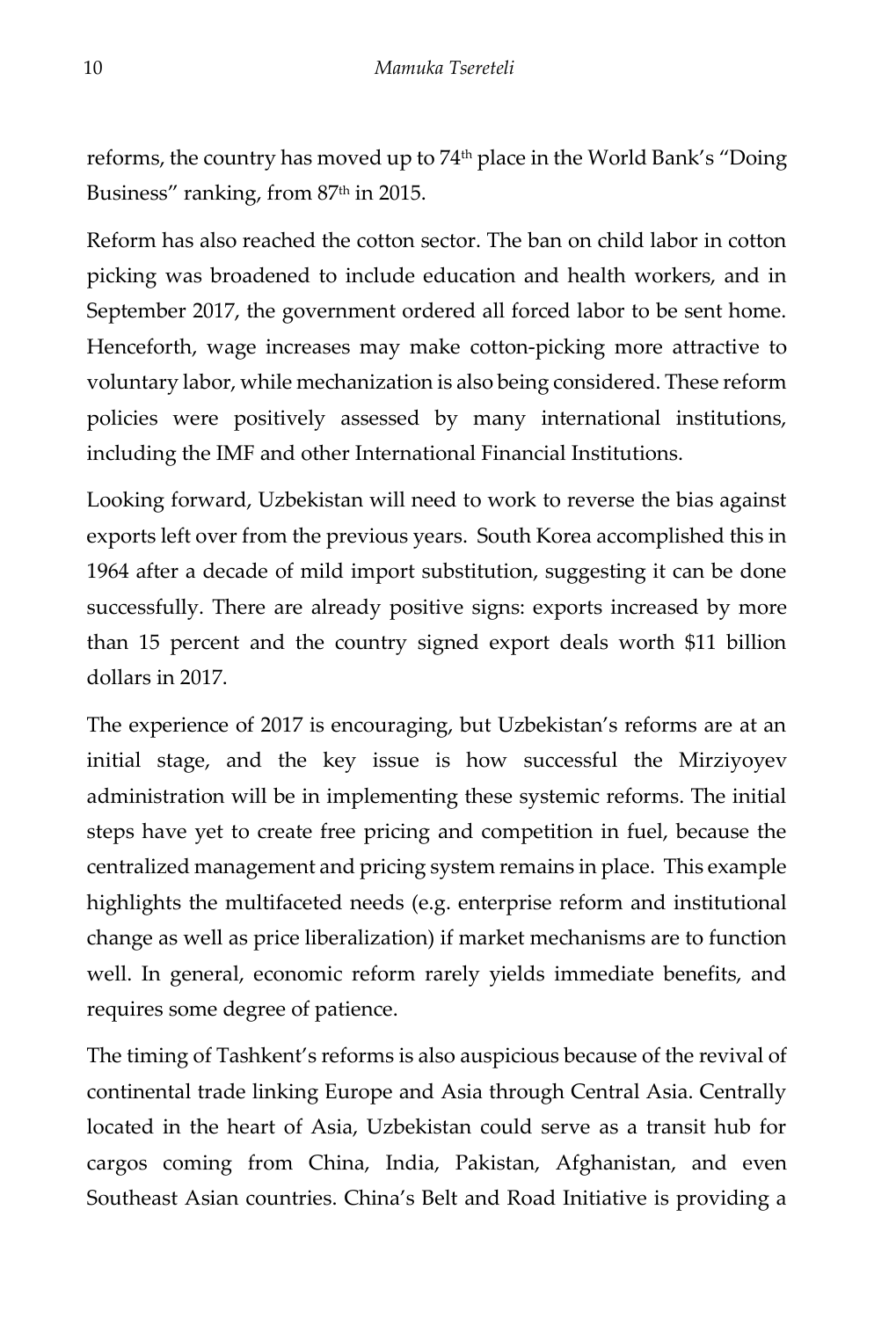major impetus to develop infrastructure in the region. Other regional initiatives also work in Uzbekistan's favor, including the launching of the Baku-Tbilisi-Kars railway, Turkmenistan's interest in this project, and the Lapis Lazuli corridor linking Central Asia with Afghanistan. With Uzbekistan an engaged participant in these processes, the prospects for the development of continental trade are greatly improved.

In sum, in about 18 months, President Mirziyoyev outlined a very ambitious reform agenda and started to implement it. He undertook a full travel and meeting schedule to restore the country's international links and, in particular, to repair Uzbekistan's fractured relations with its Central Asian neighbors. He removed a millstone around Uzbekistan's economy by unifying the exchange rate and liberalizing access to foreign exchange. Even though it is too early to draw definitive conclusions, these steps appear to have been harbingers of a shift from economic control to greater confidence in market mechanisms. An important signal that Uzbekistan is more open for business would be to complete negotiations for accession to the World Trade Organization (WTO). On March 13, 2018, the Government of Uzbekistan hosted representatives of the World Bank, Asian Development Bank, USAID and other donor organizations and discussed a detailed 34 point accession plan "Road Map" for Uzbekistan's entry into WTO, thus demonstrating a clear determination to join the rules-based international trade system.<sup>1</sup>

If Tashkent stays on course and liberalizes all prices, improves governance, encourages foreign direct investments, opens trade, and invests in greater connectivity with neighbors, the pay-off from this shift could be large, directly reflecting on job creation and greater prosperity for citizens of Uzbekistan.

<sup>1</sup> Uzbekistan and IFIs discuss Country's Accession to WTO, UzDaily, March 14, 2018, https://www.uzdaily.com/articles-id-43112.htm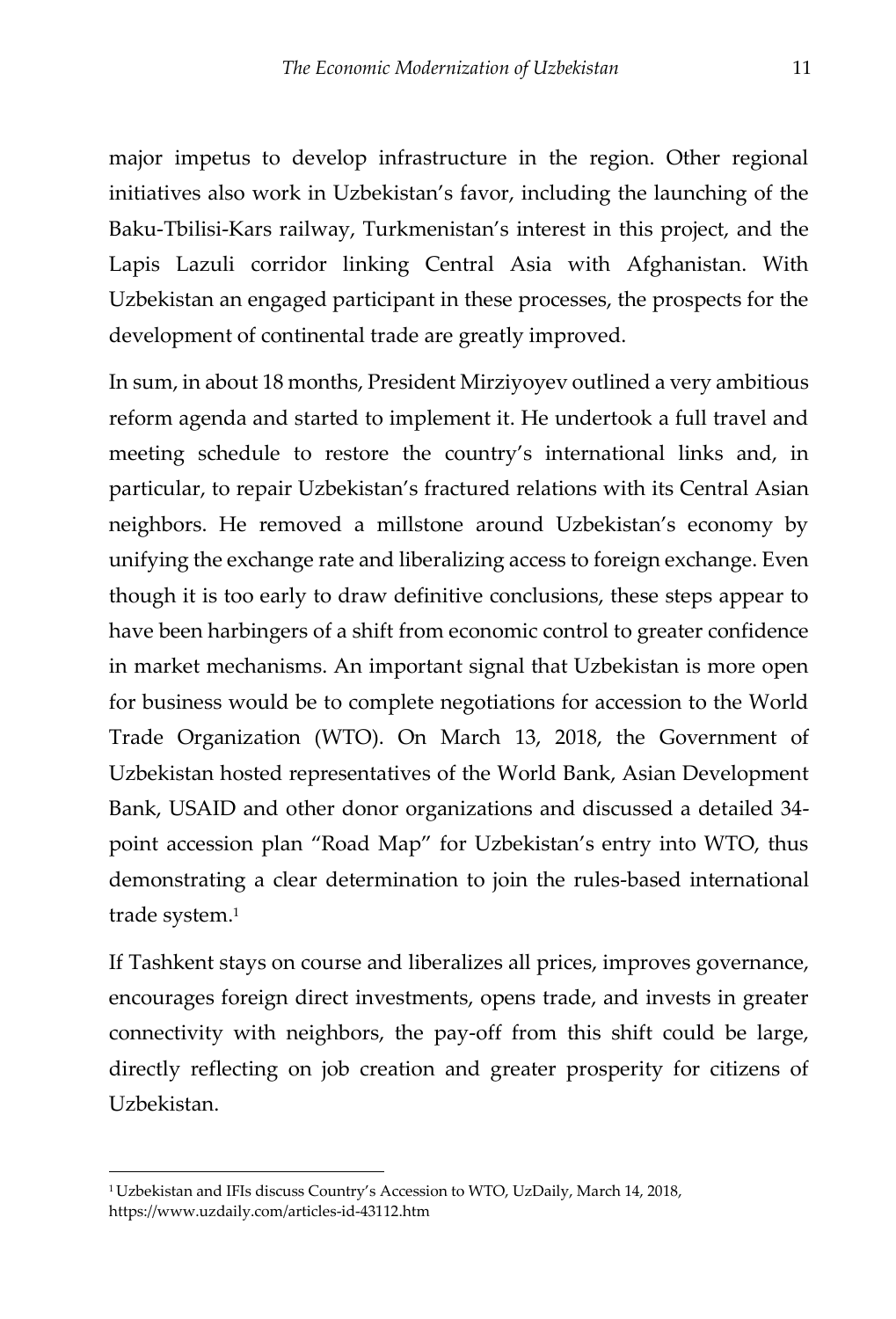## <span id="page-13-0"></span>**Introduction**

The political succession following the death of President Islam Karimov in September, 2016, was remarkably smooth. After the interim leader declared himself insufficiently experienced and stepped aside, Shavkat Mirziyoyev, who had been Prime Minister from 2003 to 2016, assumed control and easily won a December presidential election. Many observers speculated that the regime would represent continuity rather than change. Yet, while maintaining continuity by focusing on the sovereignty and independence of Uzbekistan, President Mirziyoyev showed a pro-active desire to initiate major economic reforms. This paper reviews the first eighteen months of those initiatives. Although it is still too early to assess their implementation and long-term outcomes, all signs point to a process of serious transformation and modernization of Uzbekistan's economy.

The first year of Mirziyoyev's presidency can only be understood in the context of Uzbekistan's development since gaining independence in 1991 and the quarter-century presidency of Islam Karimov. President Karimov created the specific type of market-based economy that arose from the ashes of central planning in Uzbekistan, and determined the economic development strategy pursued by Uzbekistan during the first sixteen years of the twenty-first century.

The first section of this study identifies the main features of the economic system and strategy of Uzbekistan before the autumn of 2016, focusing on both the strengths and weaknesses of the Uzbek economy at the time. The second section highlights President Mirziyoyev's economic reform agenda. Subsequent sections detail the serious regulatory and governance reforms,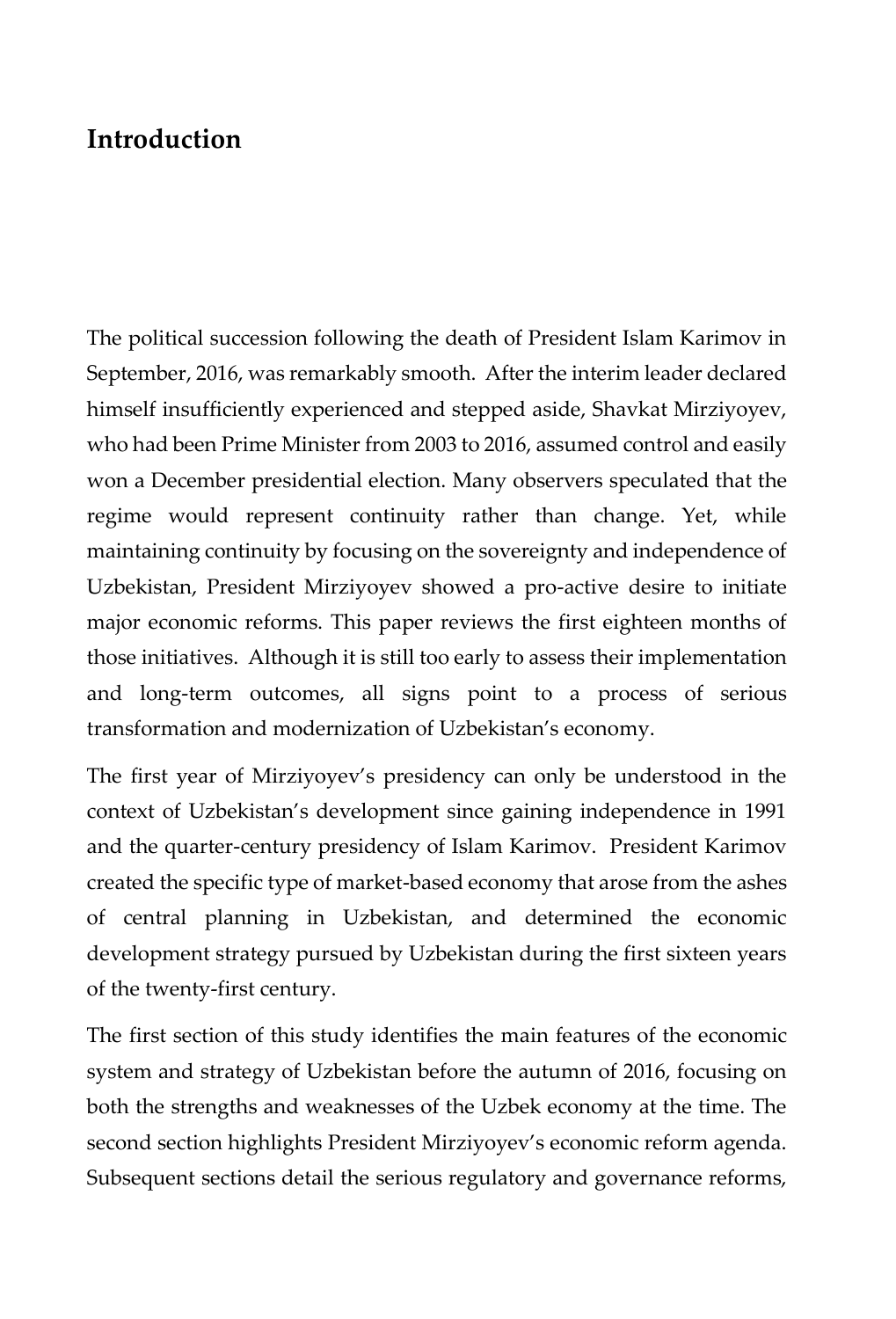new regional and global economic policies, and reforms oriented towards increasing the competitiveness of the Uzbek economy by focusing on exports, small business development, and agriculture. These reforms strengthen the private sector and facilitate job creation, thus ultimately addressing the country's major economic and security challenge: unemployment generated by powerful demographic trends.

Because the consequences of economic reform take years to develop and must be considered in terms of long-term trends, a full assessment of the results of Mirziyoyev's economic changes will await future studies. However, the final section of this study considers the probable longer-term impact of the current reforms, focusing on the shift towards market mechanisms rather than administrative controls.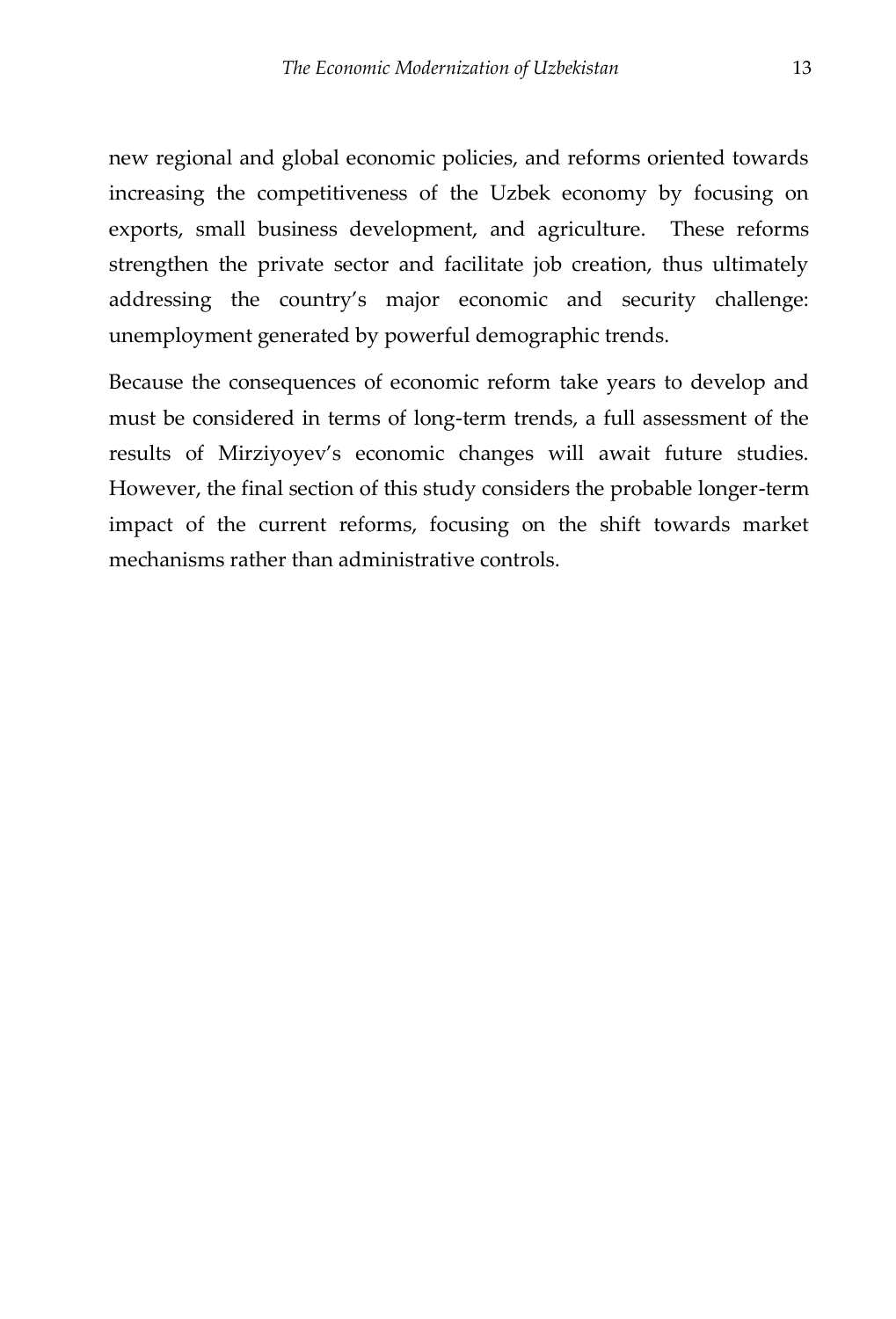## <span id="page-15-0"></span>**Uzbekistan's Economy, 1991-2016**

By the time of the transition of power in Uzbekistan, the country enjoyed relative economic stability, with rich natural resources and strong demographic potential for the development of human capital. At the same time, overregulation, the large number of inefficiently managed stateowned enterprises, protectionism, and a prevailing distrust of unregulated foreign exchange markets were major visible sources of weakness.

Islam Karimov was appointed Uzbekistan's leader in 1989 and transitioned to the presidency of independent Uzbekistan in 1991. He ruled the country as its first president for almost twenty-five years and set policies, which gradually shifted the economy from one based on Soviet style central planning to one guided to a limited extend by market principles.

President Karimov consistently emphasized that his approach to economic change was based on gradualism. The dissolution of the USSR in December 1991, and Russia's "big bang" price liberalization in January 1992, ensured that all Soviet successor states abandoned central planning. With the ruble still their common currency, they also had to free up the prices of traded goods. Uzbekistan proceeded cautiously, keeping the government's control over prices on energy and fuel, on urban transport and social services, and major farm products. When the ruble zone collapsed in 1993, Uzbekistan was caught off balance. It issued a temporary coupon currency in November of that year and introduced a permanent domestic currency only the following summer.

However cautious the Uzbek government may have been, it was not opposed to change. Small-scale privatization was quickly implemented,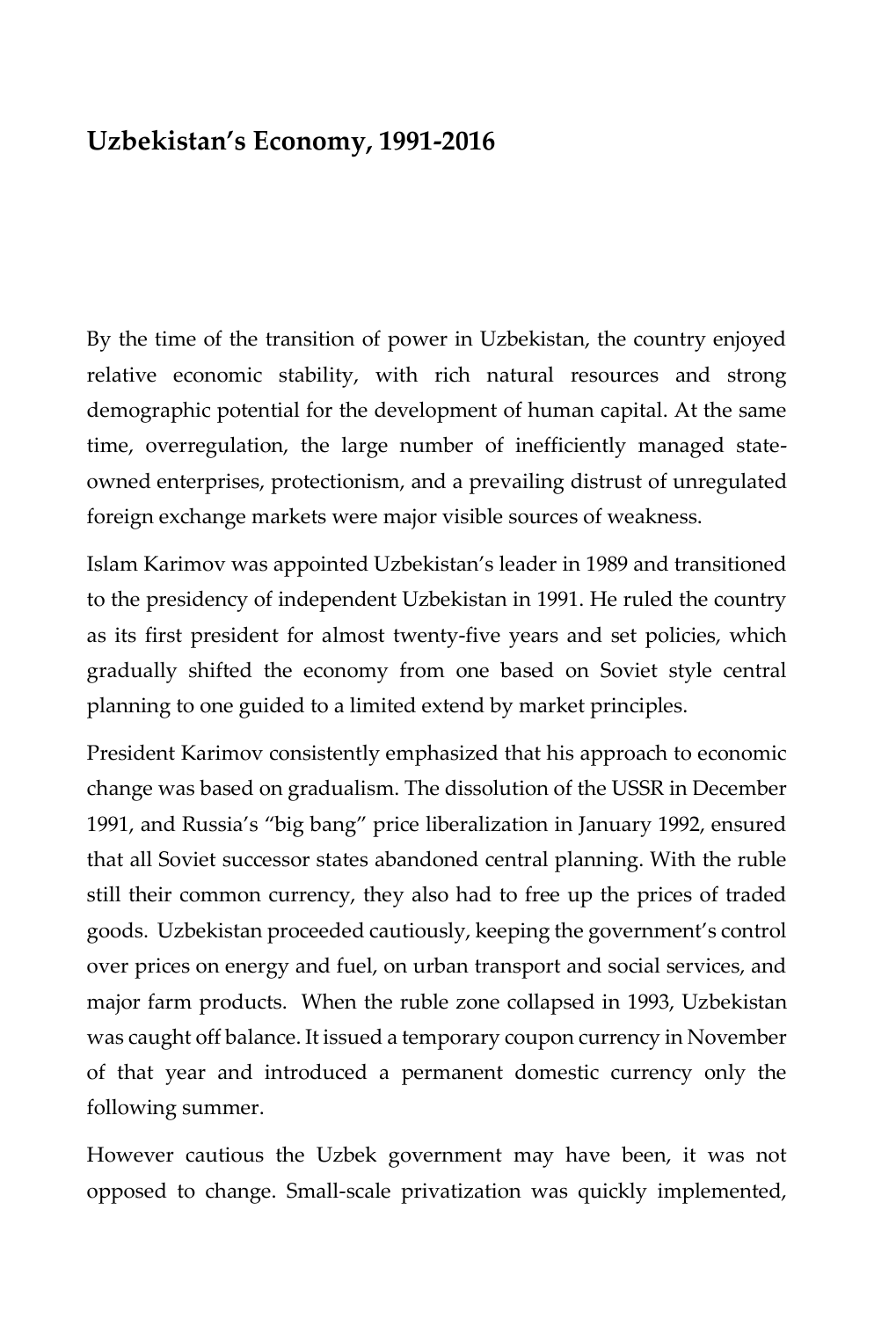based on a deeply rooted tradition of family homes and small businesses. Tashkent is the largest metropolis in Central Asia, and as early as 1993 its downtown area was transformed by newly available goods. In 1994, Uzbekistan introduced macroeconomic reforms intended to control the hyperinflation that had gripped all ruble-zone economies. Uzbekistan's economy benefitted from an abundance of cotton, which enjoyed high world prices in the mid-1990s. A Moscow-centric transport system made it difficult to get this crop to new foreign markets but the state's marketing monopoly ensured that a substantial share of the accrued revenues went to the government. As a result, the Uzbek state was able to maintain social services better than other Central Asian countries.

Over the decade of the 1990s Uzbekistan was the best-performing of all Soviet successor states, despite its rejection of the rapid "shock therapy" reform recommended by the International Monetary Fund (IMF), World Bank and others. Although data on the region were imperfect, economists at the IMF confirmed that Uzbekistan's good performance was real and not a statistical artifact. <sup>2</sup> This is not to ignore or minimize the fact that the Uzbek economy went through a painful transitional recession during the 1990s. But by the end of the decade Uzbekistan was acknowledged to be the first Soviet successor state to regain its pre-1991 real gross output level.

An important reason for Uzbekistan's relatively good performance was the standard of economic administration. Tashkent had been the administrative center of both Tsarist and Soviet Central Asia. Moreover, as the hub of the Soviet cotton economy, the republic had an extensive technical organization dedicated to maintaining the essential irrigation network. Indeed, during

<sup>2</sup> Günther Taube and Jeromin Zettelmeyer, *Output Decline and Recovery in Uzbekistan: Past Performance and Future Prospects*, Washington DC: International Monetary Fund, IMF Working Paper WP/98/132, 1998; Jeromin Zettelmeyer, *The Uzbek Growth Puzzle,* Washington DC: International Monetary Fund, IMF Working Paper WP/98/133, 1998. For a contemporary assessment of the Uzbek model of the 1990s, seeRichard Pomfret, *The Uzbek Model of Economic Development 1991-9*, *Economics of Transition*, vol. 8 no. 3, 2000, 733-48.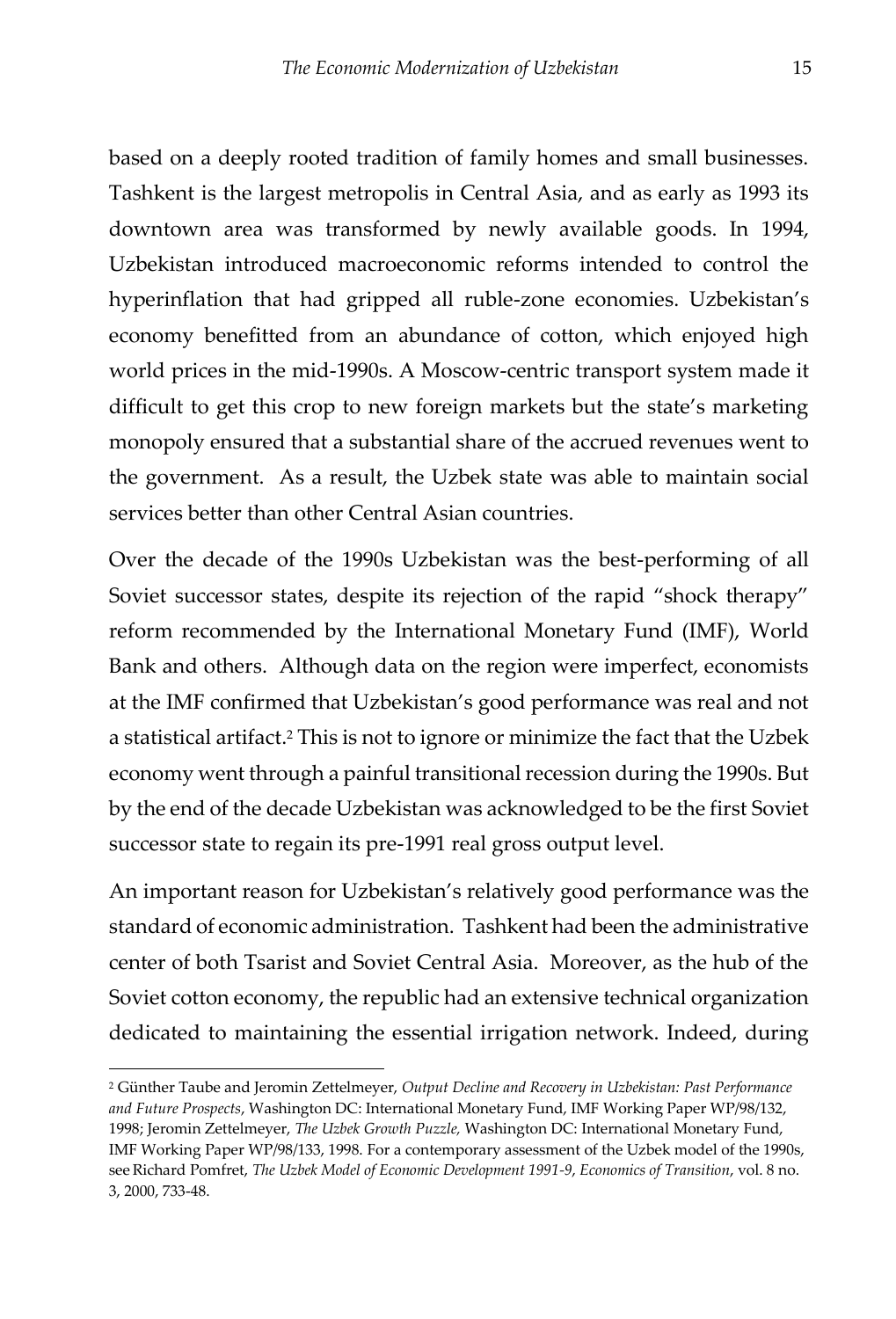the 1990s the Ministry of Water Resources had by far the largest staff of any ministry. This is not to deny that corruption was widespread, but it was moderate in comparison with the other centrally planned former Soviet economies. 3

The major misstep of the 1990s was Tashkent's reaction to falling cotton prices on the eve of the 1996 harvest. In what appears to have been a hasty decision, the government reneged on its commitment to make the currency convertible and instead introduced strict exchange controls in October 1996. The immediate consequences were minor, but the long-term effects were to be serious. Fundamentally, the decision reflected a lack of confidence in the price mechanism, and a failure to appreciate that the two most important prices in a market economy are the relative price of domestic versus foreign goods and services (the exchange rate) and the relative price of current versus future goods and services (the interest rate).

Events in the 1990s were important in establishing what came to be seen as the Uzbek economic model, which combined competent administration with a predilection for control over market mechanisms. Even before the turn of the century, many of the drawbacks of forex controls were evident to senior officials, which caused them to launch discussions on their possible termination. At the same time, many powerful people in the country benefitted from the opportunities for arbitrage and from the corruption inherent in currency controls. Moreover, rising world commodity prices alleviated pressures for change. In 2003, Uzbekistan made its currency convertible, but at the same time maintained many bureaucratic means of limiting access to foreign currency. Nevertheless, as the economy enjoyed

<sup>3</sup> In the EBRD's 1999 business environment and enterprise survey of over three thousand firms in twenty transition economies, Uzbekistan ranked fourth on the quality of governance, behind Hungary, Slovenia and Estonia and ahead of Poland, the Czech and Slovak Republics and all the CIS countries (reported in the EBRD *Transition Report 1999*).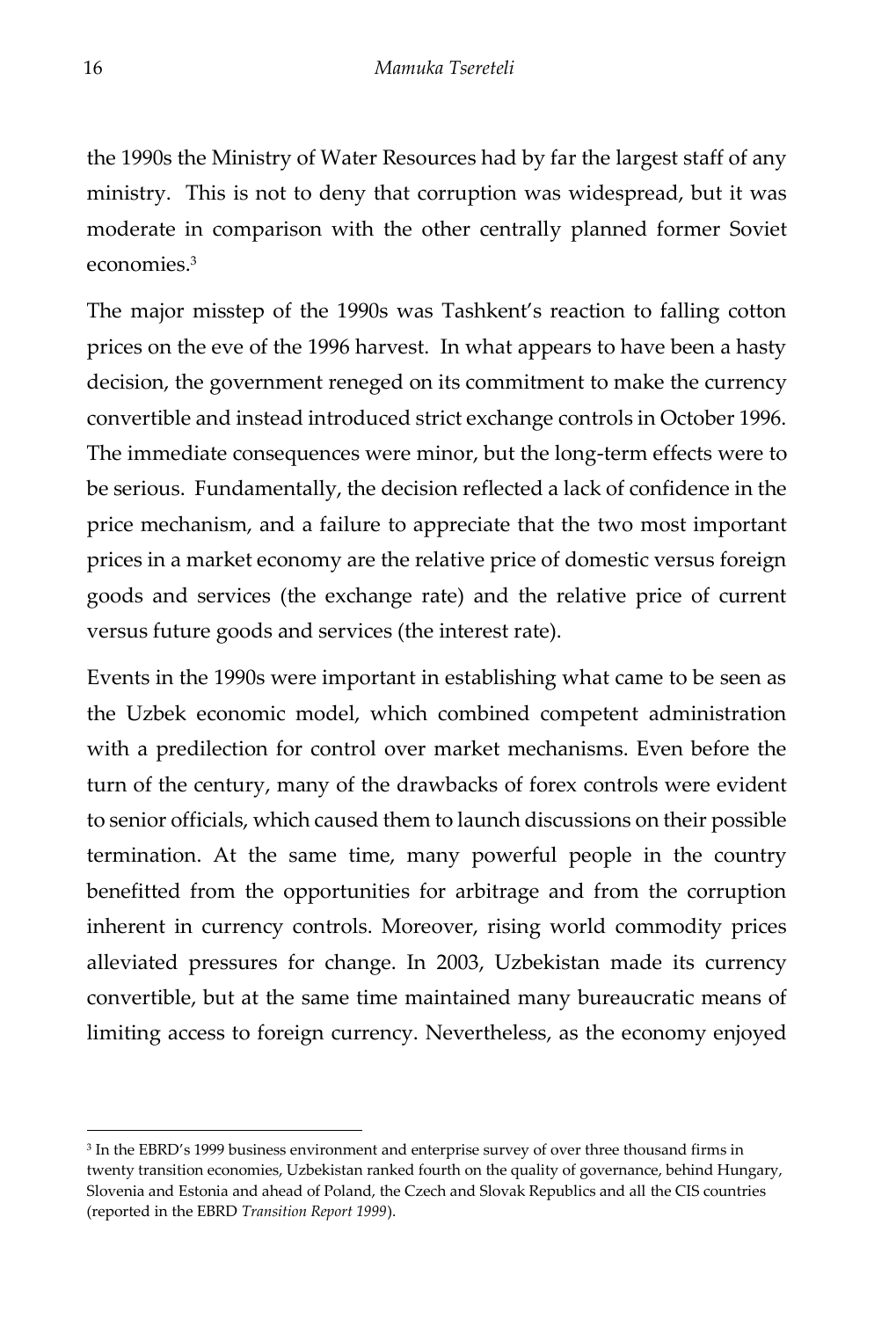steady growth between 2003 and 2008, the currency black-market more or less disappeared.

The official position on economic policy continued to stress that acceptable changes must necessarily be evolutionary in character. Officials acknowledged the need for change but did little to implement reforms in practice. When global demand for most commodities dipped in 2008-9, the government tightened bureaucratic control over foreign exchange access and a substantial black market re-emerged (Figure 1). The premium was about a third between 2009 and 2014, and then blew out in 2015, suggesting renewed resort to controls as commodity prices plummeted again.



*Figure 1: Exchange rate, sum/USD December 2008 – December 2016*. 4

The "Uzbek Paradox" remains today a much-debated topic. Supporters highlight the strong economic growth and diversification that occurred under "heterodox" policies, while critics question the accuracy of

<sup>4</sup> Source: Ben Slay, based on Central Bank of Uzbekistan data and UNDP calculations.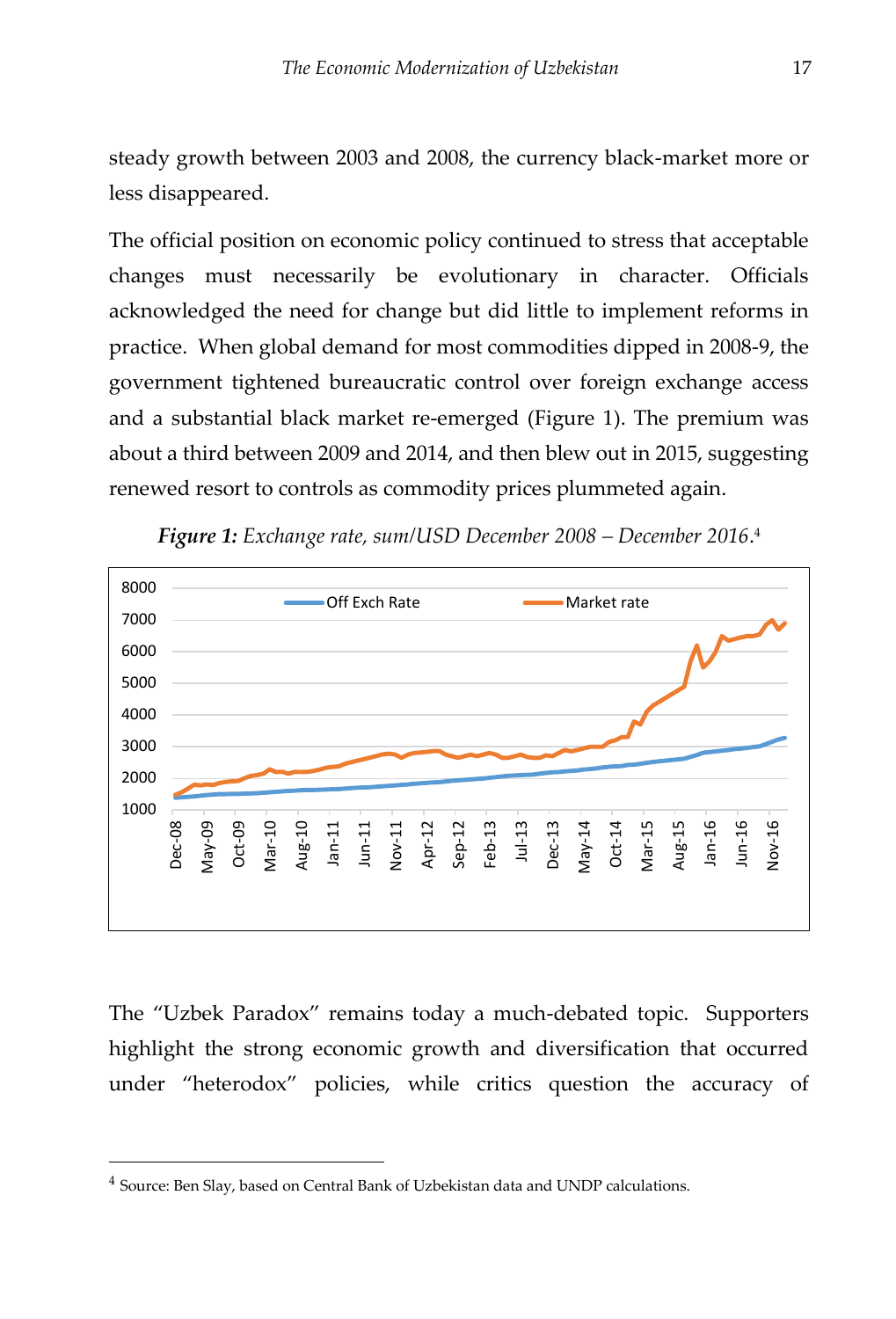Uzbekistan's GDP data and the sustainability of its pre-reform economic model.<sup>5</sup>

The economic growth of the first years of the twenty-first century was clearly driven by the commodity boom. The diversification out of agriculture, supported by import-substituting industrialization projects, did not promote much growth in manufacturing. As agriculture declined in importance between 2000 and 2010, rapid growth occurred in services, construction and mining, but not in manufacturing (Table 1).

|      | Agriculture | Mining, Utilities & | Manufacturing | Public & |
|------|-------------|---------------------|---------------|----------|
|      |             | Construction        |               | Private  |
|      |             |                     |               | Services |
| 1987 | 27.6        | 10.3                | 28.0          | 34.1     |
| 1994 | 37.4        | 12.2                | 14.2          | 36.2     |
| 2000 | 34.4        | 13.7                | 9.4           | 42.5     |
| 2004 | 30.8        | 15.7                | 10.2          | 43.3     |
| 2010 | 19.5        | 26.4                | 9.0           | 45.1     |

*Table 1: Sectoral Composition of Value-added, Uzbekistan, 1987-2010.* 6

<sup>-</sup><sup>5</sup> Critics of the "miracle" include Kobil Ruziev, Dipak Ghosh and Sheila Dow, "The Uzbek Puzzle Revisited: An Analysis of Economic Performance in Uzbekistan since 1991", *Central Asian Survey*, vol. 26 no. 1, p. 7-30 and Martha Olcott, "Uzbekistan: A Decaying Dictatorship withdrawn from the West", in Robert Rotberg, ed., *Worst of the Worst: Dealing with Repressive and Rogue Nations*, Washington DC: Brookings Institution, 2007 p. 250-68. Strong supporters included Vladimir Popov, "Economic Miracle of Post-Soviet Space: Why Uzbekistan Managed to Achieve what No Other Post-Soviet State Achieved", MPRA Paper No.48723, 2013 (http://mpra.ub.uni-muenchen.de/48723/) and Giovanni Andrea Cornia, "Uzbekistan's Development Strategies: Past Record and Long-term Options", DISEI Working Paper no. 26, 2014, Università degli Studi di Firenze, 2014. Bogolov questioned the GDP data, and argued that the large number of Uzbeks migrating to Russia for work suggested that the miracle was a mirage. See Petr Bogolov, "An Exodus amid Tripled GDP: The Mirage of Uzbekistan's Economic Miracle*,* Carnegie Moscow Center, June 9, 2016. (http://carnegie.ru/commentary/63771) <sup>6</sup> Source: Cornia, "Uzbekistan's Development Strategies", p. 5, based on World Bank World Development Indicators.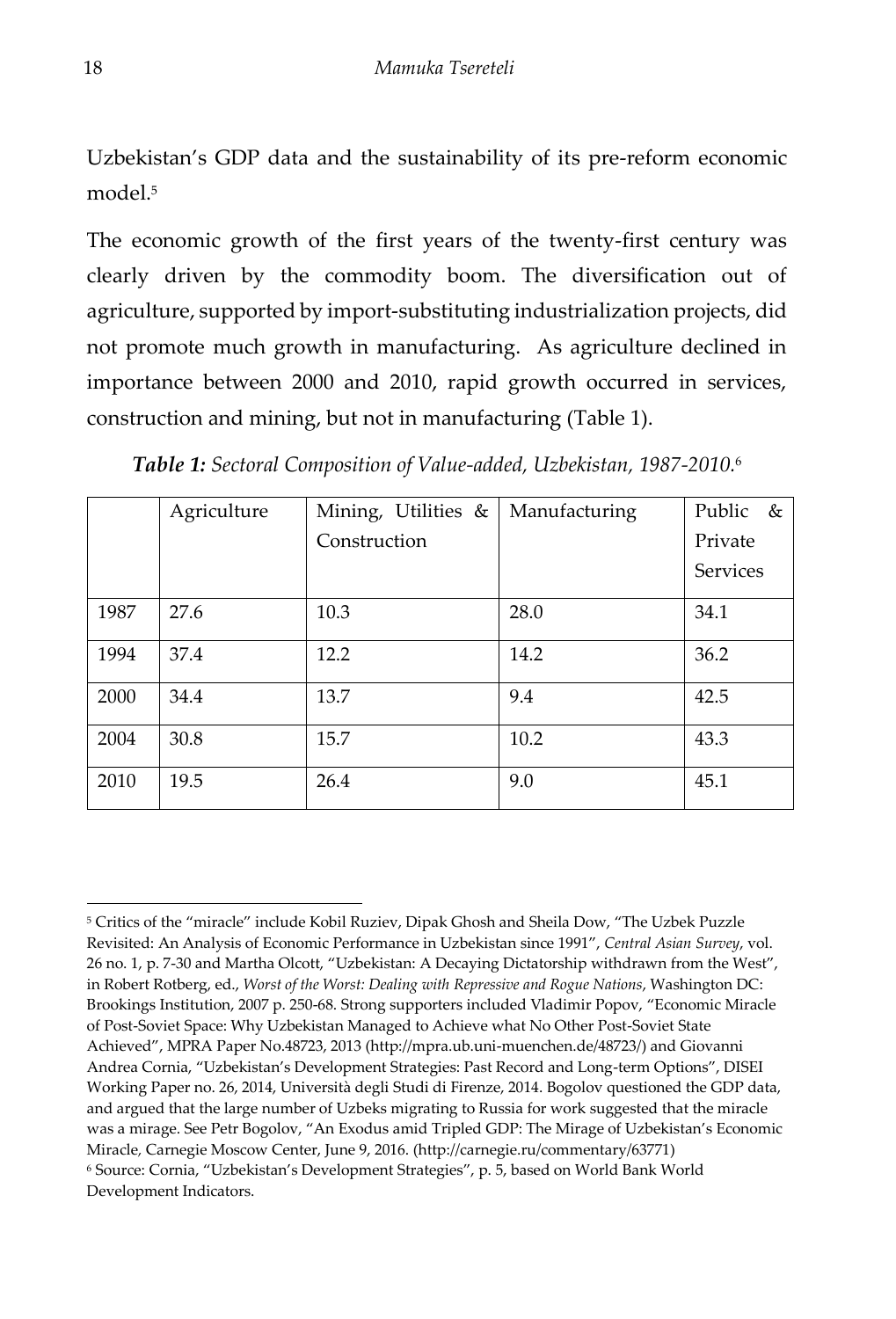Nor did the government succeed in making the country energy selfsufficient and an exporter of natural gas. The major growth drivers were exports of copper and gold, which expanded in response to soaring world prices. The changing composition of exports shown in Table 2 was associated with shifts in the direction of trade. Gas, automobiles, and fruit and vegetables were primarily sold to Russia, whose share of Uzbekistan's exports increased from 17 percent in 2000 to 33 percent in 2010 (displacing the EU as Uzbekistan's major export market). This left Uzbekistan exposed to changes in Russian market access, especially after Russia established its Eurasian Economic Union in 2015.<sup>7</sup> Meanwhile, access to the Turkmenistan-China gas pipeline (which traverses Uzbekistan) after 2009 created an opportunity for gas exports to China.

|      | Cotton       | Energy<br>products | Fruit and   Precious   Copper<br>vegetables | metals |     | Cars | Textile<br>products |
|------|--------------|--------------------|---------------------------------------------|--------|-----|------|---------------------|
| 2000 | $\vert$ 31.9 | 11.9               | 2.5                                         | 25.1   | 4.5 | 2.2  | 5.4                 |
| 2010 | 13.5         | 25.4               | 9.3                                         | 23.7   | 4.6 | 4.1  | 5.0                 |

*Table 2: Major Exports, Uzbekistan, 2000 and 2010, Share of Total Exports*. 8

The lack of diversification is connected to Uzbekistan's multiple exchangerate regime, which either favored production for the home market or, due to uncertainty about future returns, discouraged investment and enterprise altogether. The government discouraged the holding and use of the domestic currency, which increased dollarization, in spite of it being illegal. Overall this reduced the effectiveness of monetary policy. Administrative restrictions on the amounts of cash that could be withdrawn from bank

<sup>7</sup> The car exports, from the factory established by Daewoo in the 1990s and taken over by GM after Daewoo's bankruptcy, entered Russia under preferential CIS tariffs before 2015, but fell after 2015 as Russia introduced non-tariff barriers.

<sup>8</sup> Source: Bahodir Ganiev and Yuliy Yusupov, "Uzbekistan: Trade Regime and Recent Trade Developments," University of Central Asia Institute of Public Policy and Administration, Working Paper no. 4, 2012, based on national statistics. Notes: (a) mostly natural gas; (b) mostly gold.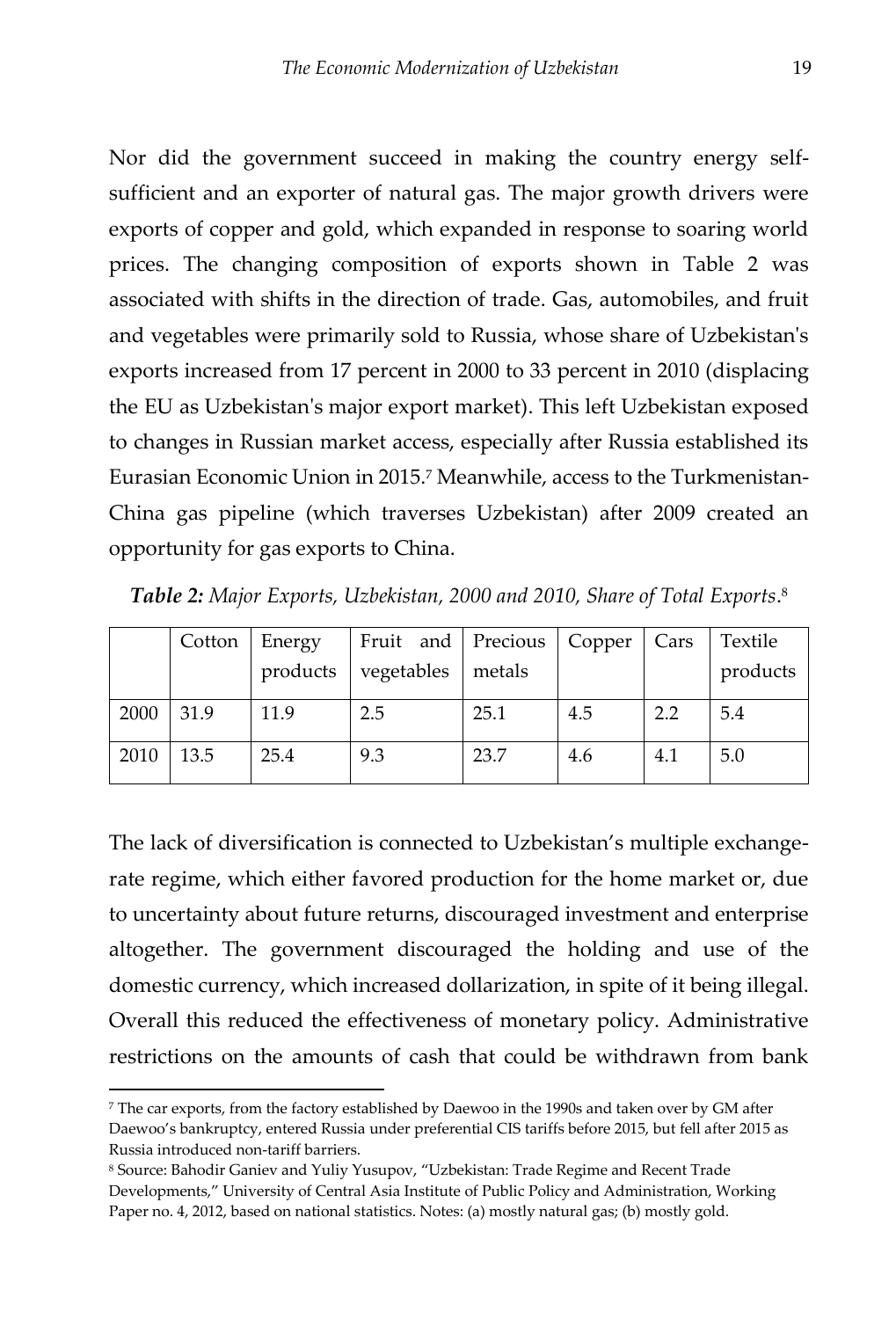accounts and limits on foreign-exchange transactions explain the low level of development of Uzbekistan's financial sector and the limited access to credit in the country.

The retail sector had initially flourished, but the desire for control stunted its growth. Fearing with some justification that the bazaars could become hotbeds of discontent, the government imposed heavy crackdowns in the late 1990s and early 2000s, driving small-scale trading "offshore," largely to the Kyrgyz Republic's huge bazaars outside Bishkek (Dordoi) and Osh (Karasuu). Uzbek customers at these bazaars organized onward transport of goods back to Uzbekistan by paying off customs officers and others.<sup>9</sup>

Uzbekistan's borders were tightly controlled, both for reasons of security and to protect import-competing industries. This added to the obstacles facing would-be producers of goods for export. Quality inputs were difficult to source from abroad, and, if exportable products were produced, exchange controls limited the exporter's legal revenue. Controls also reduced Uzbekistan's opportunities for hosting transit trade. In 1991, Tashkent had been the hub of Central Asian transport, whether by air, rail, or road. A mix of domestic regulations on transit (e.g. requirements for trucks to form convoys), as well as lengthy border delays, customs regulations and charges, and poor relations with neighbors exacerbated Uzbekistan's economic isolation.

Uzbekistan's social policies had been a source of pride in the 1990s, or at least less a cause for dismay than in other post-Soviet states. Yet by the 2010s they were perceived to be deteriorating. Education and health services remained universal, but were increasingly viewed as low-prestige fields that

<sup>9</sup>Bartlomiej Kaminski and Saumya Mitra: Skeins of Silk: Borderless bazaars and border trade in Central Asia (Washington DC, World Bank, 2010) and Borderless Bazaars and Regional Integration in Central Asia: Emerging patterns of trade and cross-border cooperation (World Bank: Washington DC, 2012). Regine Spector: Order at the Bazaar: Power and Trade in Central Asia (Cornell University Press, 2017).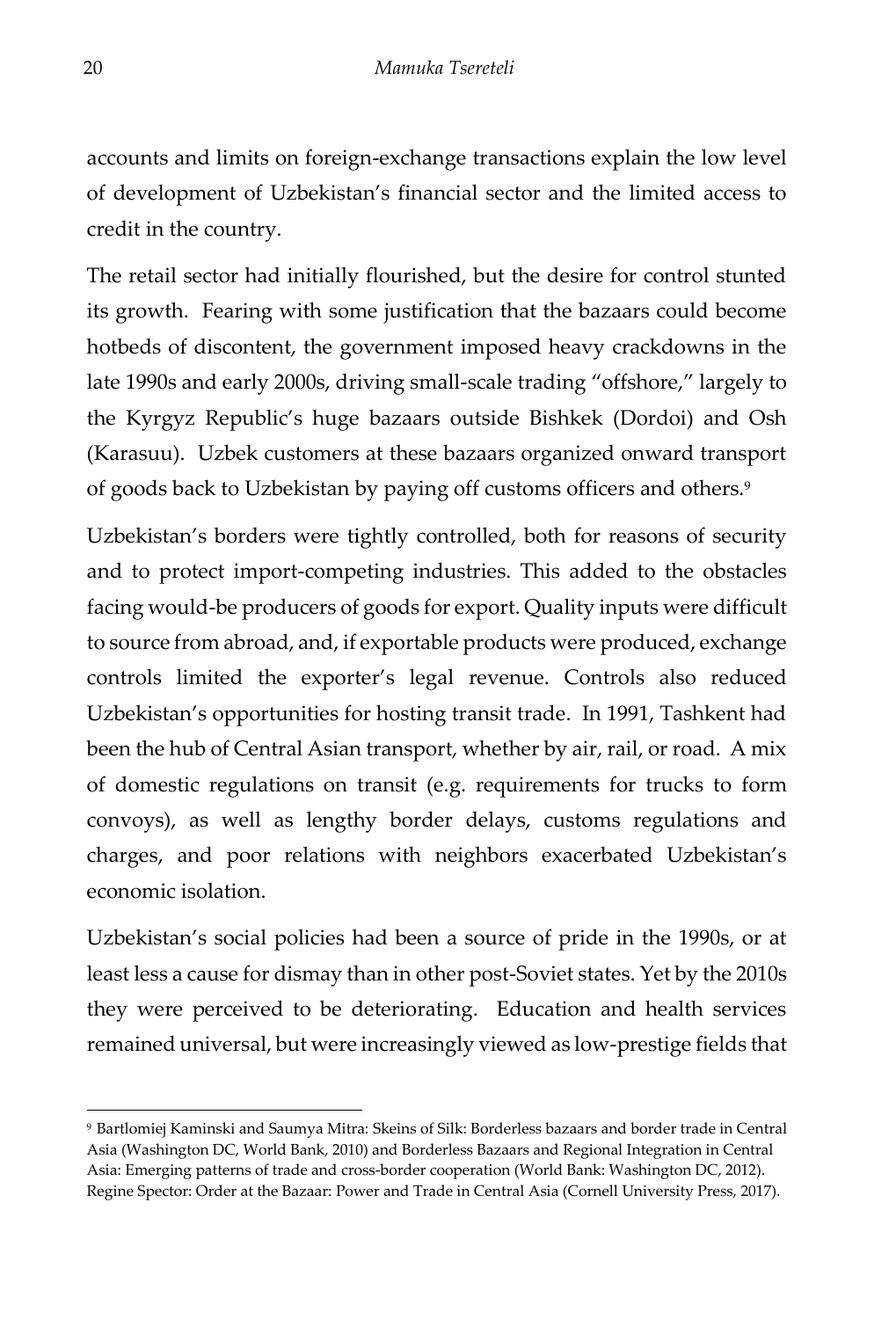were riddled with corruption: school grades and access to medical services were traded openly. The widespread resort to patronage to fill public offices contributed to the declining quality of public services, in spite of continuous increases in the number of officials.<sup>10</sup>

The public's sense of relative equality of the 1990s gave way to a common belief that members of the elite were amassing personal fortunes. High-level corruption was seen as being most common among those with access to such new economic sectors as the media, finance, and telecommunications.<sup>11</sup>

The most striking symptom of the shortcomings of the economic system was the estimated two million migrants who travelled to Russia in search of work because there were not enough jobs in Uzbekistan. This may be better than the emergence of slums or bread riots that characterized countries pursuing import-substituting industrialization in the 1950s and 1960s. However, the emigration to Russia of so many young adult males not only adversely affected Uzbekistan's rural social structure, but also left Uzbekistan vulnerable to changes in Russia's policies towards foreign workers. Furthermore, it has now been shown that the majority of Central Asians drawn to violent extremist groups are recruited in Russia and not in their home countries, adding a national security aspect to this mass migration.<sup>12</sup>

j <sup>10</sup> Perceptions of corruption were increasing; Uzbekistan ranked 153<sup>rd</sup> out of 167 in Transparency International's 2015 Corruption Perceptions Index, which is worse than 79th out of 90 in 2000 if we assume that the additional coverage tends to bring in poorer and more corrupt countries. According to Akhmed Said ("Uzbekistan at a Crossroads: Main Developments, Business Climate, and Political Risks," *Uzbekistan Initiative Papers no. 10*, Central Asia Program, Elliott School of International Affairs, The George Washington University, Washington DC, and Barcelona Centre for International Affairs, 2014, p.7), "a dramatic increase of the government bureaucracy in the past two decades has coincided with a steep decline in its capacity to effectively implement policies".

<sup>11</sup> The transnational corruption issues on a regional level are discussed in Alexander Cooley, *Dictators without Borders*, New Haven: Yale University Press: 2017.

<sup>12</sup> Joanna Paraszczuk, "Most Uzbeks Fighting for IS Came from Russia, Theologian Claims", RFE/RL, March 24, 2015; (http://www.rferl.org/content/most-uzbeks-fighting-for-is-came-from-

russiatheologian-claims/26918165.html) Noah Tucker, Central Asian Involvement in the Conflict in Syria and Iraq: Drivers and Responses, USAID and MDI, 2015.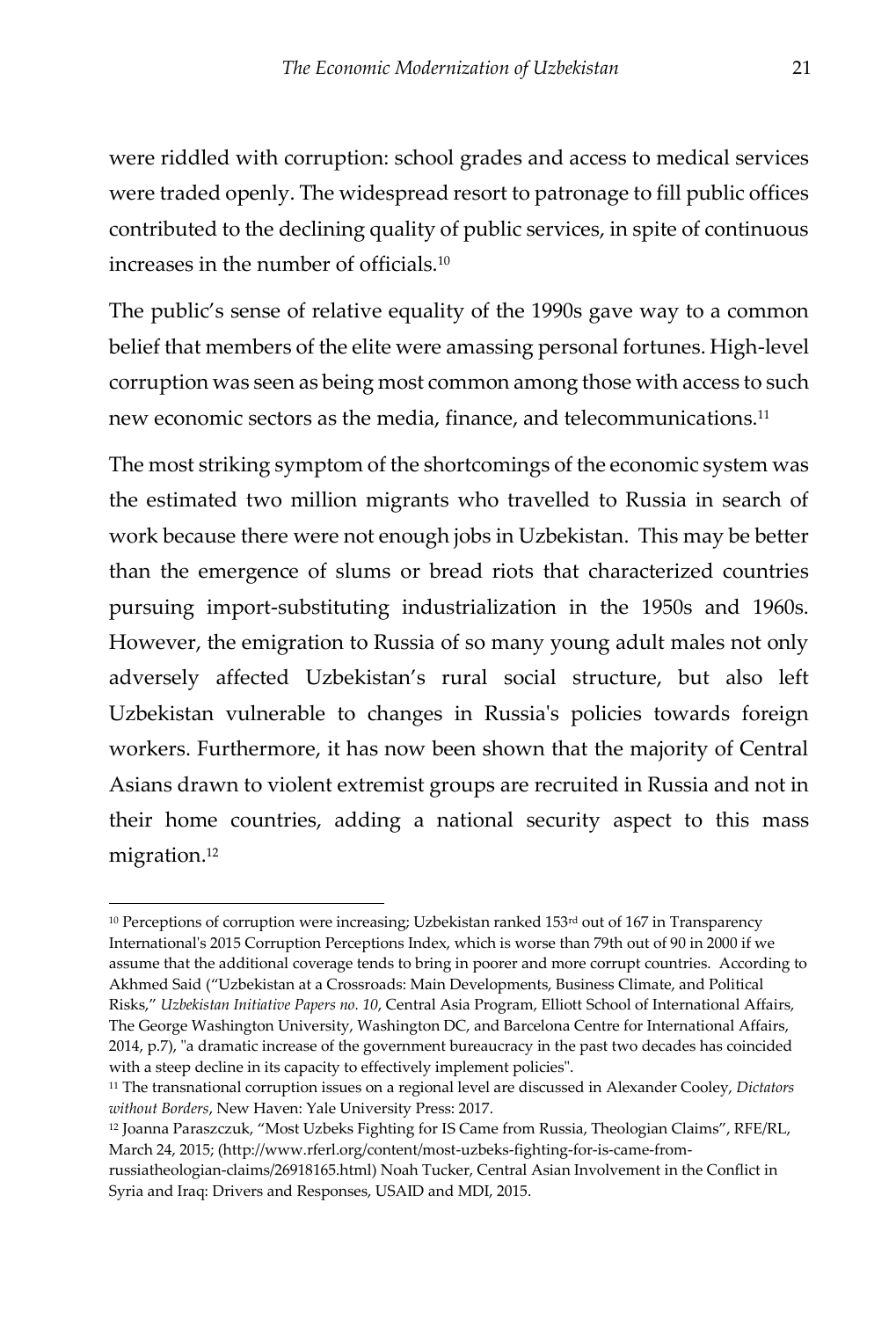Despite these problems and shortcomings, the key legacies of the more than two decades of President Karimov's rule were the preservation of sovereignty and the overall maintenance of stability. The status of the Uzbek economy by the end of 2016 presented an opportunity for the new leader, Shavkat Mirziyoyev, to launch a new wave of reforms from a position of relative strength and security, and not in response to crisis. This, more than anything else, augured well for their possible success.





*Sources: Uzbekistan Official Statistics*

https://www.usaid.gov/sites/default/files/documents/1866/CVE\_CentralAsiansSyriaIraq.pdf); Ryskeldi Satke and Marta Ter," Are Central Asian migrants in Russia a recruiting ground for Islamic State?" European Council on Foreign Relations, July 27, 2015.

<sup>13</sup> World Bank Group, "Migration and Mobility", Europe and Central Asia Economic Update, October 2017.

<sup>(</sup>https://openknowledge.worldbank.org/bitstream/handle/10986/28534/9781464812194.pdf?sequence=4 &isAllowed=y)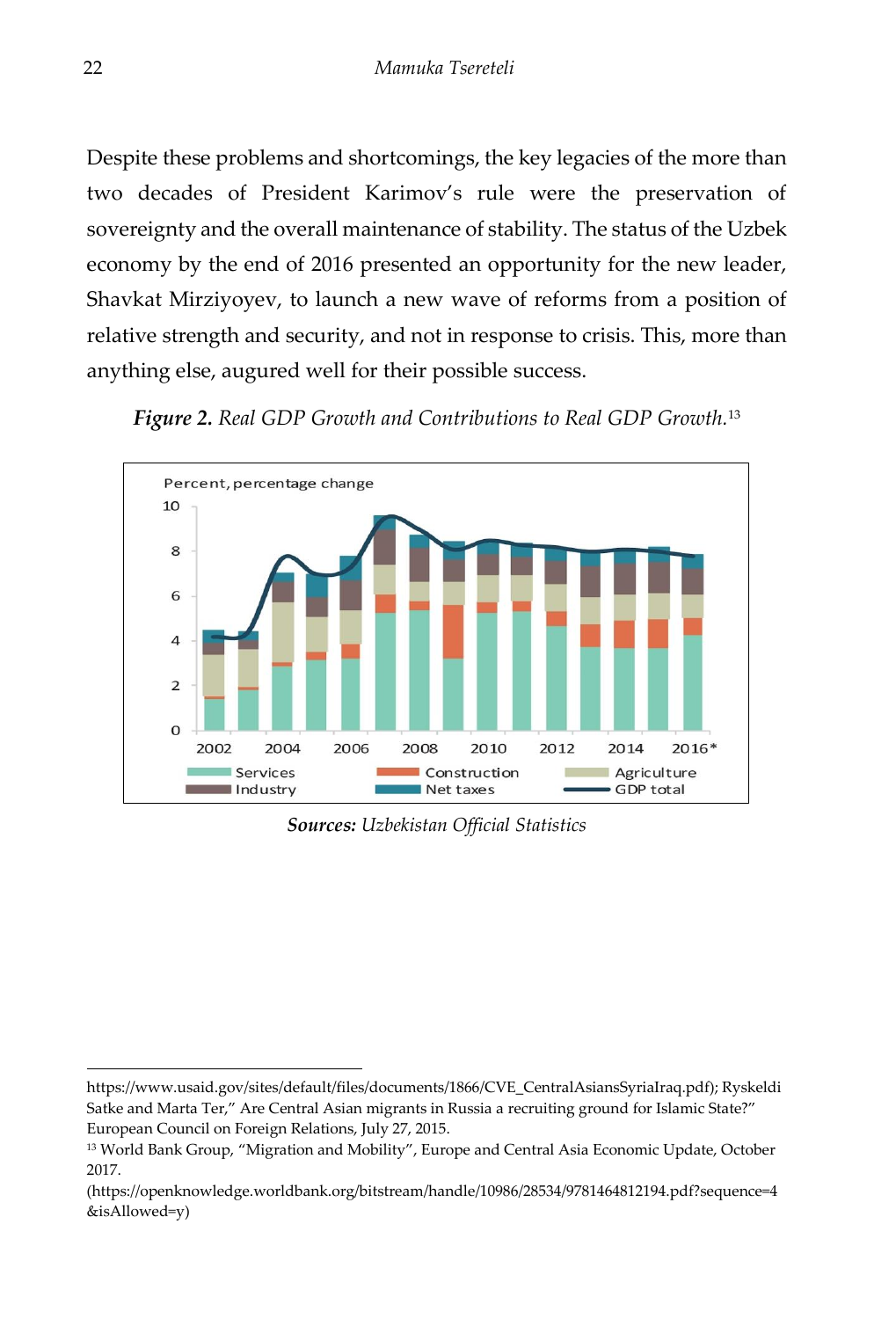## <span id="page-24-0"></span>**President Mirziyoyev's Economic Reform Strategy**

President Mirziyoyev inherited a relatively stable economic system that he knew intimately and understood without illusions, having served as Prime Minister of Uzbekistan since 2003 until the death of President Karimov. In this capacity, he had designed many reform policies, including a number that were promised but not implemented under the previous leadership, but which were to be implemented following Mirziyoyev's election as president. The most important among these were the currency reform implemented in September, 2017. While pointing toward more thoroughgoing reforms to come, Mirziyoyev from the outset defended his changes as urgently needed steps in order to protect Uzbekistan's sovereignty, independence, economic viability, and social development.

The reform agenda in the economic sphere, just as in other spheres, has been comprehensive and very ambitious, and well-articulated in multiple public statements of the president and governmental documents. In February, 2017, Uzbekistan adopted a thoroughly crafted reform manifesto: *2017-2021 National Development Strategy* (hereafter, "The Strategy"). The Strategy identified five priority areas: reform of public administration; reform of the judiciary and strengthening the rule of law; economic development and liberalization; the social area; and security and foreign policy.<sup>14</sup>

In terms of economic development and liberalization, the Strategy includes five priority directions. The first is a further strengthening of macroeconomic stability and the maintenance of high rates of economic

<sup>14</sup> "Uzbekistan's Development Strategy for 2017-2021 has been adopted following public consultation,**"**  *Tashkent Times***,** February 8, 2017.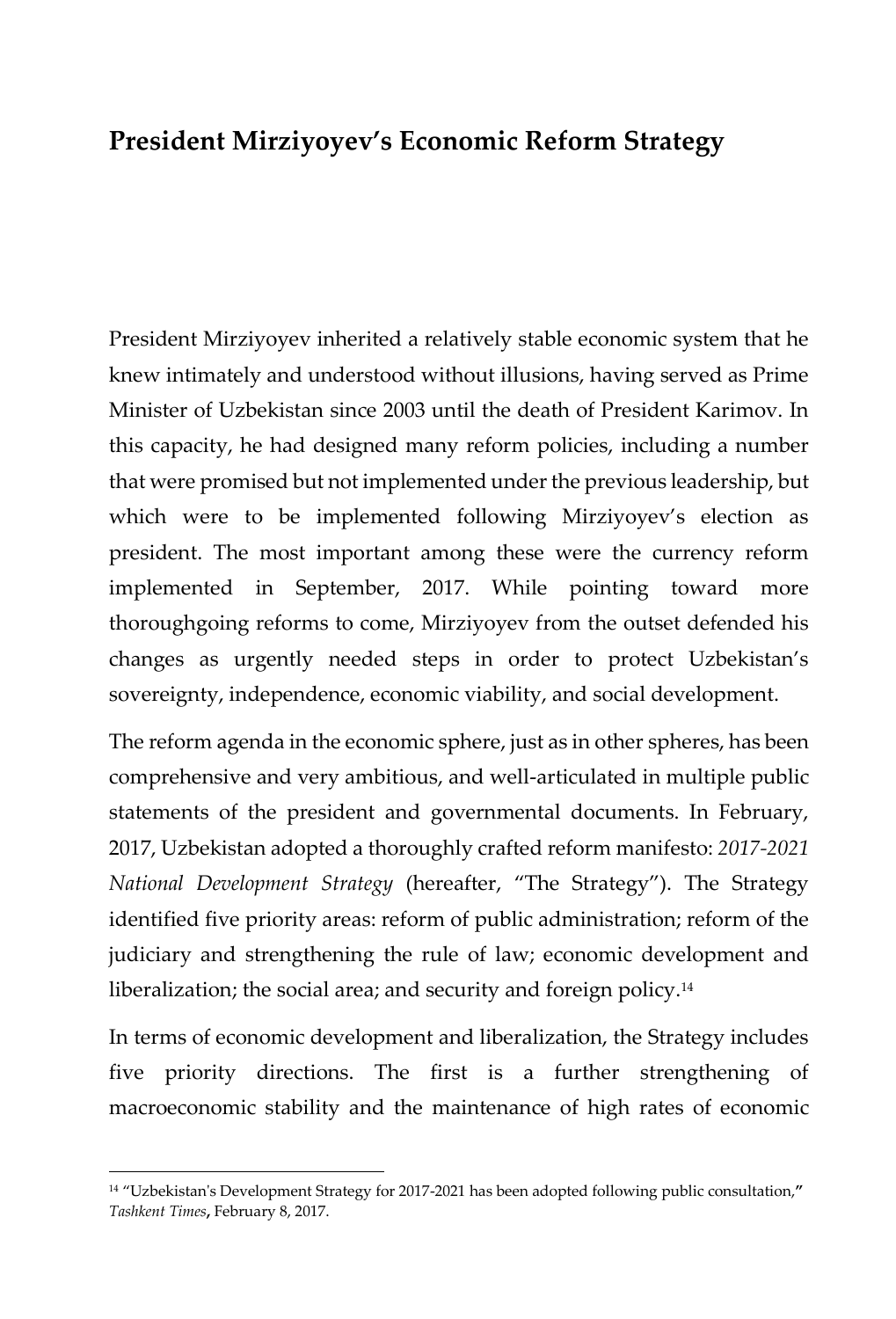growth. The second is to increase the competitiveness of the national economy by deepening structural reforms, and by modernizing and diversifying its leading industries. The third is the modernization and intensive development of agriculture. The fourth is the continuation of institutional and structural reforms aimed at reducing the state's presence in the economy, further strengthening the protection of rights and private property, and stimulating the development of small business and private entrepreneurship. The fifth is the comprehensive and balanced social and economic development of regions, districts and cities.<sup>15</sup>

Some of the priorities set in the development and reform strategy started to be implemented in 2017, and have begun to deliver results. Among the most significant elements of reforms that are already being implemented are the liberalization of the foreign exchange market, improvements in the quality and transparency of economic data, focus on job creation, by reduction or elimination of unnecessary regulations, including licenses required for doing business in many fields. In addition, practical steps have been taken to bring about greater openness to foreign trade and economic relationships.

The President and his government introduced multiple legislative and regulatory initiatives designed to modernize the Uzbek economy, with the key emphasis on private sector development. While still acting President, on October 5, 2016, Mirziyoyev signed the decree "On Additional Measures to Ensure the Accelerated Development of Entrepreneurship, the Full Protection of Private Property, and the Qualitative Improvement of the Business Environment." This initiative sent a clear signal as to his priorities.

Several other significant legislative and regulatory initiatives were taken in those early months. In the area of taxation, a presidential decree was issued in July 2017, "On Measures to Radically Improve Tax Administration, and

<sup>15</sup> Ibid.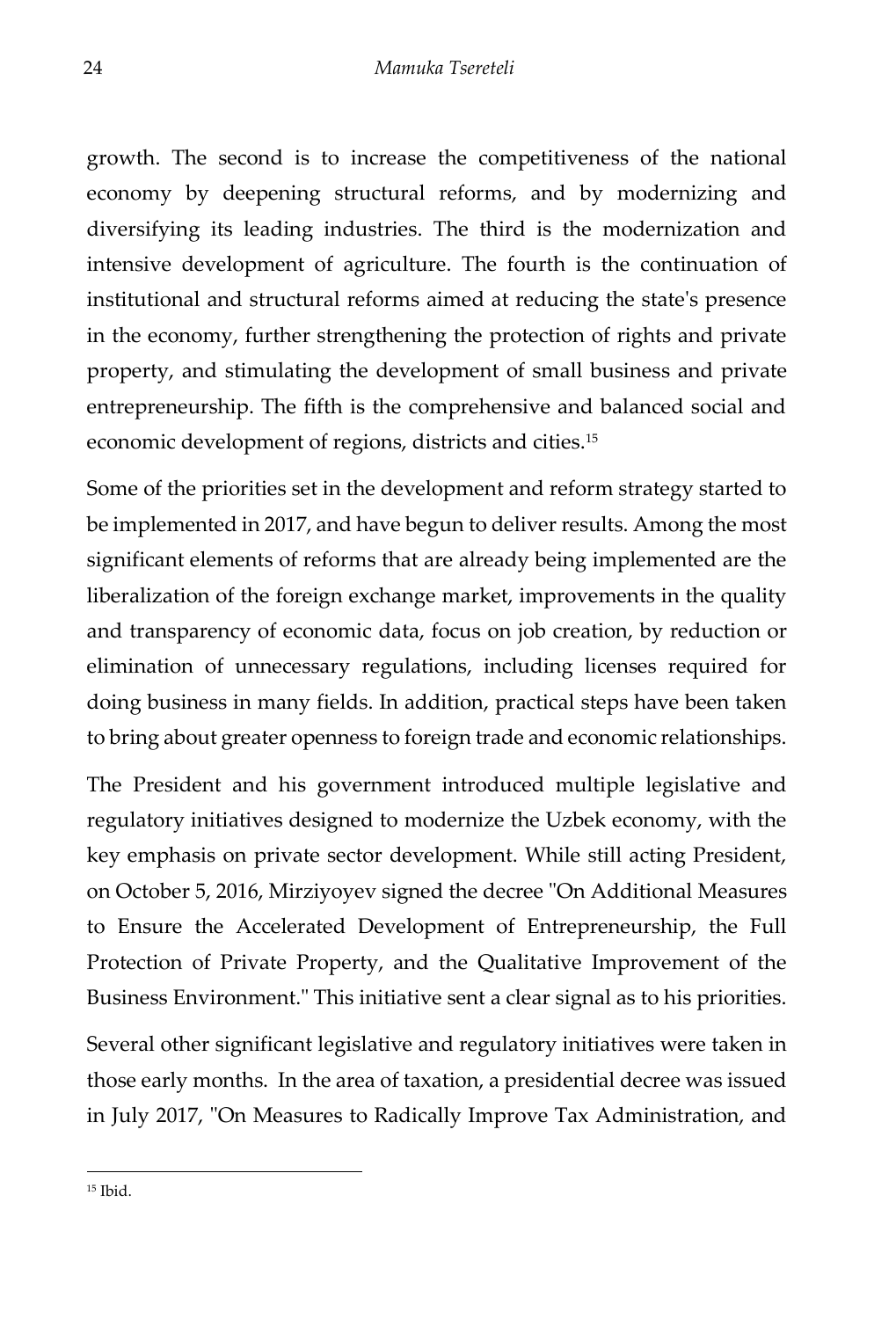to Increase the Collection of Taxes and Other Mandatory Contributions."<sup>16</sup> This was followed by a package of legislative amendments focusing on tax and budget policies for 2018.<sup>17</sup> This package initiated reorganization of tax collection and introduced a monitoring system designed to be friendlier to tax-payers. A further presidential decree of February 16, 2018, combined several taxes and reduced the overall tax burden on companies.<sup>18</sup>

In September 2017, the President issued a decree on "Priority Measures for the Liberalization of Currency Policy", which made the national currency fully convertible.<sup>19</sup> Later that same month, a presidential Resolution "On Measures to Further Streamline the Foreign Economic Activity of the Republic of Uzbekistan" sharply reduced customs duties on more than 8,000 categories of imported goods. This included zero rates of customs payments for 3,550 items and a modest excise tax for 1,122 items. The average customs rate for imported goods was now established as 6.45 percent. 20

Along the same lines, a June 21, 2017, decree "On Measures to Further Support Domestic Exporting Organizations and Improve Foreign Economic Activities" sought to remove artificial restrictions on foreign trade, including by abolishing Uzagroexport's monopoly on the export of agricultural products beginning on July 1, 2017, and by allowing all businesses to engage in exporting.<sup>21</sup> In a related move, more than 30

<sup>16</sup> "Uzbekistan Reforming its Tax System," *Trend News Agency*, July 22, 2017.

<sup>(</sup>https://en.trend.az/casia/uzbekistan/2778851.html)

<sup>&</sup>lt;sup>17</sup> The law was entitled "On Amendments and Additions to Certain Legislative Acts of the Republic of Uzbekistan in Connection with the Adoption of the Basic Directions of the Tax and Budget Policy for 2018."

<sup>18</sup> "The President Ordered to Radically Improve the Tax Legislation", *Uzbekistan Daily*, February 16, 2018, http://ut.uz/en/opinion/the-president-ordered-to-radically-improve-the-tax-legislation/

<sup>19</sup> "President of Uzbekistan Signs Decree on Liberalization of Monetary Policy", *UzDaily*, September 3, 2017, https://www.uzdaily.com/articles-id-40695.htm

<sup>20</sup> Resolution of the President of Uzbekistan "About Measures for Further Streamlining of the Foreign Economic Activity of the Republic of Uzbekistan", CIS Legislation, September 29, 2017, https://cis-legislation.com/document.fwx?rgn=101296

<sup>&</sup>lt;sup>21</sup> "Uzagroexport's Monopoly for Export of Fruit and Vegetable Products Canceled",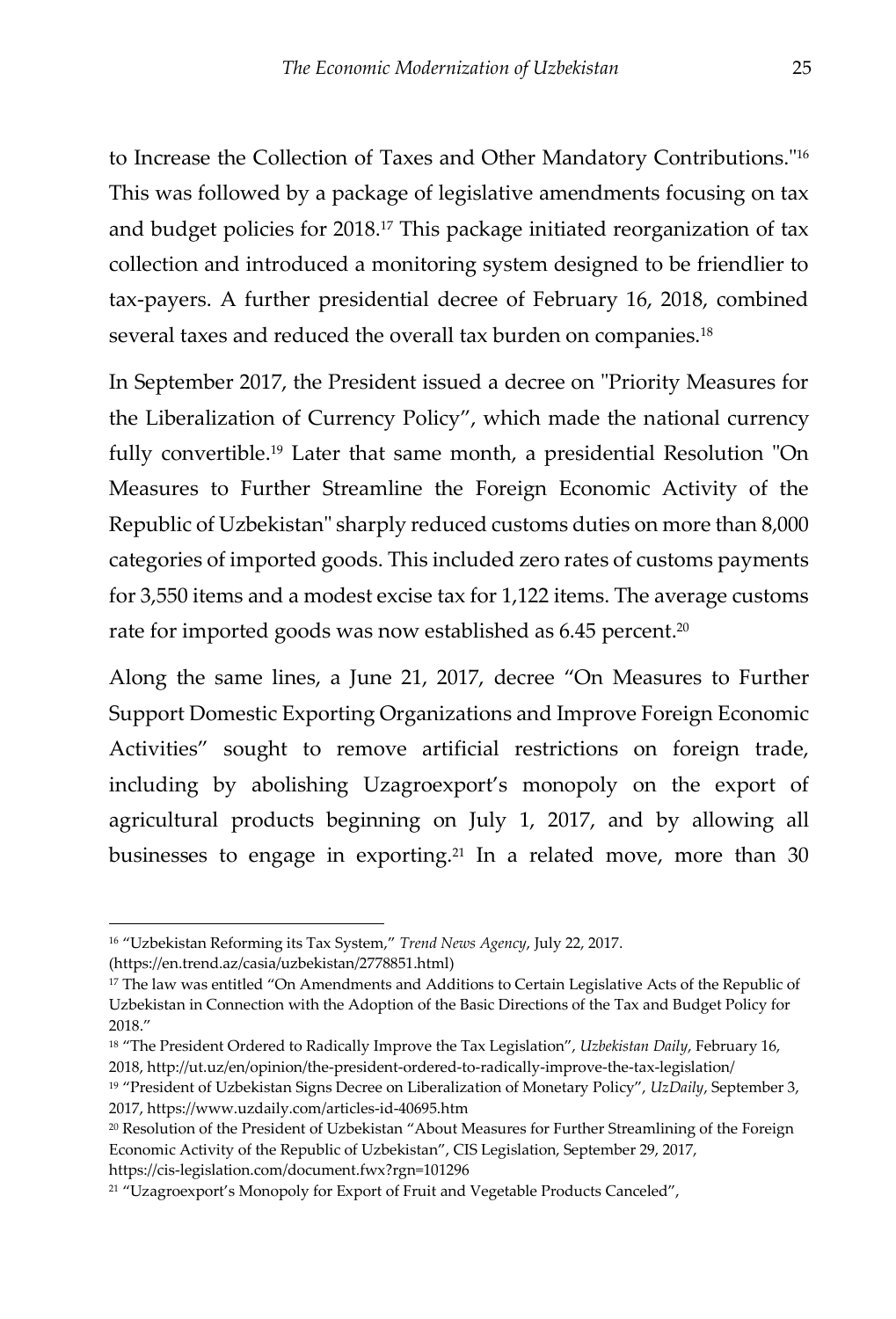regulatory acts were passed to reduce barriers in the tourism sector, including a Resolution of August 16, 2017, "On Priority Measures for the Development of Tourism in 2018-2019."<sup>22</sup>

These and other measures set reform priorities and provided governmental entities with immediate action plans. These policies are already beginning to bring positive results in the form of growing exports, increased foreign direct investments, and an increasing number of new jobs. Trade turnover with foreign countries increased by over 11 percent in 2017, with exports growing by 15.4 percent and imports by 7.2 percent; <sup>23</sup> more than 336,000 new jobs were created by the end of 2017.<sup>24</sup>

These positive trends were duly noted in the Statement issued at the conclusion of an IMF Staff Visit to Uzbekistan on November 16, 2017.<sup>25</sup> The IMF commended the authorities' continued efforts to adopt a more effective macroeconomic stabilization framework and to improve the economy's investment climate, in line with the priorities of the President's development strategy. The statement also stressed that the liberalization of the foreign exchange market had been a significant first step, and was expected to be followed by the liberalization of most prices, the restructuring of state-owned enterprises, and the removal of remaining bottlenecks to international trade and foreign direct investment.

**<sup>25</sup>** "Statement at the Conclusion of an IMF Staff Visit to Uzbekistan", November 16, 2017, [\(https://www.imf.org/en/News/Articles/2017/11/16/pr17444-statement-at-the-conclusion-of-an-imf-](https://www.imf.org/en/News/Articles/2017/11/16/pr17444-statement-at-the-conclusion-of-an-imf-staff-visit-to-uzbekistan)

-

[staff-visit-to-uzbekistan\)](https://www.imf.org/en/News/Articles/2017/11/16/pr17444-statement-at-the-conclusion-of-an-imf-staff-visit-to-uzbekistan)

http://www.uzbekistan.de/en/nachrichten/nachrichten/uzagroexports-monopoly-export-fruit-andvegetable-products-canceled

<sup>22</sup> "Measures to Develop Tourism in 2018-2019 Adopted in Uzbekistan", UzDaily, August 17, 2017, https://www.uzdaily.com/articles-id-40491.htm

<sup>23</sup> "Summary of 2017 in foreign trade policy of the Republic of Uzbekistan", *Embassy of Uzbekistan*, January 26, 2018. (http://www.uzbekembassy.in/summary-of-2017-in-foreign-trade-policy-of-therepublic-of-uzbekistan/)

**<sup>24</sup>** Address of the President of the Republic of Uzbekistan Shavkat Mirziyoyev to the Parliament, Oliy Majlis, December 22, 2017 http://www.ut.uz/en/politics/for-the-first-time-in-the-history-of-our-countrythe-president-of-the-republic-of-uzbekistan-shavkat/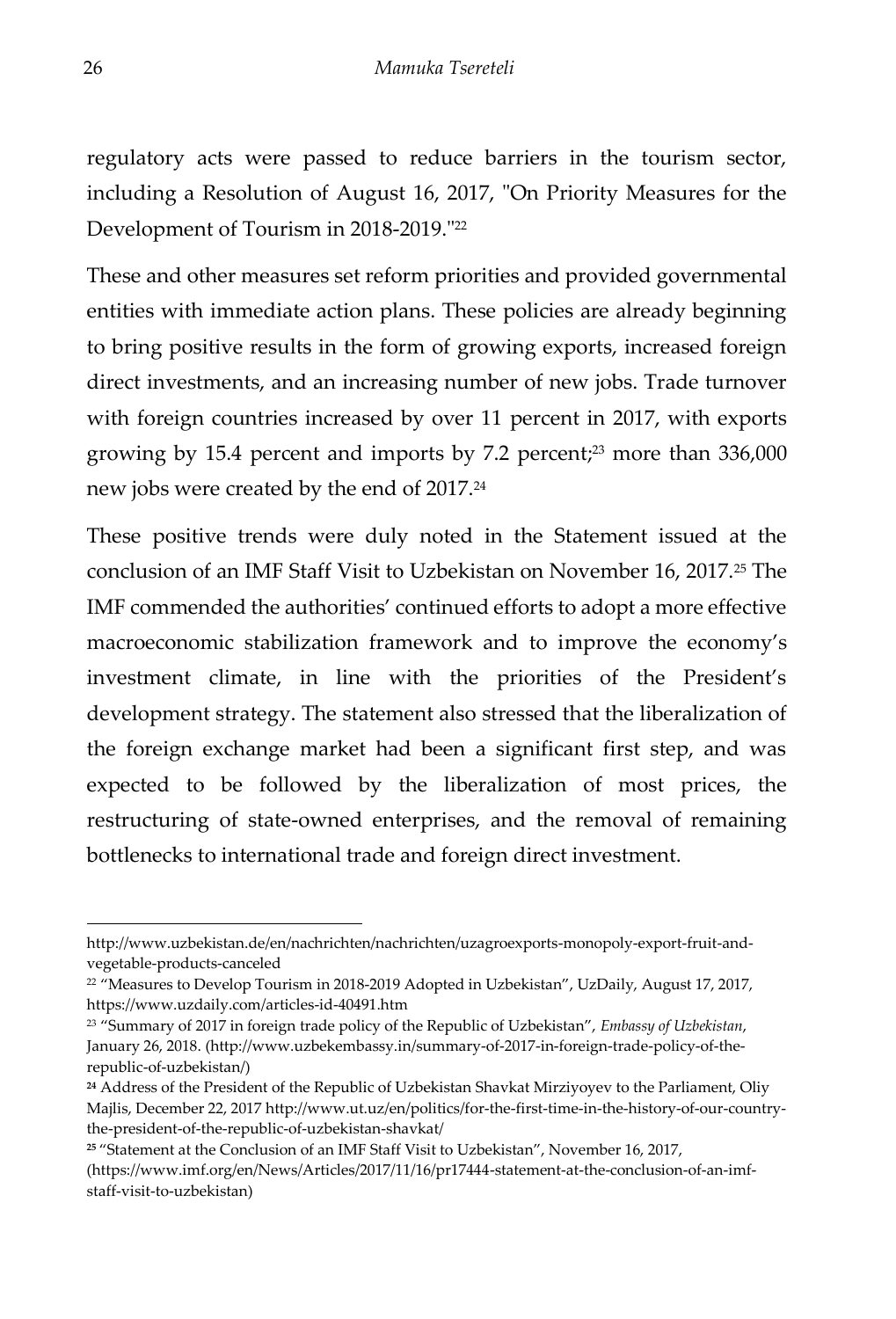The mission congratulated Uzbekistan on having taken, "the first concrete steps toward improving the quality and transparency of economic statistics. A new consumer price index measure, aligned with international standards, will be used to measure inflation from February, 2018, onward. Uzbekistan has also progressed toward joining the IMF's enhanced General Data Dissemination System (E-GDDS)."<sup>26</sup>

In the follow up Staff Concluding Statement on March 14, 2018, the IMF mission to Uzbekistan stated that "Uzbekistan has embarked—with great determination—on reforms to address the country's most pressing challenges, foremost the lack of jobs", and emphasized one more time that "The authorities jump-started economic reforms by liberalizing the foreign exchange (FX) market."<sup>27</sup> According to the statement, about 500,000 new job seekers continue to enter the labor market each year, presenting both a challenge and opportunity for the authorities, who: are keenly aware that if job creation does not catch up with the country's bulging labor supply, this would entail continued high unemployment and labor migration, especially in rural areas, and rising dissatisfaction".<sup>28</sup> Positive economic outlook for 2018-2019, communicated in the statement, will serve as a favorable condition for attracting attention to Uzbekistan by the global investment community.

The establishment of the office of Ombudsman to protect the interests of domestic and foreign businesses, and the creation of partnerships with the multilateral development banks, are two of many changes that may foreshadow significant improvements in governance that should positively affect economic development. Early moves against corruption and poor administration focused on the demotion or removal of figures who were

<sup>26</sup> Ibid

<sup>27</sup> Uzbekistan: Staff Concluding Statement of the 2018 Article IV Mission,

http://www.imf.org/en/News/Articles/2018/03/14/ms031418-uzbekistan-staff-concluding-statement-ofthe-2018-article-iv-mission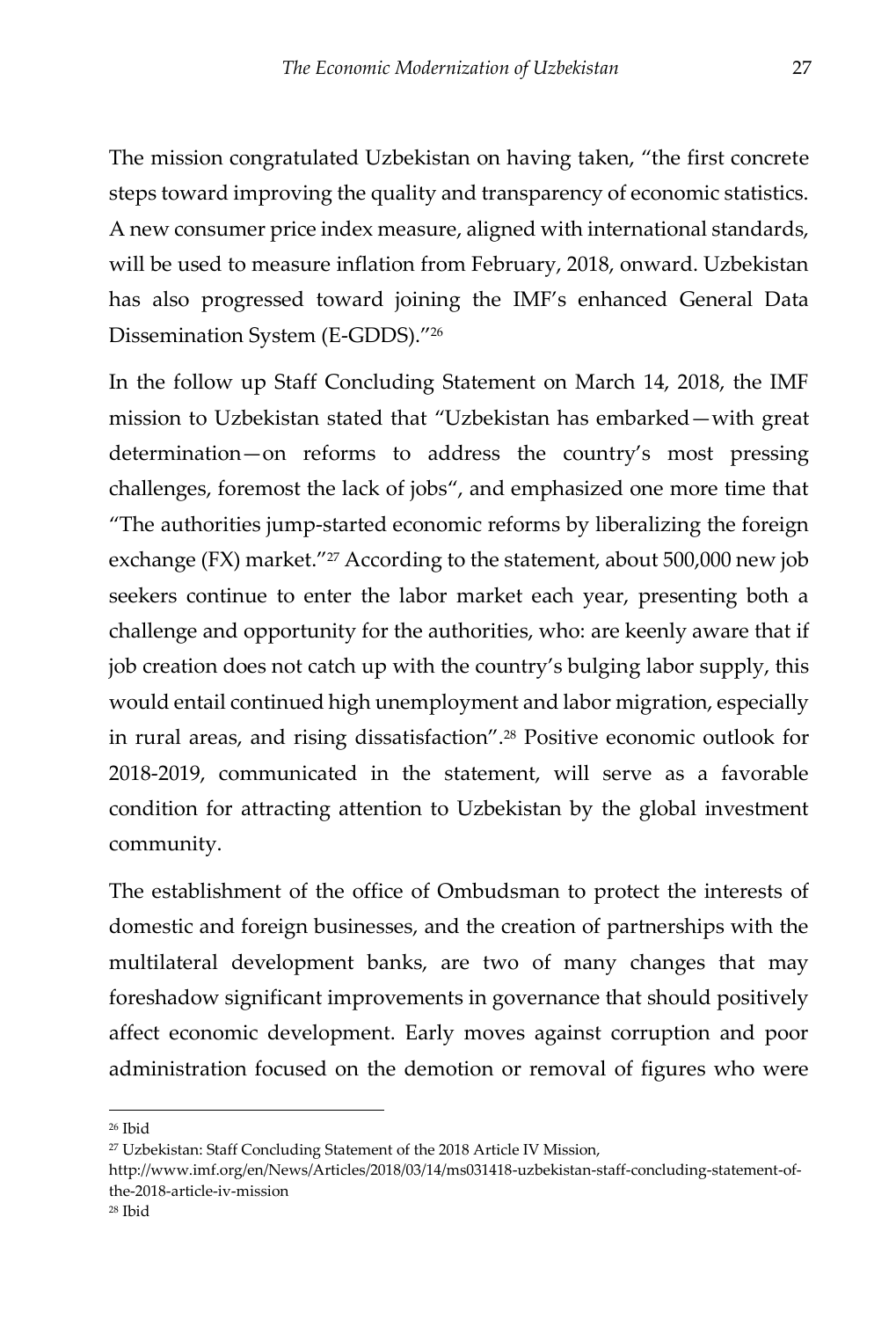perceived as being corrupt. But as detailed in Mjuša Sever's *Silk Road Paper*, the effort to modernize the economy goes beyond correcting widely-known pathologies. Notable further efforts include measures to ensure that officials at the local level are responsive to their constituents and the swift removal of a number of officials who failed to meet this new requirement.<sup>29</sup>

Personnel changes at the regional and national level could be interpreted as replacing an older generation of policymakers and officials with members of a younger generation who are more comfortable in a modern market economy.

By far the most significant measure of economic reform came on September 5, 2017, when the Central Bank of Uzbekistan reunified Uzbekistan's exchange rates and President Mirziyoyev promised freely floating marketdetermined rates thereafter. The sum immediately dropped from the official USD rate of 4,210 to 8,100, and the black market disappeared. If rigorously implemented over the long-term, a unified and marketdetermined exchange rate will remove the single largest obstacle to the efficient operation of a market-based economy in Uzbekistan.

Simultaneously, restrictions that prevented legal entities and individuals from converting currency were lifted. For the first-time individual entrepreneurs and farmers in Uzbekistan were allowed to withdraw foreign currency from their bank accounts. Legal entities can purchase foreign currency in banks to cover such international transactions as the import of goods, workers, and services, the repatriation of profits, the repayment of loans, travel expenses, and other non-trade transfers. Individuals can now buy foreign currency transferred to them with plastic payment cards, but banks accept currency for sending abroad only in cash. The same cards can be used abroad without restrictions. On December 1, 2017, Uzbekistan's

<sup>29</sup> Mjuša Sever, *Judicial and Governance Reforms in Mirziyoyev's Uzbekistan*, Washington/Stockholm: CACI & SRSP Silk Road Paper, March 2018, p. 41-43. (http://silkroadstudies.org/publications/ silkroadpapers-and-monographs/item/13282l)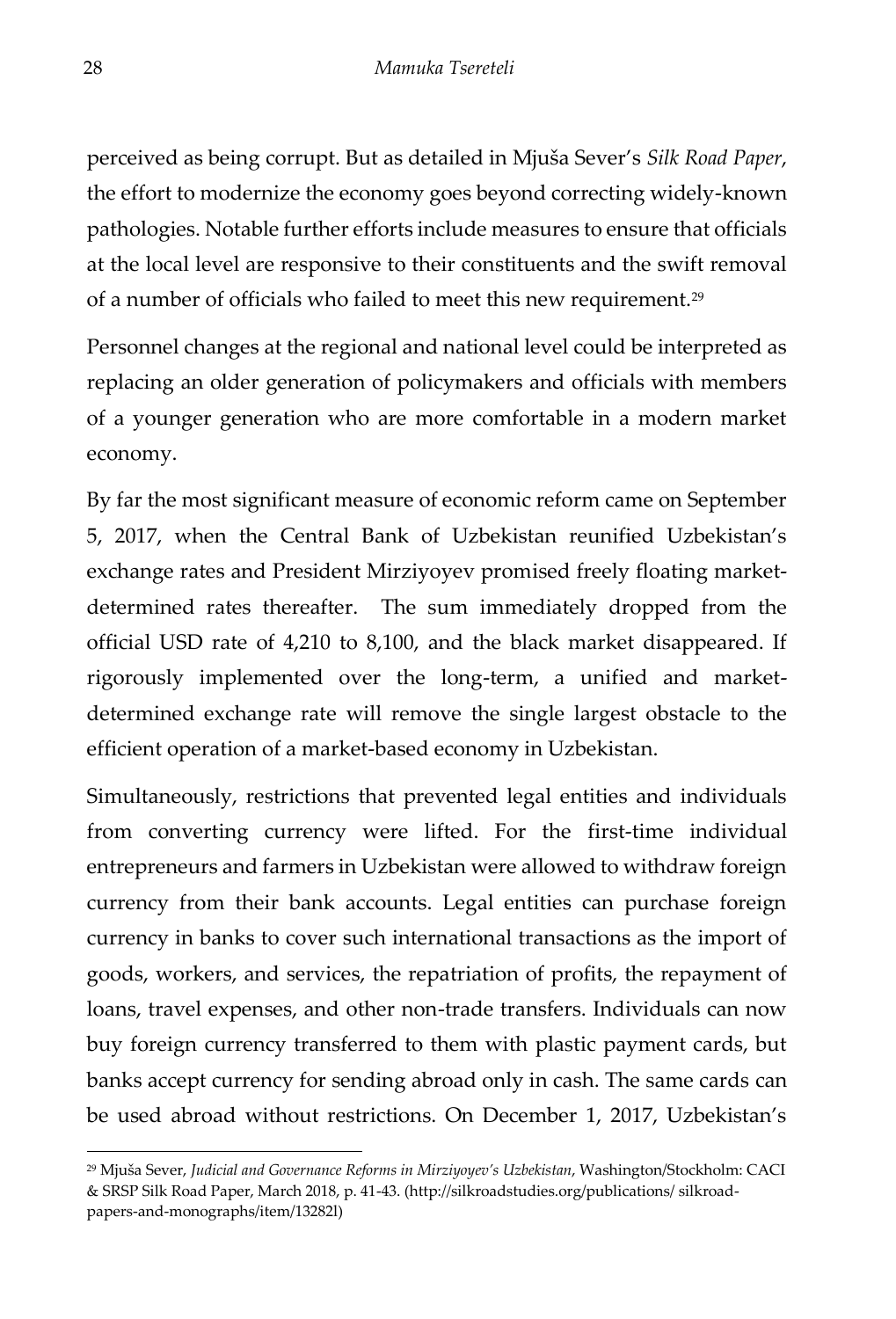banks launched a service for transferring money abroad. Family members of persons who are studying or being treated abroad need only present the national currency, which the bank will automatically accept, convert into foreign currency, and send abroad.

The currency reform was followed by increased activity in foreign financial markets and with international financial institutions (IFIs). During the visit of an Uzbekistan governmental delegation led by Prime Minister Abdullah Aripov to Germany on November 14-17, 2017, Uzbekistan's National Bank for Foreign Economic Activity reached loan agreements with leading German banks in the amount of 950 million euros, the largest, at 500 million euros, being with Deutsche Bank to support large-scale investment projects in Uzbekistan. Also signed at this time were agreements with Commerzbank worth 350 million euros and with AKA Bank worth 100 million euros.<sup>30</sup> Earlier, the National Bank of Uzbekistan signed agreements with the European Bank for Reconstruction and Development (EBRD) for a \$100 million line of credit for small business projects,<sup>31</sup> with Russia's Gazprombank to finance investment projects worth \$153 million, and with Turkey's Türk Eximbank for \$44 million of export credit.

The Asian Development Bank (ADB) and World Bank lead the list of IFIs that have positively evaluated Uzbekistan's reform agenda and translated that approval into concrete agreements. In March 2017, ADB's President Takehiko Nakao paid an official visit to Uzbekistan on March 3, 2017, at the

<sup>30</sup> Announcements of new German foreign investment projects in Uzbekistan such as VW-MAN investing in 2018-19 in facilities to produce Amarok pick-up trucks and intercity MAN-Lion coaches may reflect a more optimistic view of Uzbekistan's economic prospects. However, this project builds on an existing joint venture that produces MAN trucks in Samarkand, and may have happened without the change in president. Peugeot is also constructing facilities to begin production of cars and minibuses after December 2018.

<sup>&</sup>lt;sup>31</sup> On October 23, 2017, the EBRD approved a \$10 million loan to private fruit juice company Agromir. The next day in a letter to President Mirziyoyev EBRD President Suma Chakrabati described this as "an important milestone in the 'new beginning' in relations between Uzbekistan and the EBRD"; reported in The Tashkent Times, October 24, 2017. Two EBRD Vice-Presidents visited Tashkent in November 2017, and opened an EBRD office during their visit.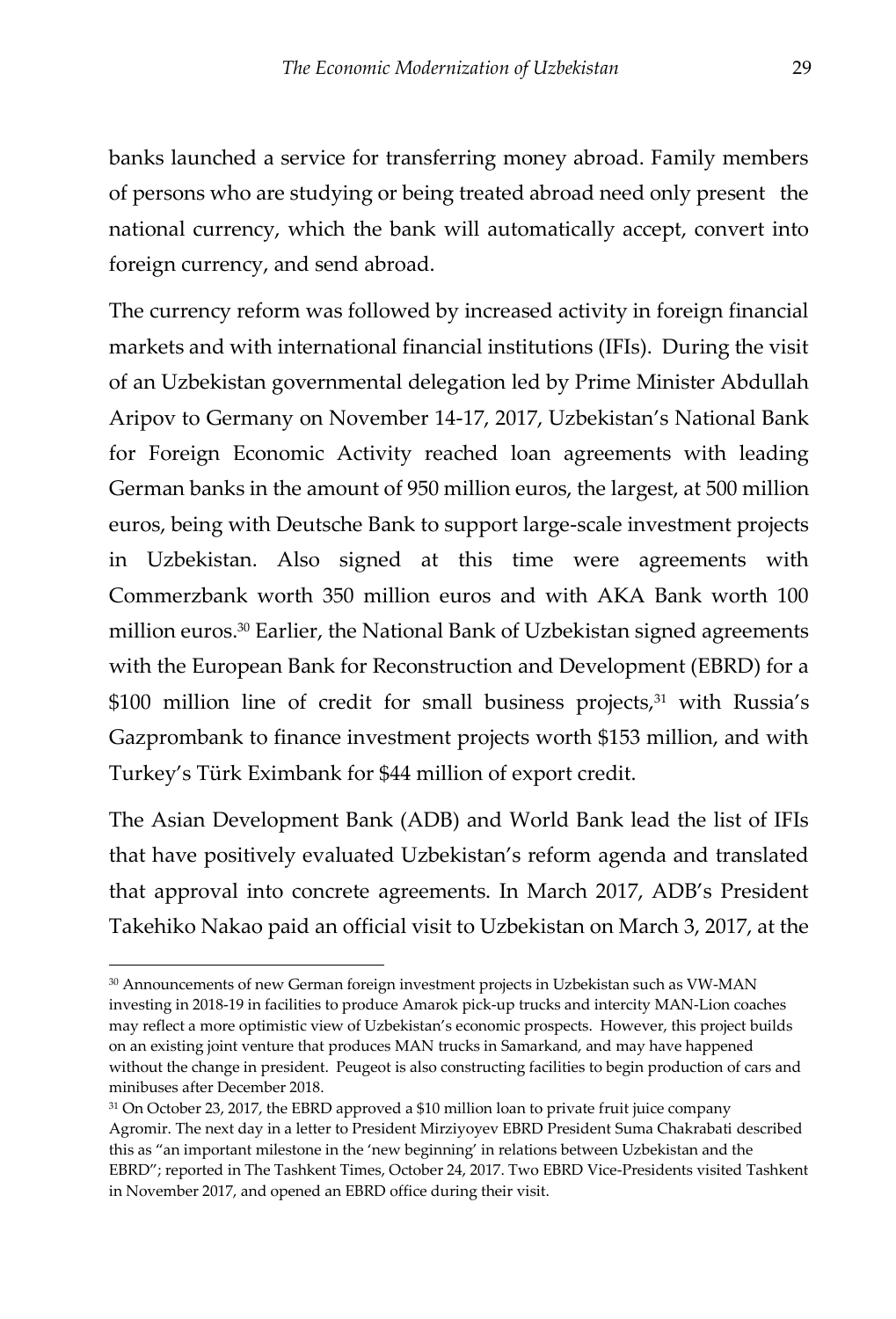conclusion of which he signed loan agreements in the fields of water supply, road construction, small business development, and agriculture.<sup>32</sup> The value of these loans is \$573 million. Meanwhile, for the year 2017 alone the World Bank approved investment projects in Uzbekistan valued at more than \$1 billion.<sup>33</sup>

<sup>-</sup><sup>32</sup> ADB President Visits Uzbekistan to Strengthen Partnership, Signs 4 Loan Agreements, ADB, March 3, 2017,

https://www.adb.org/news/adb-president-visits-uzbekistan-strengthen-partnership-signs-4-new-loanagreements

<sup>33</sup> World Bank, http://www.worldbank.org/en/country/uzbekistan/projects/all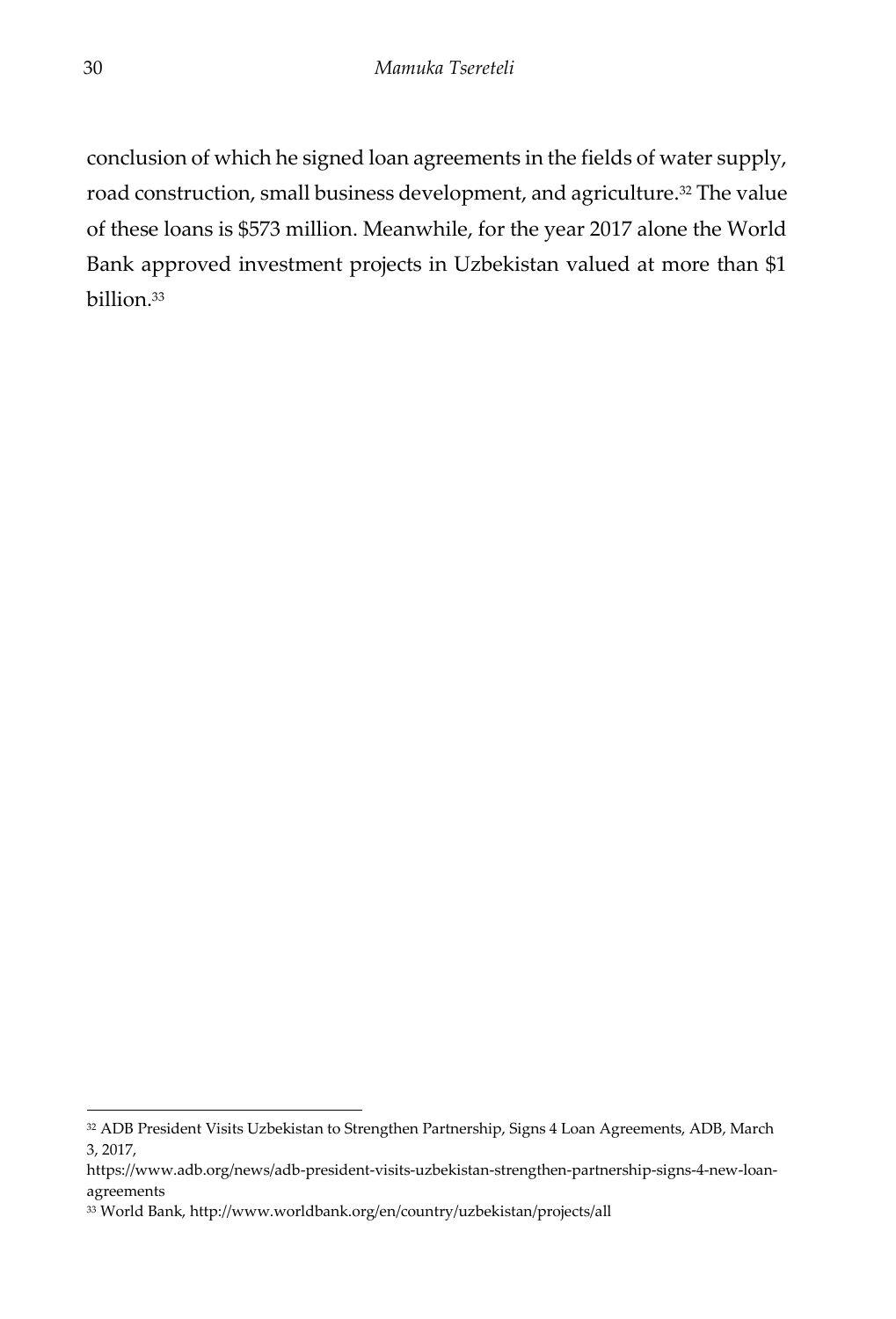## <span id="page-32-0"></span>**Modernization in Action**

The success of Uzbekistan's massive effort to modernize its economy will depend significantly on reforms occurring concurrently in the sphere of governance. Prominent among these are the effort to cut back corruption, reduce the regulatory and bureaucratic burden on businesses and individual citizens, and to establish the rule of law. All of these are interrelated. Thus, a reduction of bureaucratic controls on businesses will limit opportunities for official corruption and open the way for a more-law-based regimen. Small and medium size enterprises and private agricultural producers will be the first to benefit from any new wave of regulatory, governance, and legal reforms.

#### <span id="page-32-1"></span>**Governance and Regulatory reforms**

j

Deregulation, decentralization, and optimization of the role and functions of the government are key elements of any successful economic reforms in Uzbekistan. In his address to the Oliy Majlis on December 22, 2017, President Mirziyoyev focused on the main outcomes of the past year and the priorities for economic and social development in 2018 and beyond.<sup>34</sup> It is significant that this was the first time that Uzbekistan's president had given such an address before the combined houses of parliament. The President reminded the audience of major economic reforms that had been achieved in 2017, noting specifically the transformation of the foreign exchange regime and improved regional economic relations. However, at

<sup>&</sup>lt;sup>34</sup> Address of the President of the Republic of Uzbekistan Shavkat Mirziyoyev to the Parliament, Oliy Majlis, December 22, 2017 http://www.ut.uz/en/politics/for-the-first-time-in-the-history-of-our-countrythe-president-of-the-republic-of-uzbekistan-shavkat/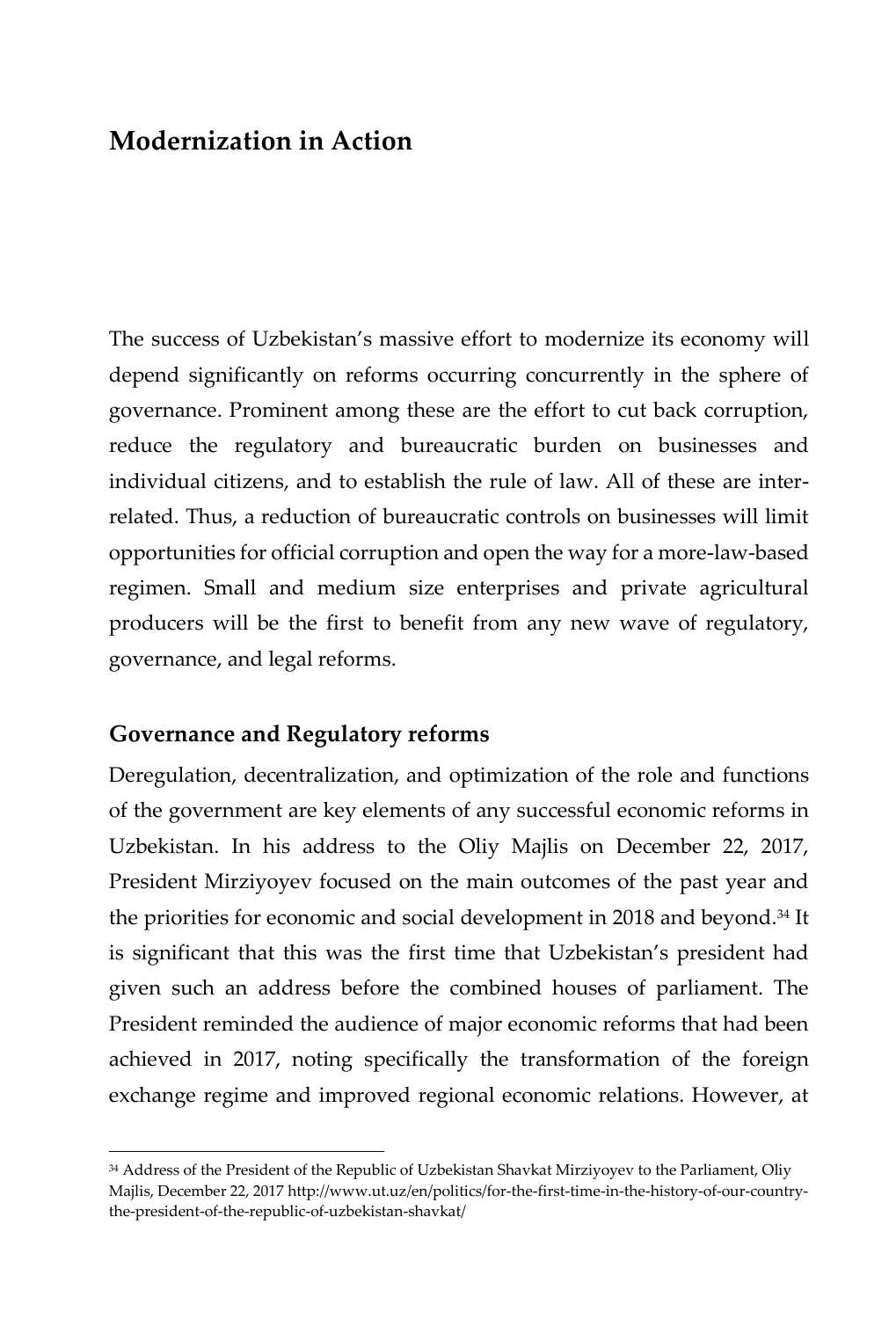several points in his speech he noted that most of these initiatives had come from the new administration and not from the legislators seated before him. Knowing that legislators could have direct knowledge of the actual problems citizens face when trying to start or develop businesses, he strongly urged members of parliament to be more active in initiating legislation that is responsive to citizens' needs. Indeed, the first half of the address focused on improving the functioning of the state institutions, establishing the rule of law, and strengthening the rights and freedoms of citizens, not least in the economy.

The presidential address followed the structure of the Development Strategy document for 2017-2022, and focused above all on economic liberalization and development. Mirziyoyev emphasized that reform in governance and law, as well as social advancements, would be impossible without a vigorous and sustainable economic life. With this in mind he focused on stringent measures to rectify some of the acknowledged weaknesses in the economy.

One area he emphasized was the over-centralization of functions and powers of the state. According to President Mirziyoyev,

> At present there are 64 types of licenses, of which 21 are issued by the Cabinet of Ministers and 40 by other central authorities. Only three of these licenses refer to the power of regional administrations, and only one to district mayor's office. The same applies to permitting documents as well. Out of 220 documents related to the issuance of permits, only 11 may be obtained at the city or district level. To obtain the remaining 209, it is necessary to apply to national level and regional authorities.<sup>35</sup>

The President highlighted the complexity of customs procedures, which create significant obstacles for trade. He quoted a World Bank report that

-<sup>35</sup> Ibid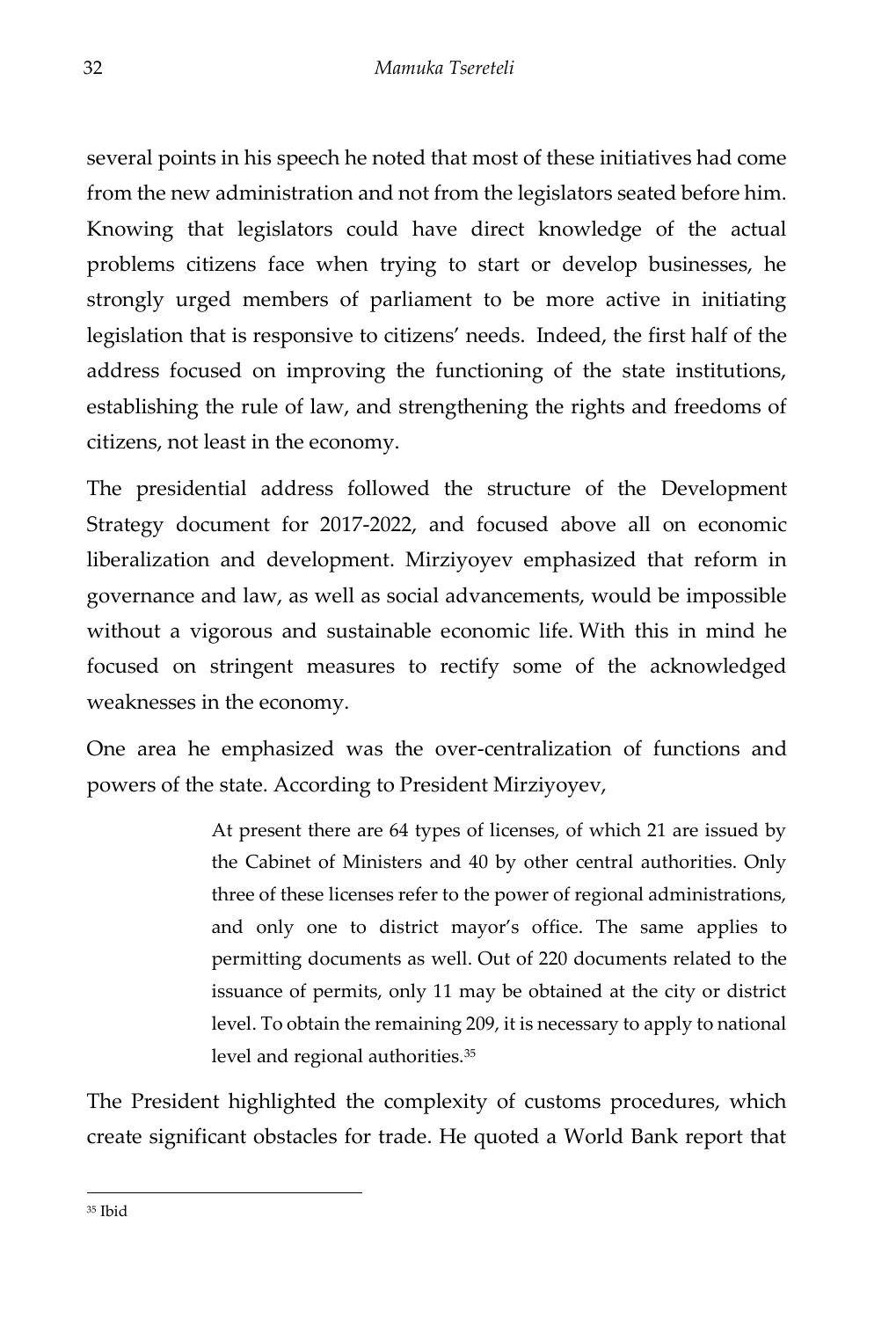ranked Uzbekistan 175th among 190 countries in processing export-import documentation. He lamented that, "The same customs procedure that takes one hour for clearance in Belgium takes an entire month in our country," and stressed the need to reduce regulation and to facilitate trade by introducing green channels at border crossings in 2018 and by emphasizing risk assessment rather than inadept controls.<sup>36</sup>

In reforming governance, Mirziyoyev has given priority to delegating power to local and regional leaders who are in a position to foster economic development and promote investments. As part of the reform, he introduced at city, district, and regional levels a new official with the title of, "Deputy Governor (*Khokim*) or Mayor for Attracting Investment." At the same time, the new Administration has increased the responsibility of territorial bodies for developing budgets, taxation, and the creation of financial reserves. In general, local authorities have gained more power over their own budgets and responsibility for their management. In the same spirit, a newly created local entity, the Public Service Agency under the Ministry of Justice, will help businesses and citizens navigate the new legal environment.

To some extent these reforms in Uzbekistan follow the positive experience of similar reforms of governmental services elsewhere in Central Asia and the Caucasus. This current appeared first in Georgia, and subsequently found receptive ground in both Azerbaijan and Kazakhstan. The simplification of licensing and permitting, and the streamlining of public services not only save citizens much time but also help reduce corruption in the state agencies by reducing the interface between state and citizen and increasing its transparency. As in Uzbekistan, new technologies and citizen engagement have facilitated the process of reform in all three of these countries.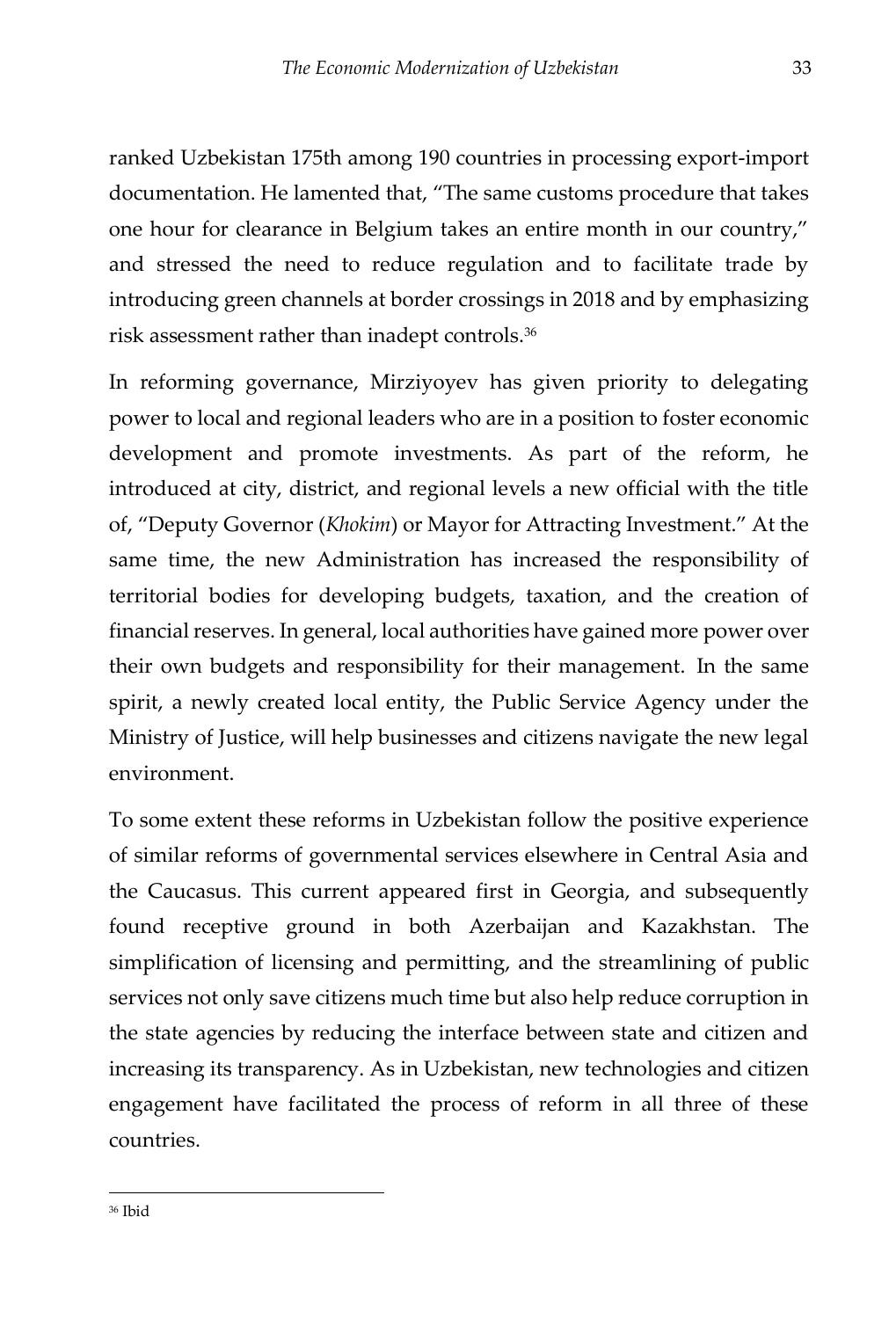During Mr. Mirziyoyev's Prime Ministership, Uzbekistan undertook these decentralizing administrative reforms to improve the business environment. The World Bank took notice of these changes and named Uzbekistan a top reformer in both 2012 and 2015 and a "top improver" in 2017. The World Bank's press release noted that "with five major business reforms during the past year, the country carried out the most reforms in the Europe and Central Asia region."37As a result, it moved up to 74th place in the rankings, from 87th in 2015.<sup>38</sup> Reforms implemented by Uzbekistan's government are described in detail on the World Bank web page, dedicated to the progress of Uzbekistan in this direction.<sup>39</sup>

Despite this significant progress, Uzbekistan still has a long way to go in the improvement of governance and reduction of corruption. The strategy wisely focuses on the elimination of certain governmental regulations, the elimination of certain licenses and permits, and the reduction of the overall burden of governance on businesses and citizens. If successfully implemented, this should reduce opportunities for corruption in the area of public services. To address corruption in law enforcement, the health care system, and education, will require great political will. However, the experience to date suggests that with sufficient determination and persistence on the part of the government, corruption can be reduced or eliminated in these areas as well.

<sup>39</sup> "Uzbekistan is a Global top Improver for Third Time as Reform Agenda Continues: Doing Business Report", The World Bank, November 1, 2017, http://www.worldbank.org/en/news/pressrelease/2017/11/01/uzbekistan-is-a-global-top-improver-for-third-time-as-reform-agenda-continuesdoing-business-report

<sup>37</sup> World Bank, "Uzbekistan is a Global Top Improver for Third Time as Reform Agenda Continues: Doing Business Report", November 1, 2017. http://www.worldbank.org/en/news/pressrelease/2017/11/01/uzbekistan-is-a-global-top-improver-for-third-time-as-reform-agenda-continuesdoing-business-report)

<sup>38</sup> "Doing Business 2018." (http://www.doingbusiness.org/data/exploreeconomies/uzbekistan)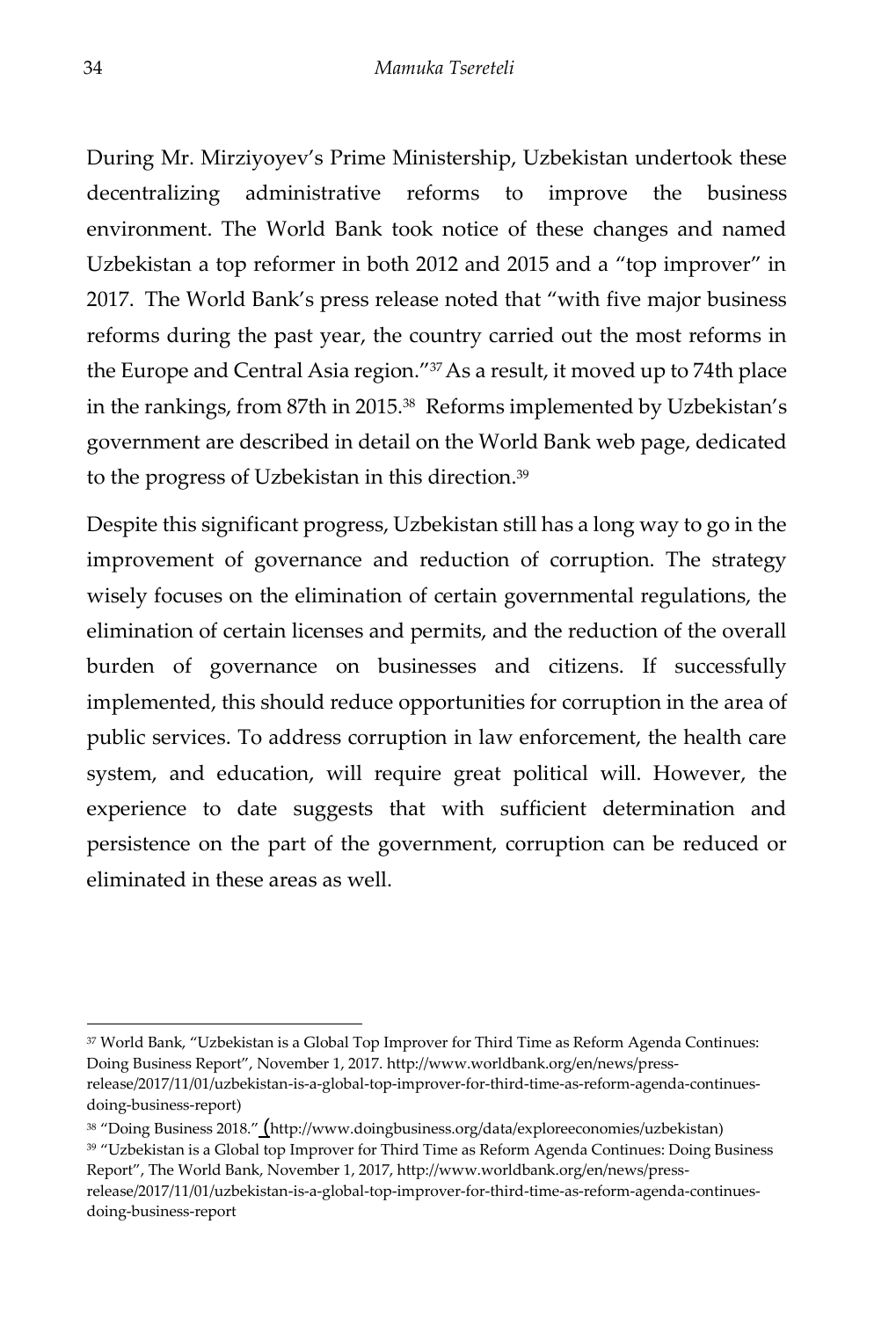#### <span id="page-36-0"></span>**Small Business and Private Sector Development**

Since the first years of independence the small business sector has played a significant role in the Uzbek economy. Indeed, President Karimov considered it to be a priority area of economic development. To a greater extent than in any other area of the economy the reforms currently underway are a continuation of past "best practices." Since the start of the new millennium, small businesses and entrepreneurs have played an increasingly important role in sustaining the country's high rates of economic growth, constantly increasing their contribution to Uzbekistan's GDP growth. They grew from 30 percent of GDP at the start of the millennium to more than 50 percent of GDP by the end of  $2011<sub>1</sub>$ <sup>40</sup> and to 56.9 percent by 2016. Over the same period their share of industrial production grew from 12.9 to 38.9 percent, their share of exports rose from 10.2 to 26.9 percent, and their share of total employment expanded from 49.7 to 78 percent. 41

Nearly three out of every four employed persons in Uzbekistan work in small businesses, and more than 60 percent of those jobs are in rural areas. Thus, the development of small businesses is important both to the country's economy and security. The Uzbek government has a solid appreciation of the role of small businesses in the creation of new jobs. In fact, this is a top priority in the government's reform agenda. To this end, President Mirziyoyev as early as October, 2016, signed a decree "On Additional Measures to Ensure Accelerated Development of

<sup>40</sup> Remarks by ADB Vice President Xiaoyu Zhao, International Conference on "The Role and Importance of Small Business and Entrepreneurship in the Implementation of the Socioeconomic Policy in Uzbekistan", September 14, 2012, Tashkent, Uzbekistan, Asian Development Bank, https://www.adb.org/news/speeches/international-conference-role-and-importance-small-businessand-entrepreneurship

<sup>41</sup> "Share of small businesses in Uzbekistan's GDP reaches 56.9% in 2016", *Uzdaily*, February 27, 2017, (https://www.uzdaily.com/articles-id-38558.htm)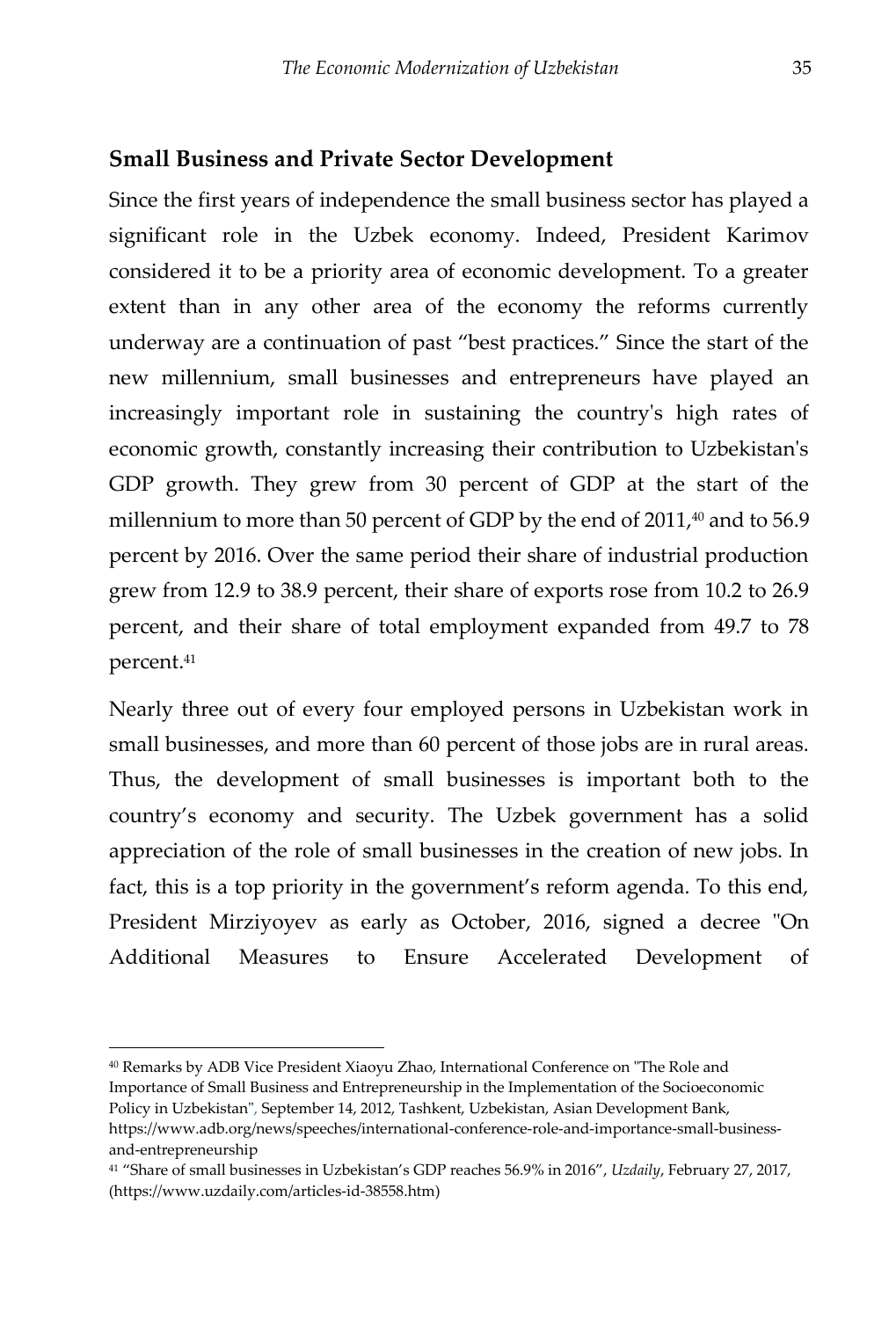Entrepreneurial Activities, Full Protection of Private Property, and Qualitative Improvement of the Business Environment."<sup>42</sup>

This decree, which simplified the process of establishing new businesses and obtaining permits, complements the reform and modernization of banking mechanisms and activities. Those measures seek to prevent administrative interference in the activities of commercial banks, including their credit policies. Such international financial institutions as the Asian Development Bank, the European Bank for Reconstruction and Development, the Islamic Development Bank, and the German Development Bank also consider the simplification of lending procedures for small business to be an important priority, and are prepared to provide lines of credit and technical assistance to commercial banks in Uzbekistan in order to upgrade and expand their lending to small businesses. As noted above, EBRD alone provided the National Bank of Uzbekistan with a \$100 million line of credit for small business projects.

By the end of 2017 over 90 percent of Uzbek enterprises were under private or corporate ownership and were accounting for more than 80 percent of industrial output. All wholesale and retail trade and services are now owned and operated by the private sector, which produces one third of all industrial products and gives rise to more than half of all GDP growth. As a result of the structural changes in the country's economy, the share of small businesses in total industrial production grew to 37.3 percent, compared to 18.8 percent in 2000.

 $42$  "On additional measures to ensure the accelerated development of entrepreneurial activity, comprehensive protection of private property and substantial improvement of business climate", uza.uz, October 7, 2016. (http://uza.uz/en/documents/on-additional-measures-to-ensure-theaccelerated-development-07-10-2016)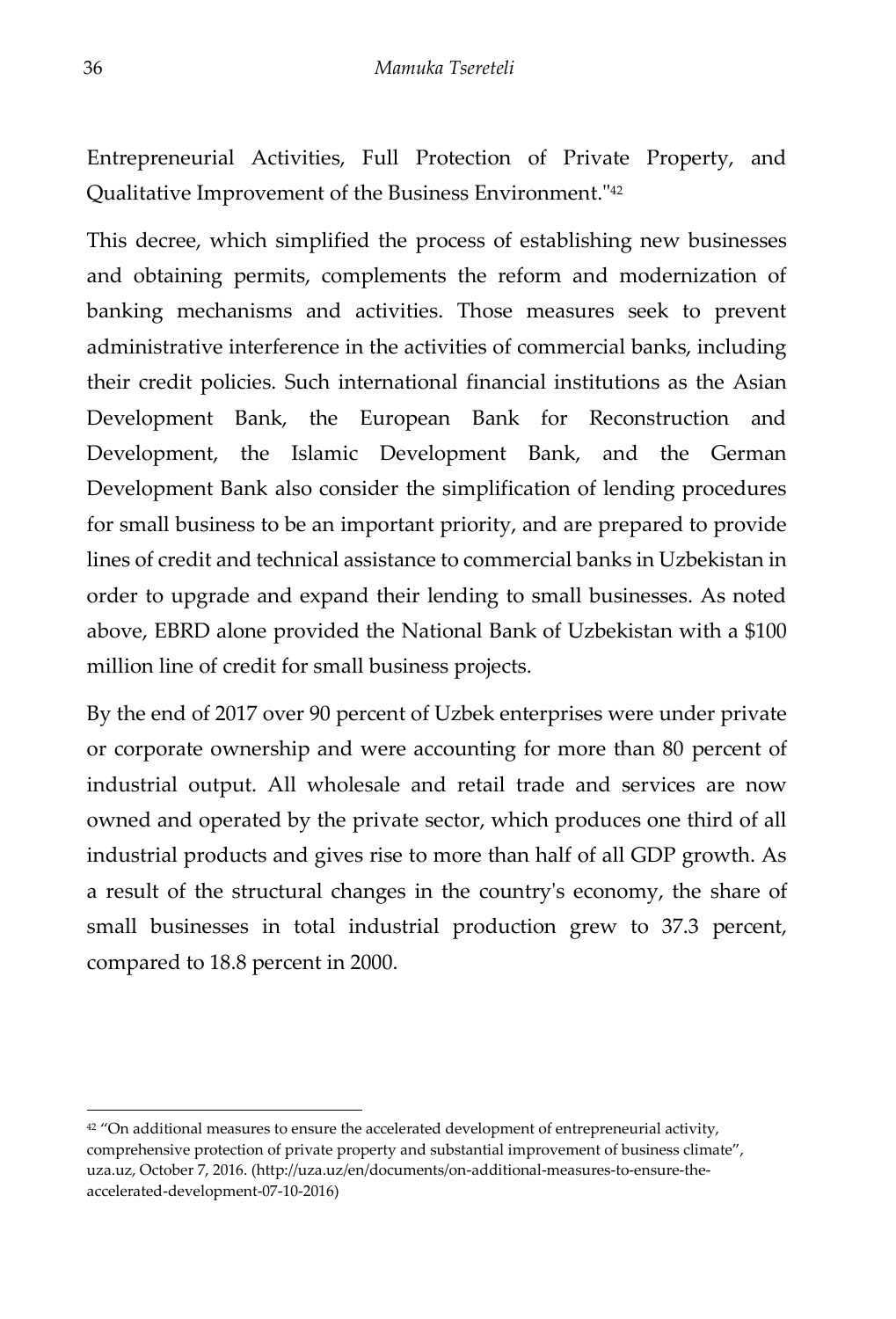

*Figure 3. Poverty, GDP per capita, and Small Business Development* <sup>43</sup>

These trends suggest that private enterprise will increasingly be the driver of the job creation and the expansion of production that are central to the government's economic agenda. The state must now gradually privatize large state-owned enterprises, expand competitiveness and liberalize the pricing of energy. Further expansion of the private sector growth and the development of small and medium enterprises will not only strengthen the economy and increase its international competitiveness but will generate the new jobs that will raise the well-being of the population at large.

#### <span id="page-38-0"></span>**Agriculture**

j

Uzbekistan has excellent conditions for the development of agriculture, including land, water, favorable climatic conditions, and skilled human

<sup>43</sup> Sources: National poverty line is minimum food consumption equivalent to 2,100 calories per person per day and it does not include non-food items. Note: Poverty is national data, as lack of access to microdata meant the World Bank could not verify/validate official figures after 2003. See World Bank Group, "Migration and Mobility", Europe and Central Asia Economic Update, October 2017. (https://openknowledge.worldbank.org/bitstream/handle/10986/28534/9781464812194.pdf?sequence=4 &isAllowed=y)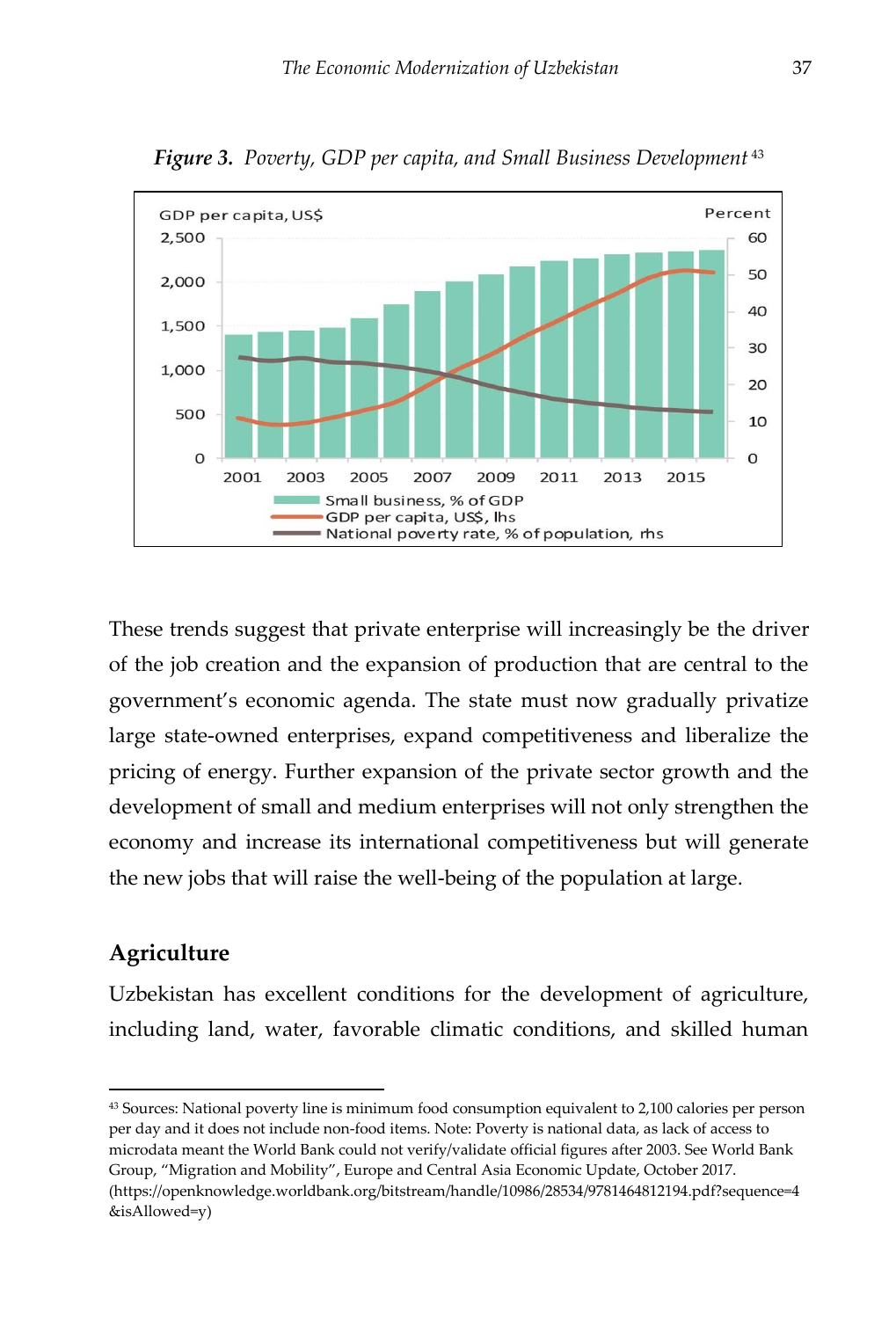resources. The World Bank confirms that agricultural output has been robust since 2003, with average annual growth rates of 6.5 percent. To be sure, the role of agriculture in Uzbekistan's GDP has steadily dropped, from 28.8 percent of the total in 2003 to 16.8 percent in 2015. However, this decline was due not to a drop in agricultural production, but to faster growth in other sectors of the economy. Agriculture still sustains 27 percent of the employed population, making it the single largest sector in terms of employee numbers; obviously, it is of crucial importance across Uzbekistan's large rural regions. Moreover, between 2003 and 2014 the number of people employed in agriculture increased by almost 15 percent.<sup>44</sup>

Uzbekistan's great challenge, like that of other new states that were formerly part of the USSR, is to overcome the Soviet legacy. Communist planners in Moscow, like tsarist bureaucrats before them, assigned Uzbekistan the role of cotton producer. Even today Uzbekistan is the world's fifth exporter of cotton. The environmental consequences of cotton monoculture are well known, and go far beyond the Aral Sea disaster.<sup>45</sup> Uzbek leaders have been acutely aware of the problem. Speaking in 2014, Islam Karimov noted that "in Soviet times, agriculture in Uzbekistan was targeted exclusively on cotton production, so the soil grew poorer decade by decade, and was poisoned with chemicals; crop rotation did not exist … the first and foremost task after achieving independence was to diversify agricultural crops, revitalize the soil, and modernize the agricultural sector."<sup>46</sup> A further consequence of the Soviet era's one-sided focus on cotton is that Uzbekistan

<sup>44</sup> World Bank, "Systematic Country Diagnostic for Uzbekistan," May 20, 2016.

<sup>(</sup>http://documents.worldbank.org/curated/en/304791468184434621/pdf/106454-REVISED-PUBLIC-SecM2016-0167-1.pdf)

<sup>45</sup> Iskandar Abdullaev, Mark Giordano and Aziz Rasulov, "Cotton in Uzbekistan: Water and Welfare", in Deniz Kandiyoti, ed., *The Cotton Sector in Central Asia: Economic Policy and Development Challenges*, London: SOAS, 2005

<sup>46</sup> "FAO top executive sees Uzbekistan food conference as key to boost agricultural production", Food And Agriculture Organization of the United Nations, June 6, 2014. (http://www.fao.org/directorgeneral/newsroom/news/detail/en/c/234098/)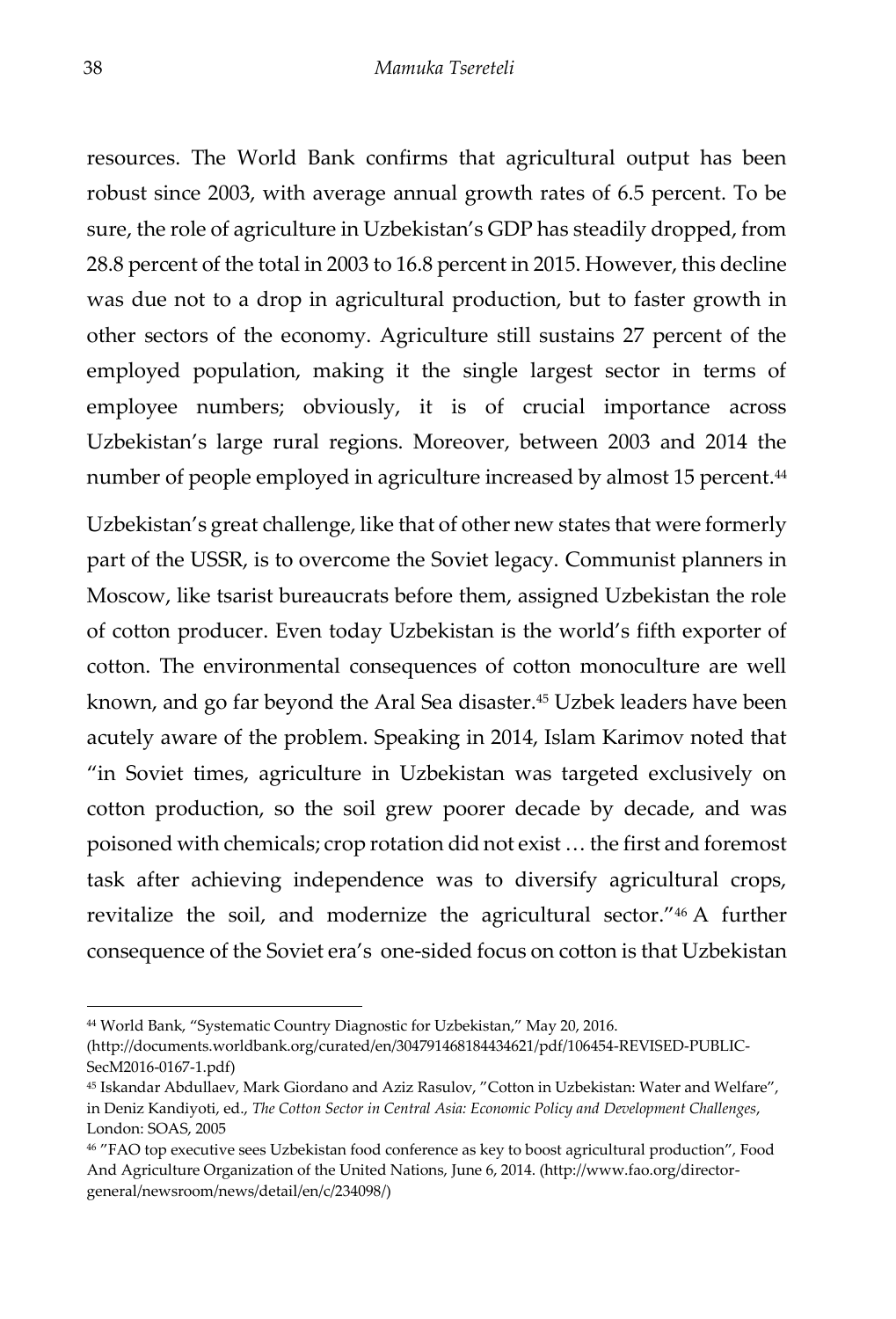did not produce enough grain to feed its population. During the first years after independence it had no choice but to import annually five million tons to supplement its meagre half million tons of domestic production.<sup>47</sup>

From the outset, the government of independent Uzbekistan focused successfully on the expansion of domestic grain production. As a result, the United Nations' Food and Agriculture Organization reported that in the first decade and a half of independence Uzbekistan increased the area allocated for grain production by 200 percent. <sup>48</sup> The country now produces over eight million tons of grains, mainly wheat, with rapidly increasing yields.<sup>49</sup> The problem, as noted above, is that cotton provided, and still provides, important income for Uzbekistan's cash-strapped economy and remains a major factor in all economic planning there. This calls for a measured transition to a more diversified agricultural economy, and not a reckless crash program.

The World Bank has noted that Uzbekistan's cotton production has remained stagnant since 2008, while the value of its wheat crop has increased rapidly. During the past decade the ratio of wheat prices to cotton prices has also shifted in favor of wheat. Cotton now accounts for only 9 percent of total exports. As this happened, the priority shifted from cotton to ensuring self-sufficiency in wheat production.<sup>50</sup> The government has also encouraged the expansion of horticulture, which now accounts for about 18 percent of arable land. This growth has occurred mainly on land formerly used for growing cotton. The World Bank estimates that fruits and vegetables now account for 50 percent of the value of all crops and over 35

<sup>47</sup> Stanislav Zhukov, "Central Asia: Development under Conditions of Globalization", in Boris Rumer, ed., *Central Asia: Gathering Storm?*, Armonk: M.E. Sharpe, 2002, pp. 333-375. UNDP, *Food Security in Uzbekistan*, Tashkent, 2010, p. 32.

<sup>48</sup> FAO, Regional Overview of Food Insecurity: Europe and Central Asia, 2015.

<sup>49</sup> Chris Lyddon, "Focus on Uzbekistan", *World-Grain.com*, July 14, 2015. (http://www.worldgrain.com/Departments/Country-Focus/Country-Focus-Home/Focus-on-Uzbekistan-2015.aspx?cck=1) <sup>50</sup> World Bank, "Systematic Country Diagnostic for Uzbekistan."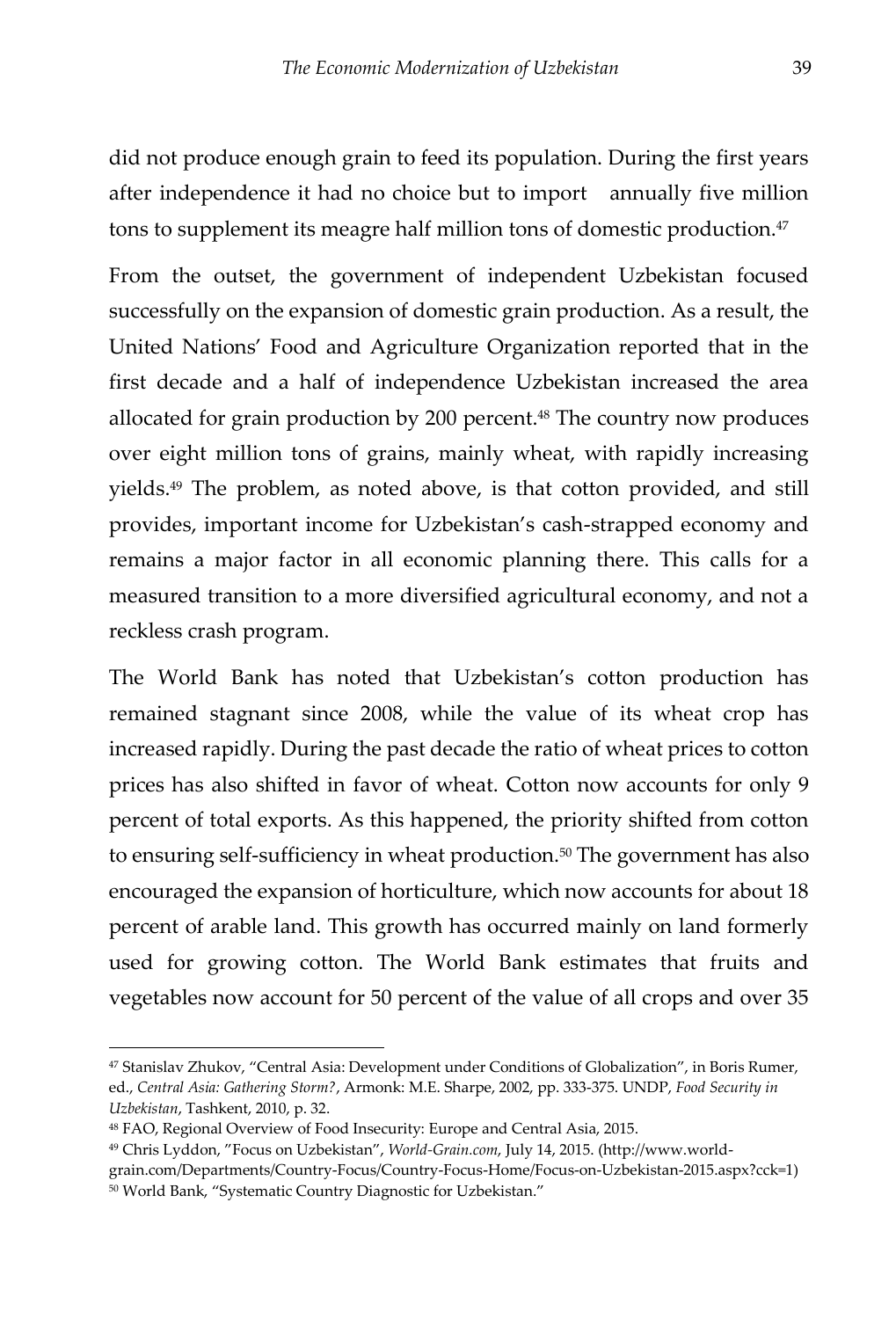percent of the value of all agricultural exports. Interestingly, horticulture is significantly more remunerative for farmers that either wheat or cotton.<sup>51</sup>

By 2017, Uzbekistan exported fruits and vegetables to 43 countries. The value of these exports increased by 38 percent in 2016 and by more than 50 percent in 2017.<sup>52</sup> However, Uzbekistan is far from fully realizing its potential in international markets. Further expansion will require meeting the stringent quality and food safety requirements of the major foreign markets, as well as addressing logistical and organizational challenges, notably storage. Similarly, the potential for improvements in the cotton sector is also considerable. Yields are only 35-50 percent of those of other producing countries, reflecting inadequate fertilizers, irrigation, and substandard seeds. Looking ahead, Uzbekistan can benefit greatly from local cotton spinning, expanded canning and processing industries, and from privately owned and managed marketing, distribution, and storage companies. Agribusiness has the potential to increase Uzbekistan's exports, expand employment, and contribute to more balanced regional development.

Against this background, it is no accident that an entire section of the Strategic Development Strategy of Uzbekistan for 2017-2022 is focused on agriculture. Among the stated goals are: to deepen structural reforms; to ensure food security; to increase exports; to reduce cotton acreage; to invest in modern processing, storage, distribution, and marketing; and to restore the quality of land and mitigate risks arising from environmental changes.

A significant element of the present agricultural reforms has been to allow textile factories to buy raw cotton directly from farmers, without the intermediary "Uzpakhtasanoat," the former Soviet state monopoly in

<sup>51</sup> Ibid.

<sup>52</sup> "Uzbekistan Increases its Horticultural Exports", *Eurofresh-distribution.com*, January 24, 2017. (https://www.eurofresh-distribution.com/news/uzbekistan-increases-its-horticultural-exports)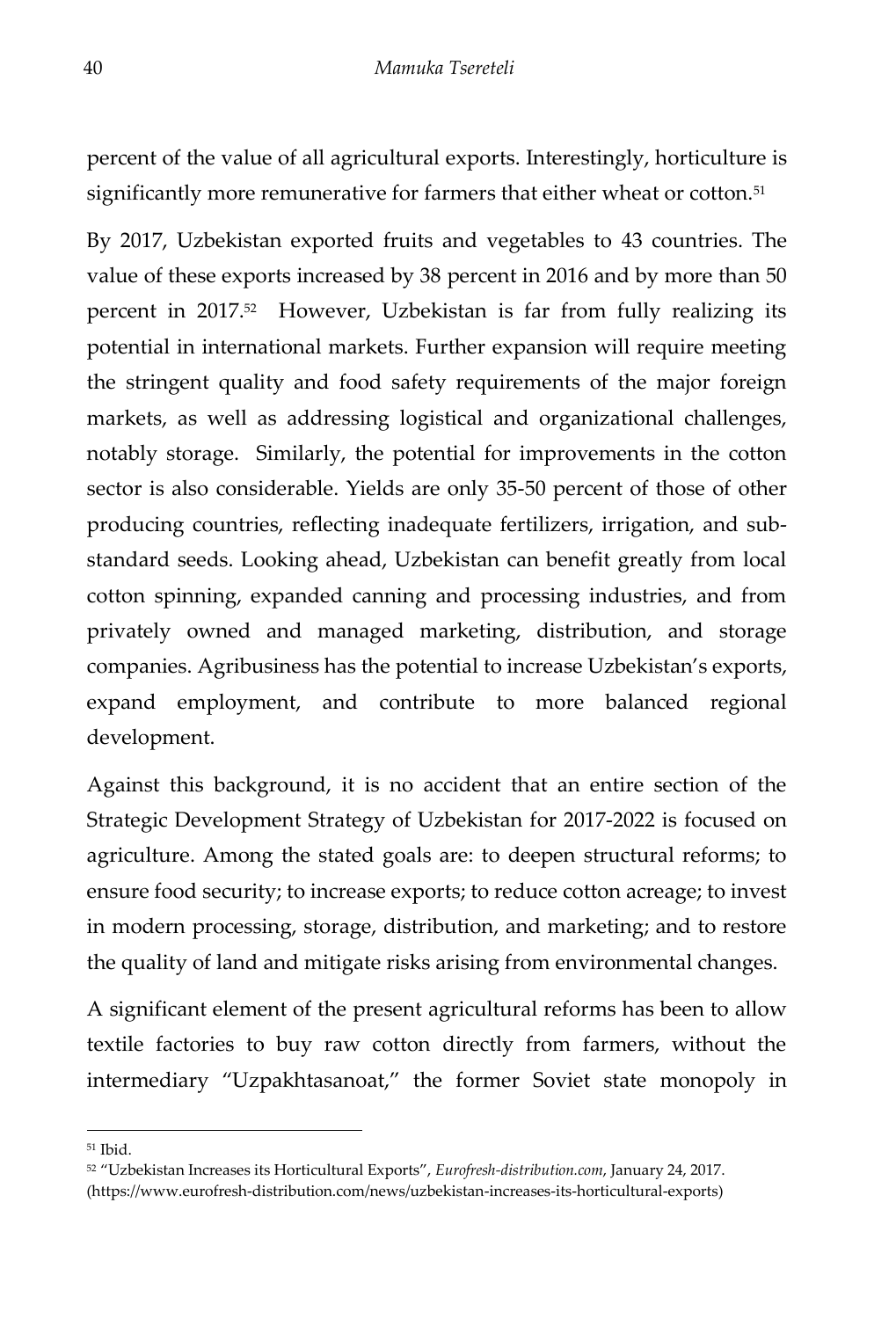charge of all sales of cotton fibers.<sup>53</sup> In his address to the parliament, President Mirziyoyev excoriated the inefficiency of the existing system and spoke favorably of successful pilot programs to create cotton-textile clusters in the Navoi, Bukhara, and Syrdarya regions.<sup>54</sup>

The President argued, further, that the US \$1.5-2 billion value of annual fruit and vegetable exports is only 10 percent of the country's potential. The only way to raise production and export is to improve the overall efficiency of agriculture. Only private investment will be able to develop necessary infrastructure. Only private agribusiness firms have the potential to lower production costs and shift the current focus from the production of raw crops into higher value-added products through technology-based production. This change of focus, he argued, will generate income for producers and create jobs in textile and agro-foods in local and regional markets. With much of the male labor force working abroad, many farms are now managed by women; growth of the agro-food industry will expand job opportunities for women in rural areas.

An example of these new trends is that in September 2017, Uztrade (a subordinate organization of Uzbekistan's Ministry of Foreign Trade) opened a trading house in New York and began for the first time to export melons to the U.S.. <sup>55</sup> In November, the EBRD's announced a \$10 million loan to JV Agromir Juice, the Bank's first agribusiness project in Uzbekistan in a decade. The country's largest juice manufacturer will use these funds to construct a modern warehouse equipped with an automated management

<sup>53</sup> "Shavkat Mirziyoyev signs decree allowing textile firms to purchase cotton straight from farmers", *Tashkent Times*, December 15, 2017. (http://tashkenttimes.uz/economy/1815)

<sup>54</sup> Kamila Aliyeva, "Uzbekistan Reforms its Cotton, Textile Industries", *Azernews*, December 15, 2017. (https://www.azernews.az/region/124018.html)

<sup>55</sup> "Uzbekistan Exports First Fresh Melons to the US", Ferghana News, October 25, 2017. (http://enews.fergananews.com/news.php?id=3558&mode=snews)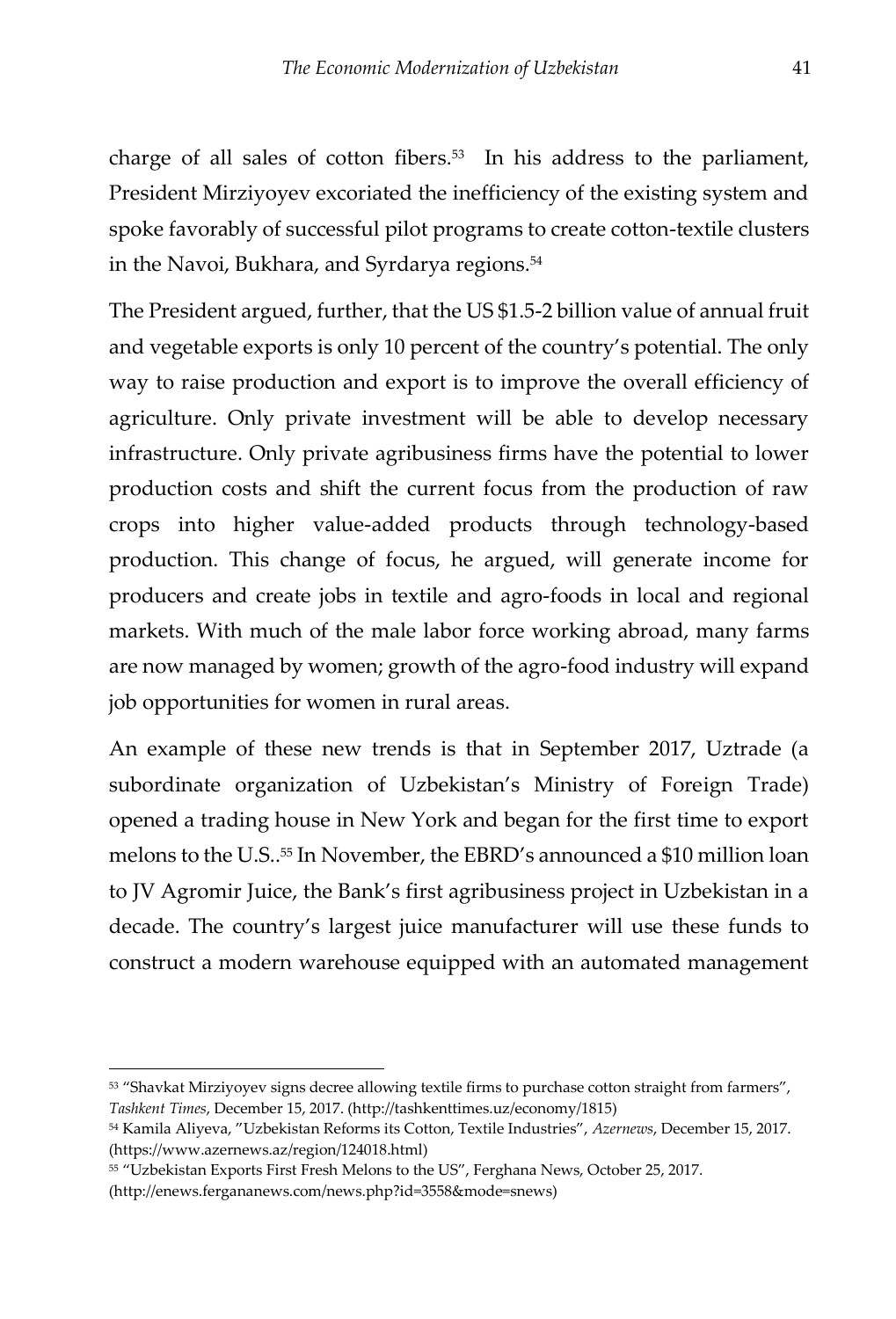system.<sup>56</sup> These examples confirm that the potential for further development of the agricultural sector is considerable.

### <span id="page-43-0"></span>**New Regional Economic and Trade Policy**

A greater openness to trade, foreign economic relationships, and international investments is an important component of President Mirziyoyev's reform agenda. His understanding of the main weaknesses of the Uzbek economy in this area has led him to focus on restructuring exportimport regulations, on streamlining of procedures, and on reducing administrative requirements.

Some of the trends that emerged during 2017 are noteworthy. At a press conference on December 27, 2017, Deputy Minister of Foreign Trade Sahib Saifnazarov reported that Uzbekistan's exports had grown by 15 percent in 2017, and that the country had signed export contracts worth US \$11 billion during meetings with representatives of over 60 states and international organizations. He added that Uzbekistan had already begun delivering products under some of these contracts.<sup>57</sup> He also stressed that the "Concept for the Development of Exports for 2018-2022," committed Uzbekistan to increasing the volume of exports by 2022 to US\$30 billion, double the 2017 figure. Uzbekistan also committed to restart the long-stalled negotiations for membership in the World Trade Organization membership in 2018.<sup>58</sup>

Other presidential decrees have instituted new policies for registering and licensing firms involved with foreign trade. These eliminate prepayment requirements, relax contract requirements, establish a single time period for

<sup>57</sup> Uzbekistan plans to increase exports' volume to \$30 bln by 2022, UZDaily,

https://www.uzdaily.com/articles-id-42156.htm

<sup>-</sup><sup>56</sup> Anton Usov, "EBRD in US\$ 10 million loan to Uzbekistan's Agromir", EBRD, November 9, 2017. (http://www.ebrd.com/news/2017/ebrd-in-us-10-million-loan-to-uzbekistans-agromir.html)

<sup>58</sup> "Talks on Uzbekistan's accession to WTO to begin in 2018," *Azernews*, February 26, 2018. (https://www.azernews.az/region/125623.html)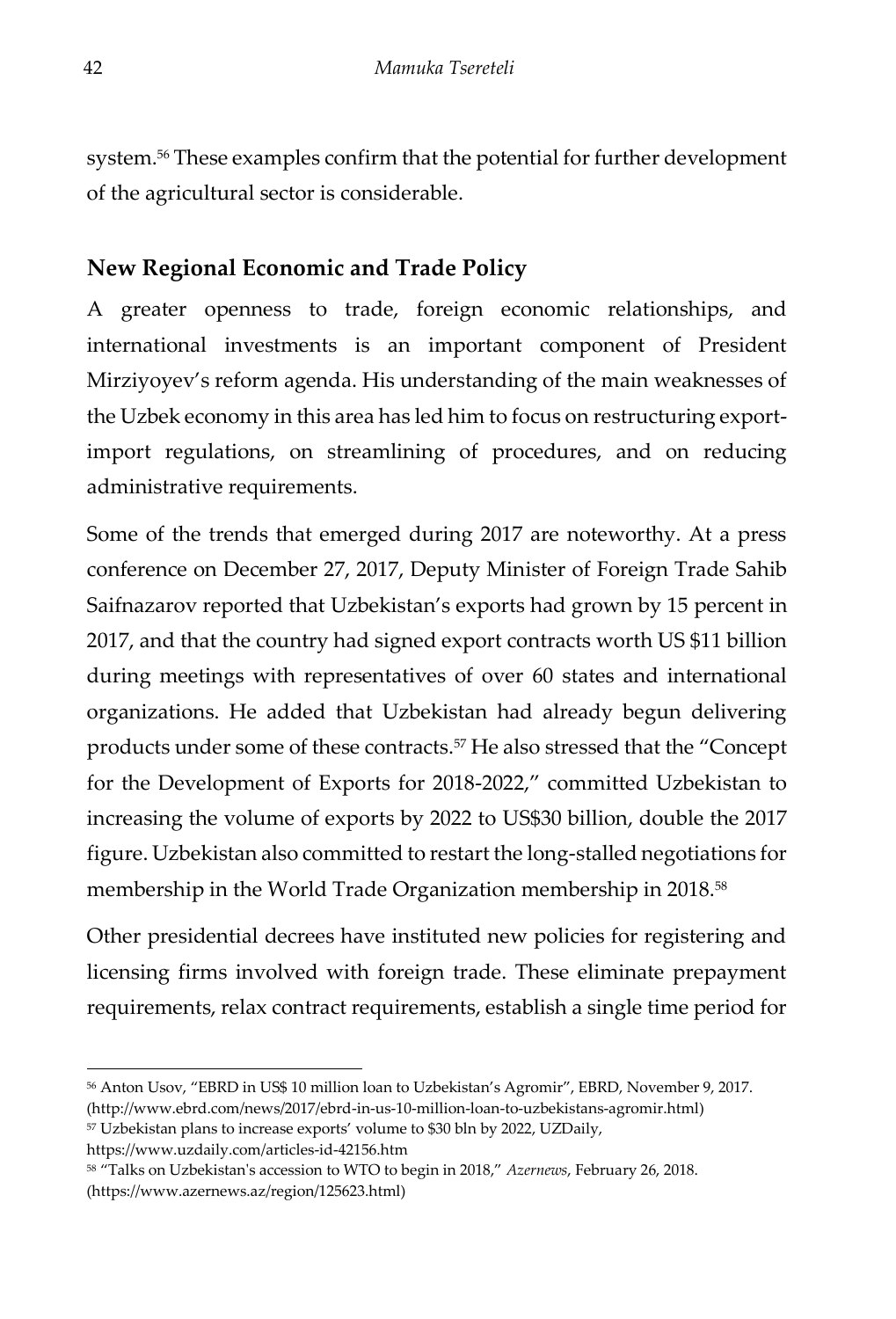currency repatriation, eliminate the requirement to obtain permission to reexport goods, and give export-import traders more flexibility.<sup>59</sup> As noted above, these reforms now allow private Uzbek firms to sell agricultural products directly to foreign buyers.

As part of his new emphasis on foreign trade and investment, President Mirziyoyev has assigned economic policy a central place in his overall diplomatic efforts. Richard Weitz's *Silk Road Paper* on Uzbekistan's changing foreign policy points out that during his first months in office Mirziyoyev hosted numerous working visits from leaders of neighboring states and paid state visits to Turkmenistan, Kazakhstan, Russia, and China.<sup>60</sup> All of this diplomatic activity has had a strong economic focus. In March 2017, Mirziyoyev and Turkmen President Gurbanguly Berdimuhamedov signed an agreement on strategic cooperation and discussed joint initiatives in energy, security, and transport, including the proposed Turkmenistan-Uzbekistan-Tajikistan-Afghanistan-Pakistan (TUTAP) project to deliver electricity from Central Asia to South Asia.<sup>61</sup> The Beijing visit highlighted China's economic importance for Uzbekistan, as well as Uzbekistan's interest in China's Belt and Road Initiative.<sup>62</sup>

Meetings in Turkmenistan and Kazakhstan highlighted connectivity, and hence Uzbekistan's reintegration into regional and continental economic life. In their March 2017 meeting at the Turkmen-Uzbek border, Presidents Berdymukhamedov and Mirziyoyev opened rail and road bridges across

<sup>59</sup> Gulnur Bekmukhanbetova and Curtis Masters, "Steps to Liberalize Uzbekistan's Export-Import Regime", Global Compliance News, December 8, 2017. (https://globalcompliancenews.com/uzbekistanexport-import-regime-20171208/#page=1)

<sup>60</sup> Richard Weitz, *Uzbekistan's New Foreign Policy: Change and Continuity Under the New Leadership*, Washington & Stockholm: CACI-SRSP Silk Road Paper, January 2018.

<sup>(</sup>http://www.silkroadstudies.org/resources/pdf/SilkRoadPapers/1801Weitz.pdf)

<sup>61</sup> Catherine Putz, "Uzbek President Makes First Official Trip Abroad to Turkmenistan," The Diplomat, March 2017, https://thediplomat.com/2017/03/uzbek-president-makes-first-official-trip-abroad-toturkmenistan/.

<sup>62</sup> "Uzbekistan: President's China Trip Yields Giant Results", *EurasiaNet*, May 16, 2017.

<sup>(</sup>https://eurasianet.org/s/uzbekistan-presidents-china-trip-yields-giant-rewards)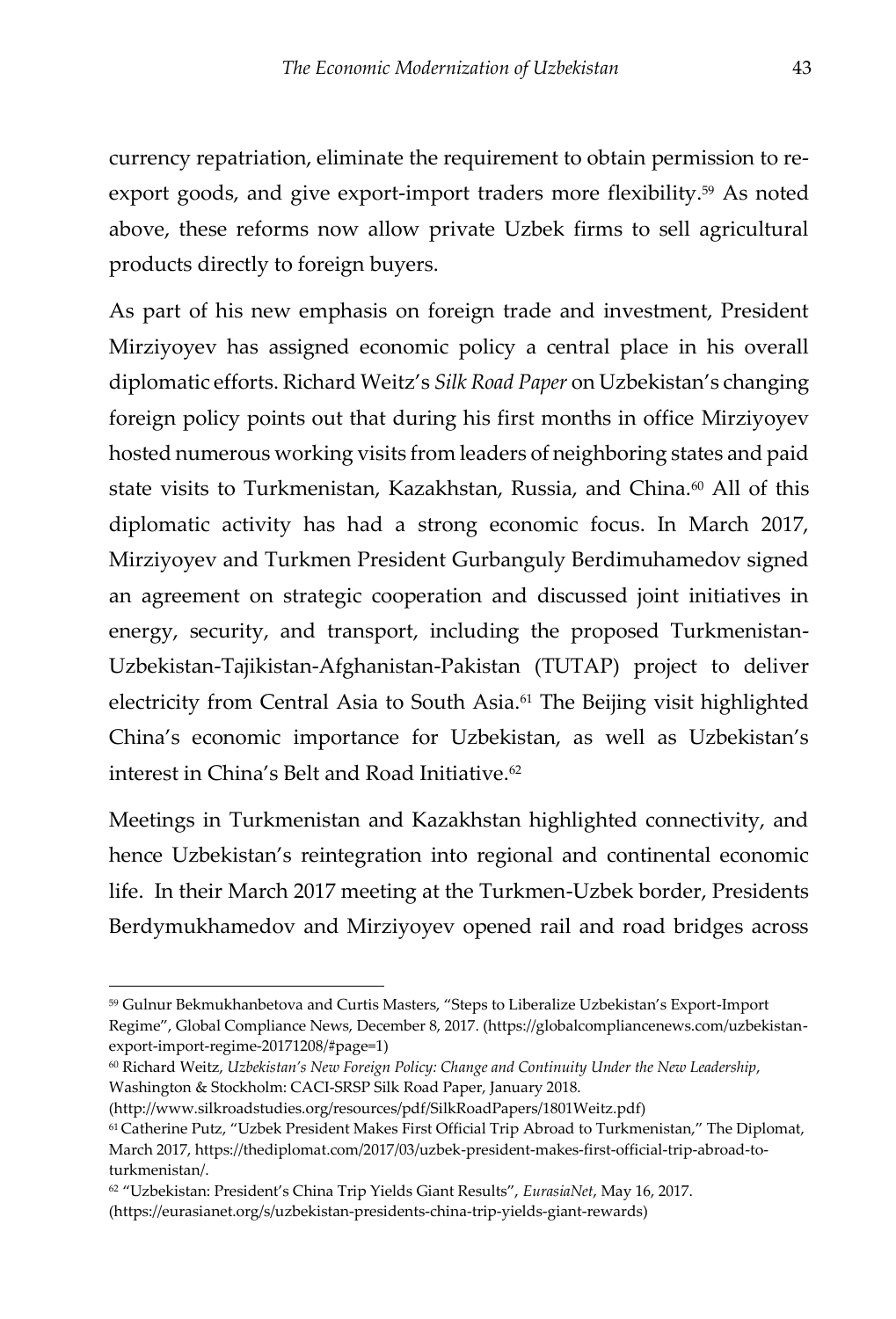the Amu Darya River. In Astana in March, Presidents Nazarbayev and Mirziyoyev announced the first scheduled high-speed passenger rail service between Tashkent and Almaty, and in July the direct Tashkent-Samarkand road passing through Kazakhstan was re-opened. The words and symbolism of these events attested to the economic reintegration of Central Asia. To be sure, Mirziyoyev and Nazarbayev issued warnings to upstream nations that any water projects must follow international norms in recognizing the rights of downstream nations. Nevertheless, Mirziyoyev extended an early welcome to Kyrgyz President Atambayev in Tashkent, and made a state visit to Bishkek in September, 2017; both countries value cooperation with China and seek China's support for a rail link from Kashgar through Osh and the Ferghana Valley to Tashkent, and thence to Afghanistan.

As for Tajikistan, long the most contentious of Uzbekistan's bilateral relations, in April 2017, Uzbekistan Airways resumed Tashkent-Dushanbe flights after a quarter-century hiatus, and in March 9-10, 2018, President Mirziyoyev paid a state visit to Tajikistan, significantly boosting the bilateral political and economic relationship. Mirziyoyev's administration took a softer line on bilateral water and energy disputes with Tajikistan and Kyrgyzstan, and discussions are underway with both countries about mutually beneficial joint projects, including the development of energy and transportation infrastructures and measures to encourage bilateral trade.<sup>63</sup>

Indeed, the new tone of Uzbekistan's economic relations with its Central Asian neighbors that is already observable is a major achievement of Uzbekistan's new foreign policy. As Mirziyoyev puts it, "Uzbekistan is a supporter of resolving existing differences and strengthening mutual trust.

 $63$  "Uzbek president's visit expected to result in signing of more than twenty cooperation documents", News.tj, February 21, 2018. [\(http://news.tj/en/news/tajikistan/politics/20180221/uzbek-presidents-visit](http://news.tj/en/news/tajikistan/politics/20180221/uzbek-presidents-visit-expected-to-result-in-signing-of-more-than-twenty-cooperation-documents)[expected-to-result-in-signing-of-more-than-twenty-cooperation-documents\);](http://news.tj/en/news/tajikistan/politics/20180221/uzbek-presidents-visit-expected-to-result-in-signing-of-more-than-twenty-cooperation-documents) Tajikistan and Uzbekistan Learn How to Be Friends Again, EurasiaNet, March 12, 2018, https://eurasianet.org/s/tajikistan-anduzbekistan-learn-to-be-friends-again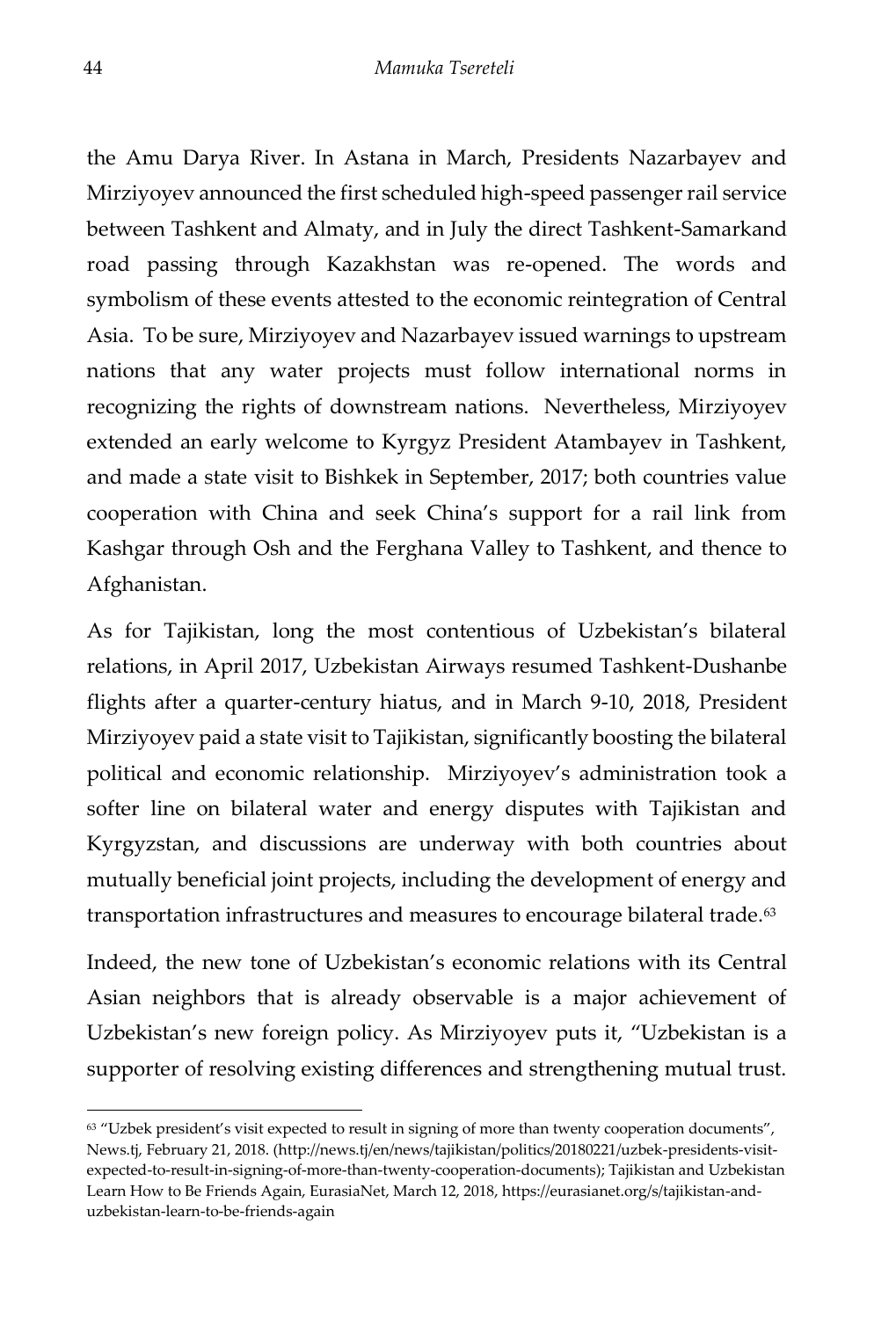It is precisely on the basis of the principles of good-neighborliness and mutually beneficial partnership that the states of the region will be able to realize their potential in the trade-economic, transport-communication, cultural-humanitarian areas, security and stability issues."<sup>64</sup>

President Mirziyoyev has also identified deepening ties with Afghanistan as a major part of his regional agenda. During President Ashraf Ghani's first presidential visit to Uzbekistan in December 2017, the two governments signed 20 bilateral cooperation agreements regarding trade, transportation, communications, education, and other spheres. Additionally, Uzbek and Afghan businesses signed some \$500 million worth of contracts.<sup>65</sup> They also agreed to extend the existing Hairatan–Mazar-i-Sharif railway to the Afghan cities of Sheberghan, Maymana, and Herat.<sup>66</sup> Furthermore, the two governments authorized direct flights between Kabul and Tashkent.<sup>67</sup>

The first direct flight from Kabul to Tashkent, in November 2017, took an hour and a half. Previously, passengers from Kabul had to travel to Tashkent via Istanbul or Dubai, which required from seventeen to thirtytwo hours. The twice-weekly schedule is designed to connect with flights to Europe, as well as with flights to Samarkand, Bukhara and Urgench. And to Mazar-e-Sharif and Herat in Afghanistan. In November, 2017, as part of the Regional Economic Cooperation Conference on Afghanistan,

j

<sup>67</sup> "Afghan Plane Lands in Tashkent to Start Regular Direct Flights," RFE/RL, November 29, 2017, https://www.rferl.org/a/afghanistan-uzbekistan-direct-flights-kam-air/28886184.html.

<sup>64</sup> Shavkat Mirziyoyev, "Opening remarks by Shavkat Mirziyoyev at Central Asia: Shared Past and Common Future, Cooperation for Sustainable Development and Mutual Prosperity conference," (opening remarks, Samarkand, November 11, 2017), The Tashkent Times,

http://tashkenttimes.uz/national/1670-opening-remarks-by-shavkat-mirziyoyev-at-central-asia-onepast-and-a-common-future-cooperation-for-sustainable-development-and-mutual-prosperityconference.

<sup>65</sup> "Documents have been signed," Press Service of the President of the Republic of Uzbekistan, December 5, 2017, http://president.uz/en/lists/view/1315.

<sup>66</sup> "Uzbekistan, Seeking Sea Access, Signs Railway Deal with Afghanistan," RFE/RL, December 6, 2017, https://www.rferl.org/a/uzbekistan-seeaking-sea-access-signs-railway-deal-afghanistan-hairatanmazar-e-sharif/28899419.htmlt.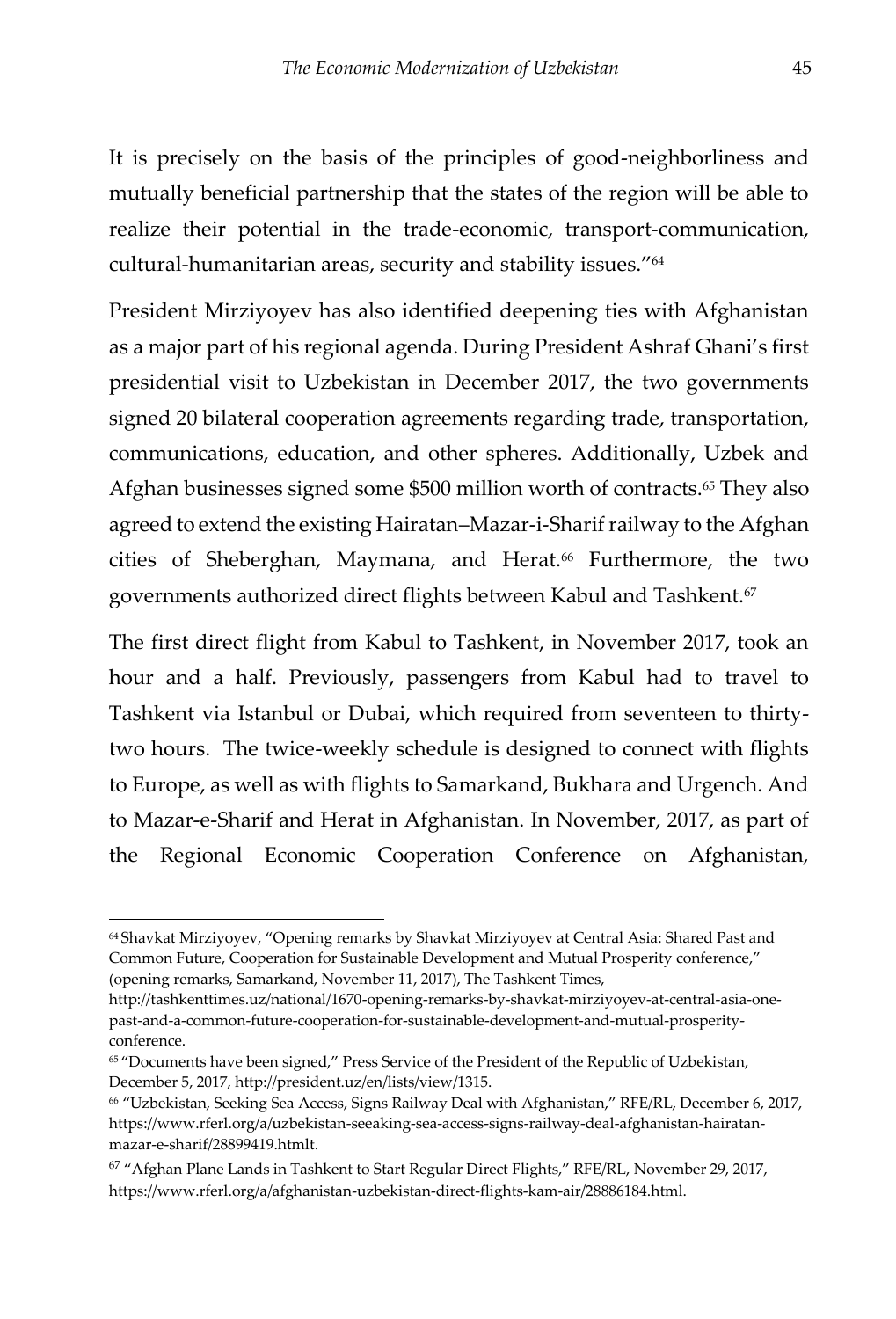Uzbekistan committed to build a new electricity line to the Afghan province of Baghlan. This important project will transmit up to 1,000 megawatts to Afghanistan, almost as much as the country presently receives from Uzbekistan, Iran, Turkmenistan, and Tajikistan combined.<sup>68</sup>

It is already clear that regional economic relations will play a special role in Uzbekistan's strategy of increasing openness and facilitating trade, investments, and transport. In his year-end address to the Oliy Majlis, President Mirziyoyev announced that Central Asia would henceforth be the main priority in Uzbekistan's foreign policy, and promised further measures to improve regional connectivity and economic ties through improved hard and soft infrastructure.<sup>69</sup>

This extensive diplomatic effort has brought about the emergence of new dynamics in Uzbekistan's foreign economic relations, and has already led to increased trade with other Central Asian countries. Overall trade turnover with foreign countries increased by over 11 percent in 2017, as exports grew by 15.4 percent and imports by 7.2 percent. Volumes of trade with all major foreign trade partners grew considerably: an increase of 16.8 percent with China, 16.1 percent with Russia, 51.6 percent with Kyrgyzstan, 20 percent with Tajikistan, 15 percent with Afghanistan, 27 percent with South Korea, and 31 percent with Turkey.<sup>70</sup>

In order to reap the full benefit of increased economic engagement with the global and regional economies, Uzbekistan will have to significantly upgrade both its hard and soft transportation as well as its logistical infrastructure. President Mirziyoyev noted to the Oliy Majlis that many

<sup>68</sup> Kamila Aliyeva, "Uzbekistan to stretch another power line to Afghanistan," AzerNews, November 30, 2017, https://www.azernews.az/region/123125.html.

<sup>69</sup> Address of the President of the Republic of Uzbekistan Shavkat Mirziyoyev to the Parliament, Oliy Majlis, December 22, 2017 http://www.ut.uz/en/politics/for-the-first-time-in-the-history-of-our-countrythe-president-of-the-republic-of-uzbekistan-shavkat/

<sup>70</sup> "Summary of 2017 in foreign trade policy of the Republic of Uzbekistan", *Embassy of Uzbekistan*, January 26, 2018. (http://www.uzbekembassy.in/summary-of-2017-in-foreign-trade-policy-of-therepublic-of-uzbekistan/)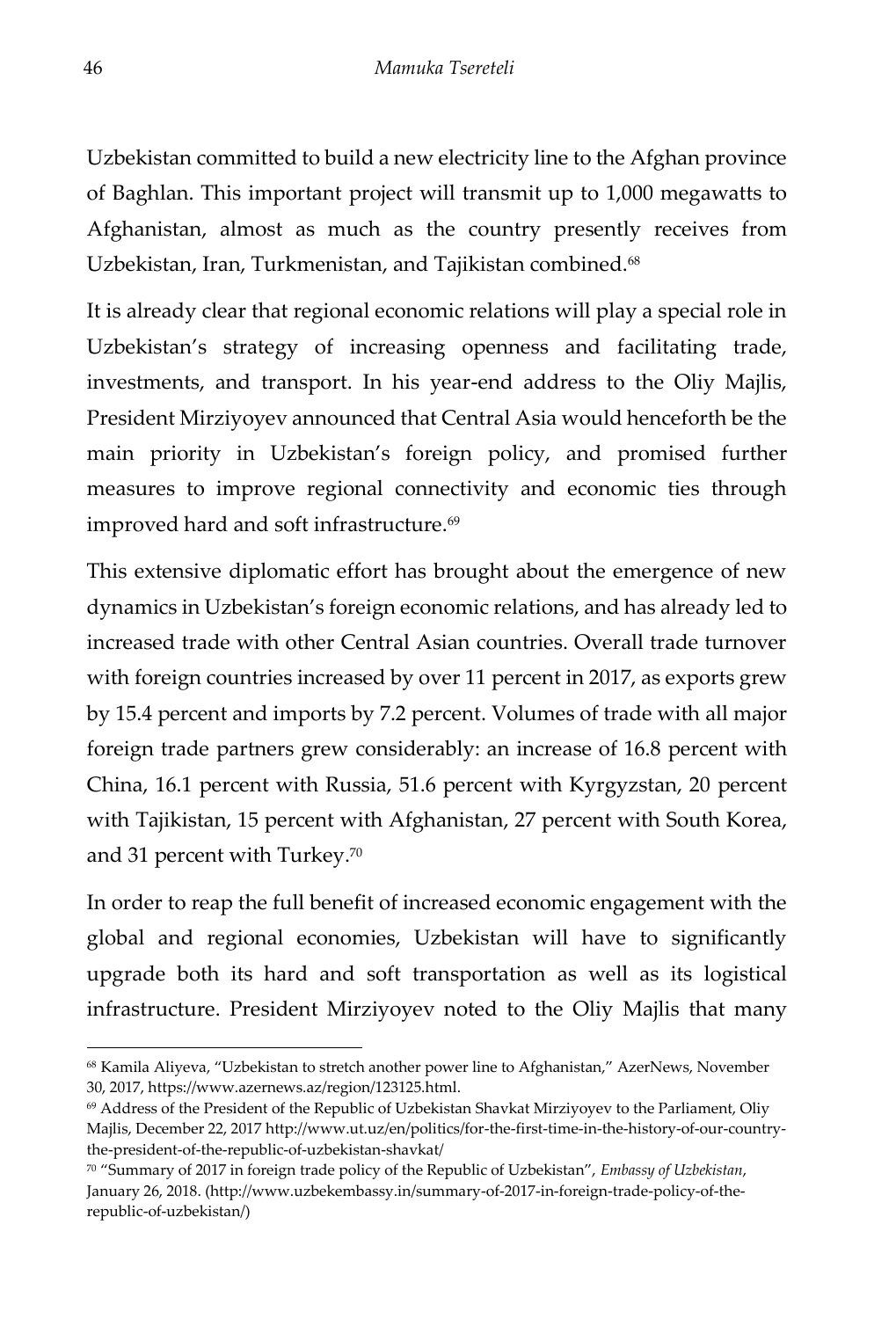exports utilize routes though Kazakhstan and especially through the "Saryagash" station, but that the process of transshipment through that station is very inefficient efficient. Major problems there include a lack of electric locomotives and out-of-date terminal facilities, which cause long and costly delays. In order to improve efficiency here and along other slow corridors, the President called diversifying routes and for competition among them. To this end the President announced his plan to come to agreements with Turkmenistan, Iran, Kazakhstan, Russia, Azerbaijan and Georgia. By February 2018, Georgia had granted to Uzbekistan a 50 percent discount on transit cargo through its territory.<sup>71</sup>

The ongoing process of simplifying the visa regime for foreign citizens is among the proactive steps Uzbekistan has taken to open the country to trade. On February 5, 2018, President Mirziyoyev signed a decree "On Additional Organizational Measures to Create Favorable Conditions for the Development of the Potential for Tourism of the Republic of Uzbekistan."<sup>72</sup> The decree ordered that citizens of Israel, Indonesia, South Korea, Malaysia, Singapore, Turkey and Japan could now visit Uzbekistan without visas for a period of 30 days. It also simplified the procedure for issuing tourist visas for citizens of 39 additional states, including the United States and EU member countries.

Tourism, which can attract foreign investment, create jobs, and generate income, has been designated a strategic priority in Uzbekistan's economic development. In December 2016, the President issued a decree, "On Measures for Ensuring Accelerated Development of the Tourism Industry of the Republic of Uzbekistan," which named tourism as a strategic sector

<sup>71</sup> "Georgia grants Uzbekistan discount on transit of all types of cargo via railway", Trend News Agency, February 25, 2018. (https://en.trend.az/casia/uzbekistan/2865531.html)

<sup>72</sup> "Uzbekistan introduces visa-free regime for citizens of 7 countries", Embassy of Uzbekistan to the United States, February 5, 2018. (http://www.uzbekistan.org/news/archive/9808)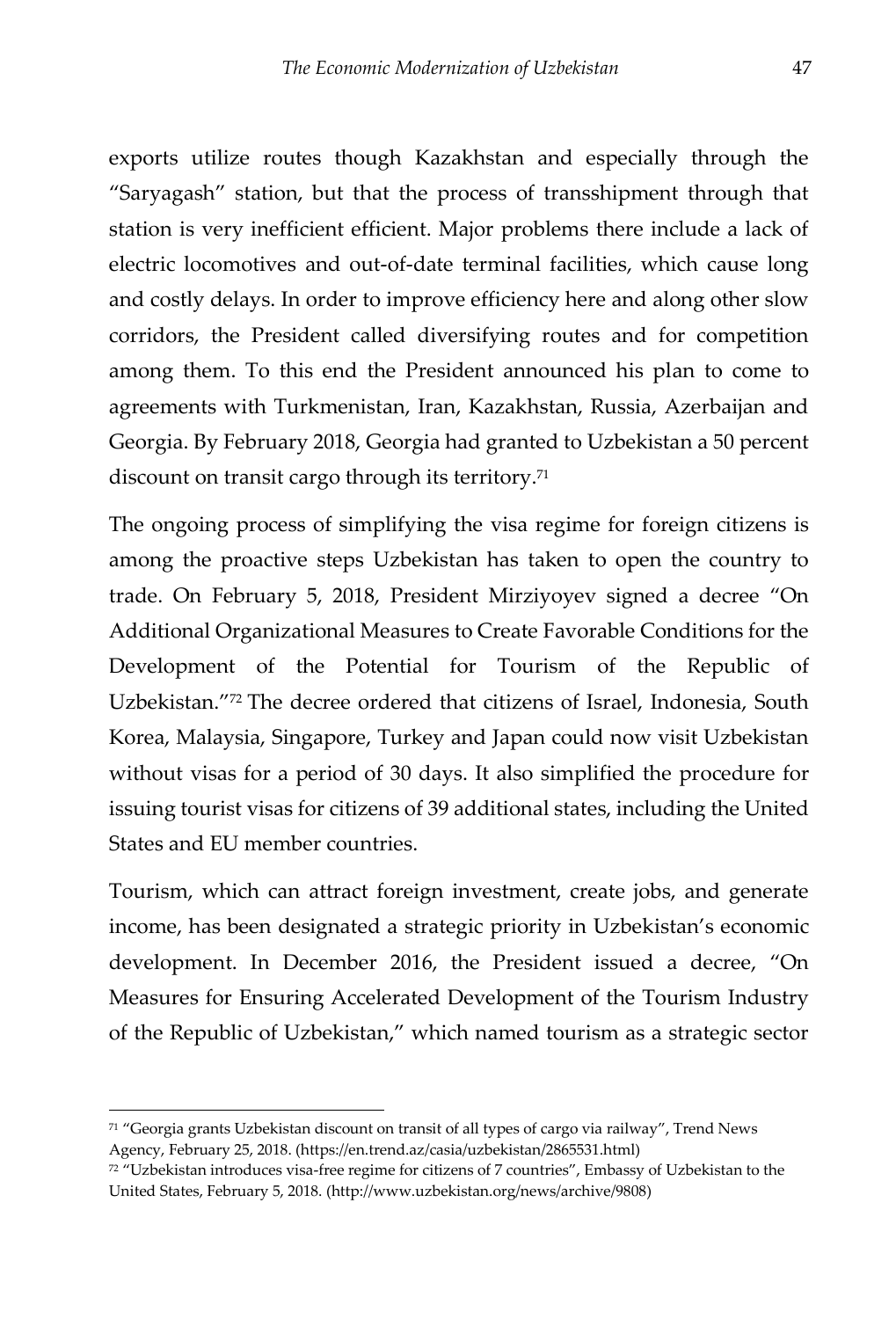of the economy, and set up a State Committee for the Development of Tourism<sup>73</sup>

The government has expressed interest in public-private partnerships with domestic and foreign investors, and has allocated parcels of land for the development of hotels in the main tourist destinations, including Bukhara.<sup>74</sup> Steps are also underway to simplify the procedures for investors seeking to obtain land, as well as for the development of architectural projects relating to tourism. As President Mirziyoyev noted on February 22, 2018, however, "the huge potential of Uzbekistan in the sphere of tourism has not been used effectively and fully for many years."<sup>75</sup> The legacy of Soviet era practices in the field of tourism and the unfortunately primitive "restoration" of many historic sites, combined with the government's inexperience in this area, present formidable challenges. But with the right approach and the engagement of relevant international experts, this sector holds promise of becoming a significant driver of economic development in Uzbekistan.

<sup>73</sup> Ministry of Foreign Affairs of the Republic of Uzbekistan, "Issues of Further Development of Tourism Are Discussed", Press Release, October 4, 2017. (https://mfa.uz/en/press/news/2017/10/12658/?print=Y)

<sup>74</sup> "В Бухаре инвесторам предлагают 35 земельных участков под строительство гостиниц", Kommersant.uz, February 2, 2018, http://kommersant.uz/news/v-buhare-investoram-predlagayut-35 zemelnyh-uchastkov-pod-stroitelstvo-gostinits

<sup>75</sup> "Uzbekistan: Presidents Sets New Tasks for Tourism Industry", *Times of Central Asia*, February 26, 2018. (https://www.timesca.com/index.php/news/19402-uzbekistan-president-sets-new-tasks-fortourism-industry)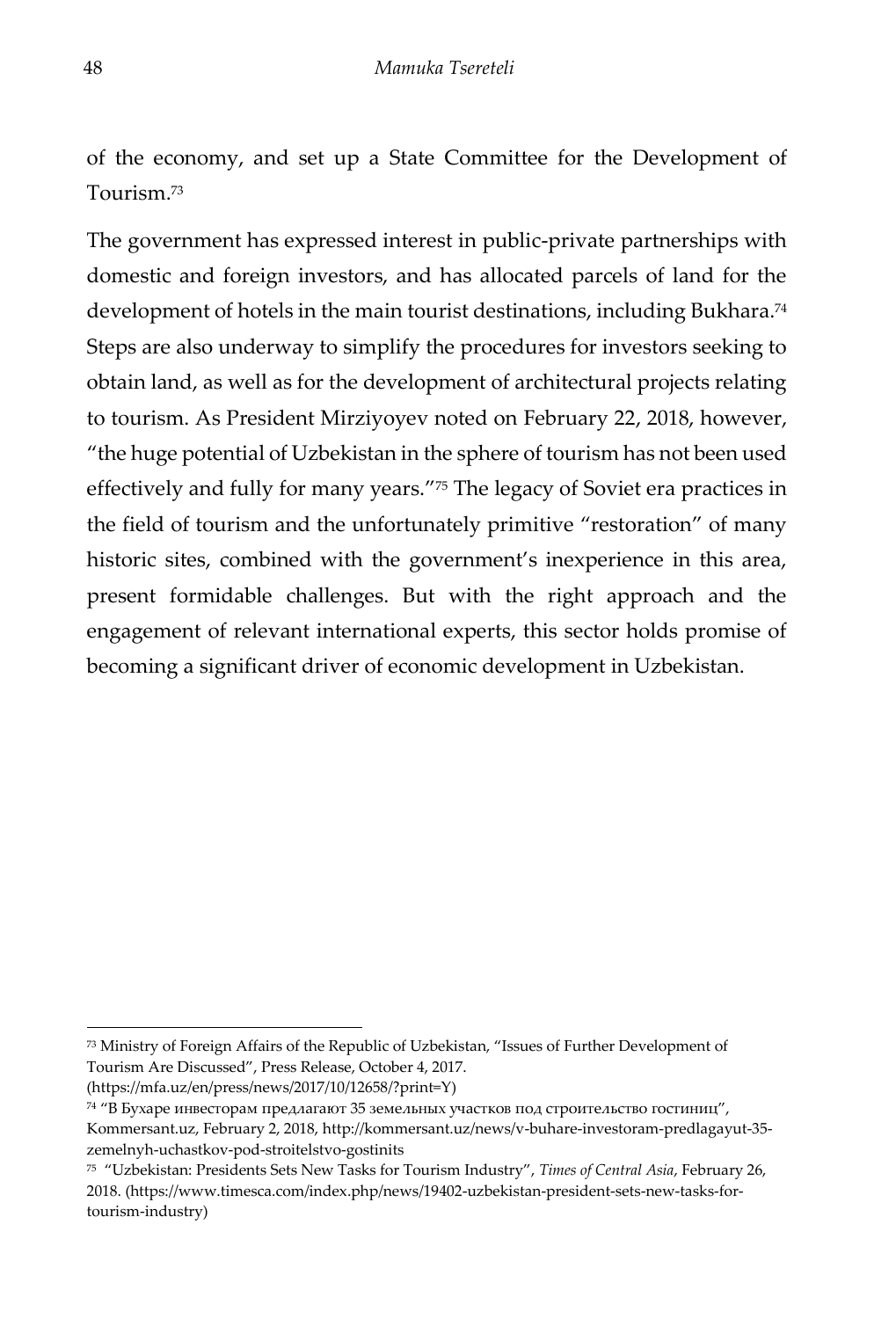## <span id="page-50-0"></span>**Conclusions**

j

At the beginning of 2018, the economic signals from Uzbekistan were positive. Especially noteworthy have been the government's positive approach to regional economic cooperation, international engagement, the currency reform, and the initiation of internal regulatory reforms. The government even appeared to be cutting back regulated pricing, most notably that of gasoline. However, the initial steps in this sensitive area have not created free pricing and competition in fuel because the centralize system of pricing and management remains in place. This simple example highlights the multifaceted issues that must be addressed simultaneously if market mechanisms are to function well. Patience is called for, for such fundamental economic reforms as Uzbekistan has launched rarely yield immediate benefits.

Foreign investments in Uzbekistan more than doubled during 2017. At a roundtable held on November 8, 2017, the Chairman of the Committee for Investments, Azim Ahmedkhadjayev, stated that year-to-date foreign investment had reached \$4.2 billion, of which \$3.7 billion consisted of foreign direct investment.<sup>76</sup> Let it be noted that between 2011 and 2016, foreign investment in Uzbekistan had decreased from \$3.3 billion to \$1.9 billion, a drop of 40 percent!

An important step that would signal that Uzbekistan is more open for business would be to (during 2018) complete the negotiations for accession to the World Trade Organization (WTO). President Mirziyoyev himself

<sup>76</sup> "Uzbekistan's foreign investments inflow at \$4.2 billion YTD - investments committee chief," *The Tashkent Times*, November 9, 2017.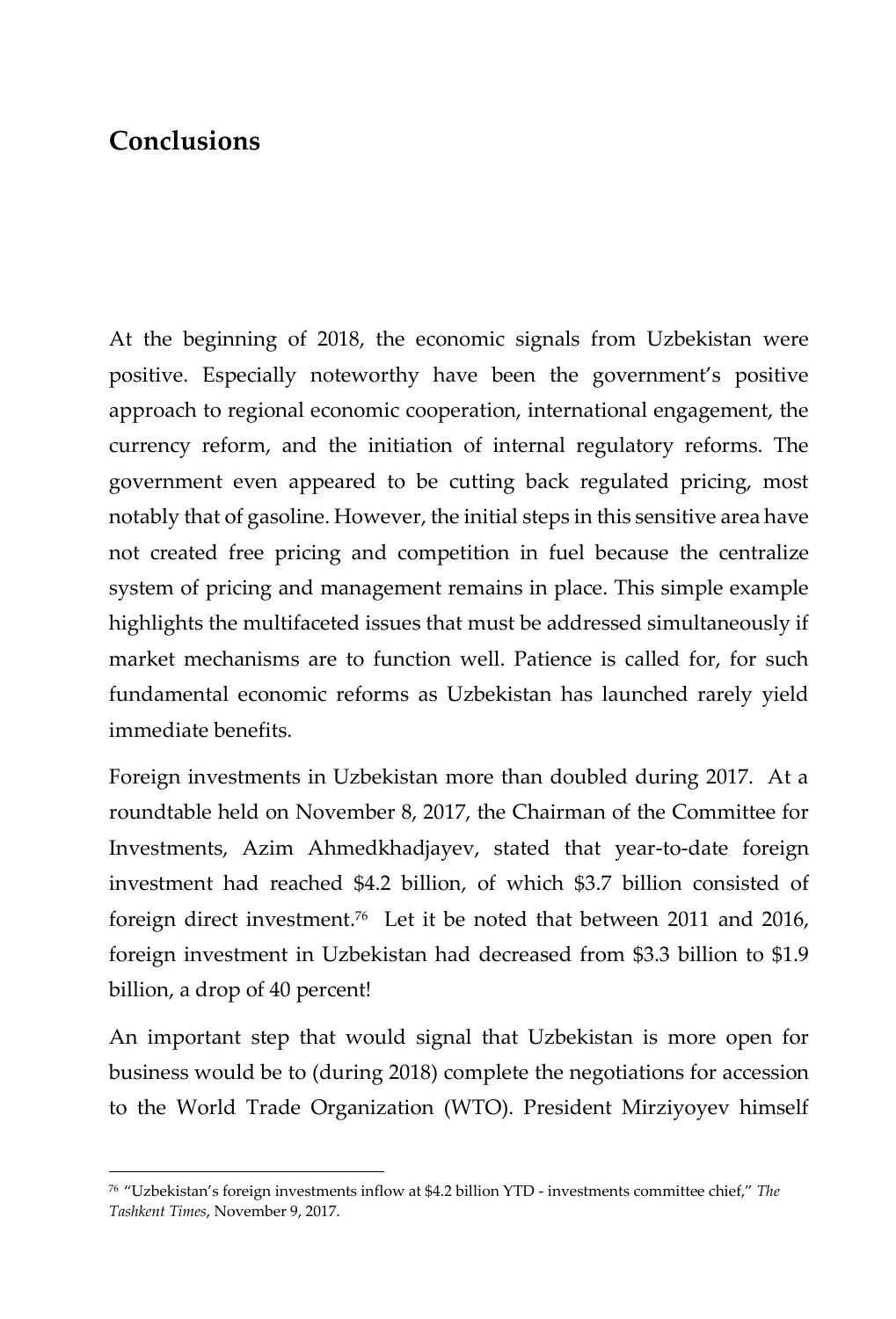called for this in his year-end Presidential Address, and with good reason. In 1994, Uzbekistan had been the first Central Asian country to apply for WTO membership. Uzbekistan presented its Memorandum on the country's foreign trade regime to the WTO Secretariat in 1998. A Working Party was set up in 2002 and held several meetings thereafter, but these ceased in 2005. The government could revive the accession process fairly quickly, as Kazakhstan did before its WTO accession was completed in 2015, although some of the ensuing negotiations will have to be pursued with great care.<sup>77</sup> On March 13, 2018, the Government of Uzbekistan hosted representatives of the World Bank, Asian Development Bank, USAID and other donor organizations and discussed a detailed 34-point accession plan "Road Map" for Uzbekistan's entry into WTO, thus demonstrating clear determination to join rules-based international trade system.<sup>78</sup>

The change in Uzbekistan's presidency coincided with a novel window of opportunity. In 1992, Uzbekistan Airways' slogan that "Tashkent was the Crossroads of Asia seemed slightly ludicrous, as Central Asia had not been central to Europe, Asia, or anything between for nearly half a millennium. In the 2010s, however, East Asia and Europe are being reconnected by train tracks and major highways that pass through Central Asia. By 2017, the Chongqing–Duisburg train service was regularly operating five days a week (planned to be daily in 2018, and taking twelve days instead of the sixteen days in 2011), while services on many routes between Europe and China were weekly or to order. These corridors currently pass through Kazakhstan

<sup>77</sup> Uzbekistan can learn lessons from the accessions of neighboring Tajikistan in 2013 and Kazakhstan in 2015, as well as from the longer experience of the Kyrgyz Republic which acceded in 1998. For example, on intellectual property rights, Uzbekistan should seek exemption from TRIPS commitments on public health grounds in order to retain access to imported generic medications. United Nations Development Programme, *Trade and Human Development*, Central Asia Human Development Series, United Nations Development Programme Regional Bureau for Europe and the Commonwealth of Independent States, Bratislava, 2014, p. 21.

<sup>(</sup>http://www.undp.org/content/dam/rbec/docs/Central%20Asia%20Trade%20and%20Human%20Devel opment%20English.pdf).

<sup>78</sup> Uzbekistan and IFIs discuss Country's Accession to WTO, UzDaily, March 14, 2018. (https://www.uzdaily.com/articles-id-43112.htm)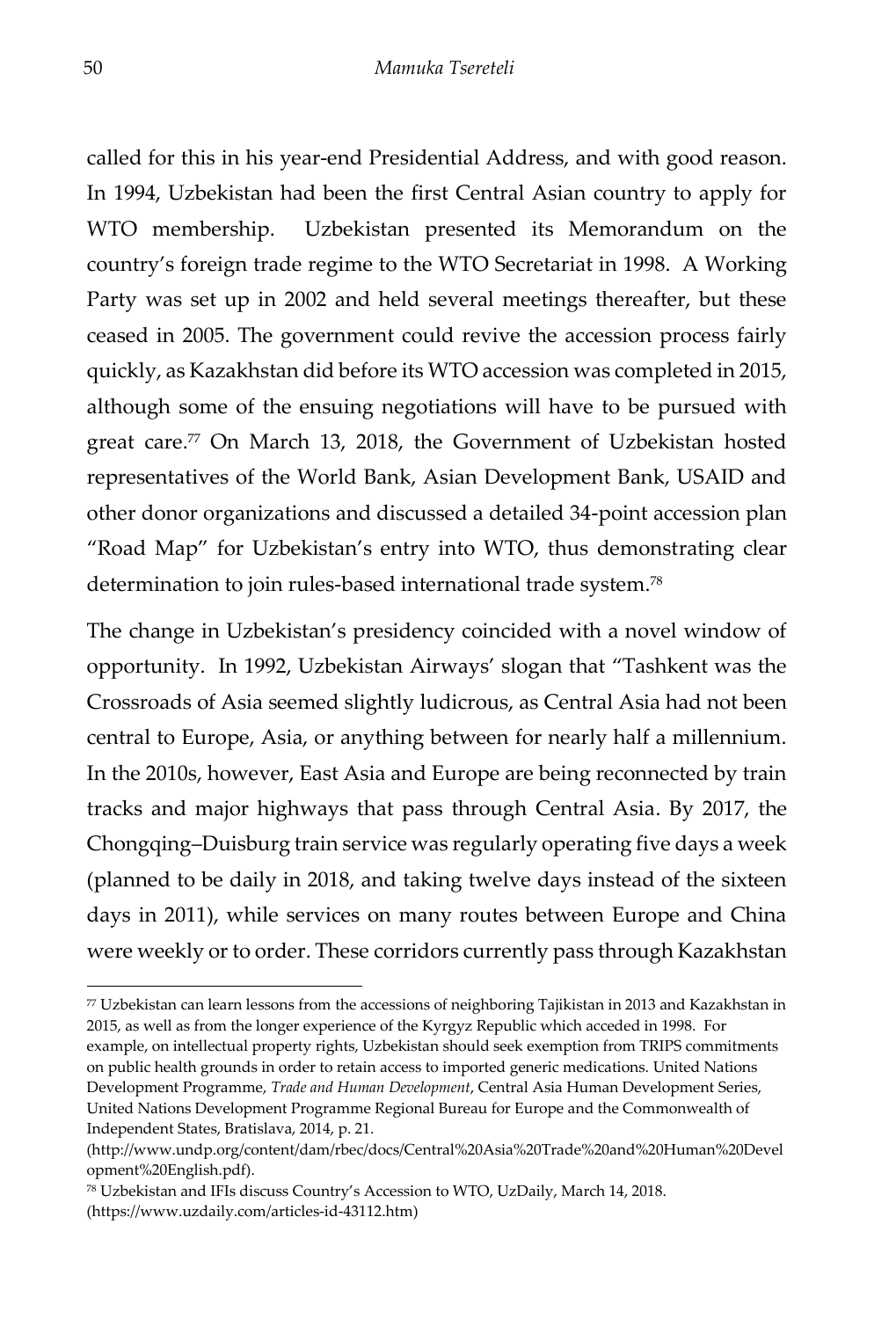and Russia, yielding large transit fees for both countries. However, Uzbekistan has worked out feasible plans that would bring major transport corridors through its territory as well, including an important route from Kashgar through the Ferghana Valley to Afghanistan, Turkmenistan, the Caspian, and Europe. Interestingly for Uzbekistan, Chinese maps of the Belt and Road Initiative show a similar main corridor leading south of the Caspian Sea, passing through Uzbekistan, Turkmenistan, Iran and Turkey rather than through Russia and Belarus.

These alternatives are the more promising because both China and Europe would seek to avoid reliance on a single route and to prevent potential holdups imposed by any single country along that route. The trans-Caspian link from Turkmenistan to Azerbaijan, and so via the Baku-Tbilisi-Kars Railway to the new rail tunnel under the Bosporus reinforces the potential of competing transportation options between Asia and Europe via Uzbekistan.<sup>79</sup> Indeed, a main impediment is not infrastructure, but bureaucratic delays at the borders, which are relatively easy to correct if the political will to do so is there.<sup>80</sup> Meanwhile, Uzbekistan Air and international carriers from Korea, India, Germany, Turkey, Japan, and China have all identified Tashkent as a major hub for east-west air transport, including freight.

Proposed steps to reduce customs duties and excise taxes will reduce the high cost of doing business with Uzbekistan and he*n*ce better position Uzbekistan to benefit from improved Eurasian connectivity. However,

<sup>79</sup> The opening of the Baku-Tbilisi-Kars railway in October 2017 presents additional opportunities, especially viewed against the improvement of relations between Azerbaijan and Turkmenistan. Uzbekistan's interest was indicated by Prime Minister Abdulla Aripov's participation in the opening ceremony. Connection to the BTK railway through Turkmenistan will be improved by completion of the Navoi–Turkmenbashi railway project (Fuaed Shahbazov, "Baku-Tbilisi-Kars Railway to Become Central Asia's Gateway to Europe," *Central Asia-Caucasus Analyst*, December 7, 2017).

<sup>80</sup> There are precedents for long-distance rail freight involving Uzbekistan. GM's former Daewoo car factory still obtains components from South Korea, mostly on bespoke train services for containers via Lianyungang. High-speed passenger service operates between Tashkent and Samarkand and is being introduced between Tashkent and Almaty.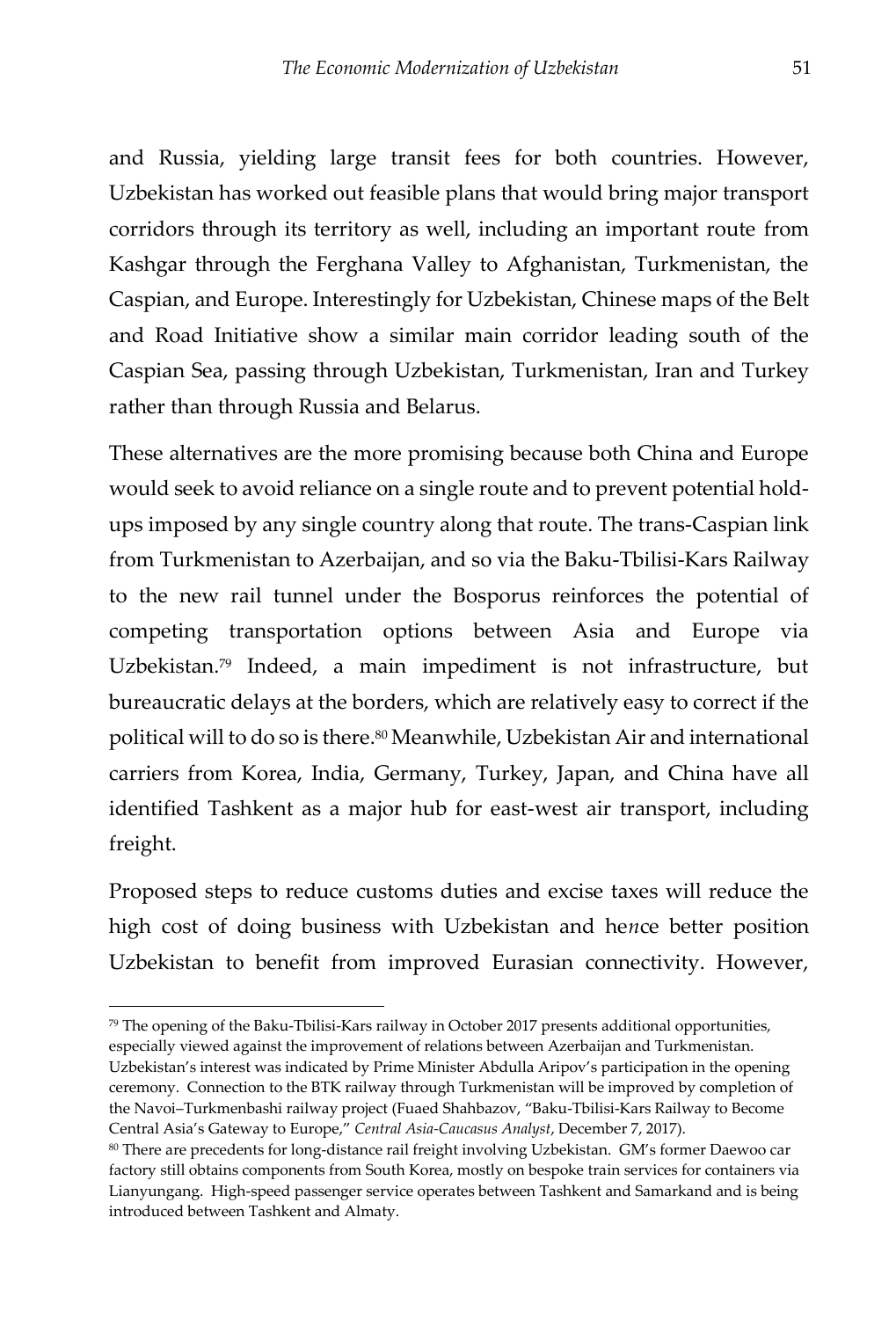much more is needed in order to switch from a one-sided emphasis on border controls to one that is based on prudent risk management. Specific measures that will have to be instituted include regular risk assessments, the introduction of single windows and green channels for rapid bordercrossing, and the removal of petty red tape and regulation. Such changes are entirely compatible with the protection of national security, and will facilitate all forms of international trade, whether by rail, road or air.

More generally, Uzbekistan's long-term economic prospects will depend on the extent to which President Miziyoyev and his government are able to implement his election call for a transition from "a strong state to a robust civil society" and, in this connection, the priority areas identified in the *2017- 2021 National Development Strategy* and restated by the president in his yearend Address. However, as we have observed earlier, legal and judicial reforms take time.<sup>81</sup> Despite the government's attempts to promote more active citizen involvement, it will take time and strong continuous commitment from the leadership to allow an independent civil society to emerge and contribute significantly to the growth of the national economy.

The obstacles that remain along the path to economic transformation are formidable, but this review of Mr. Mirziyoyev's first year as President of Uzbekistan gives reason for optimism. Many litmus tests can be devised and applied during the coming period. But above all, further progress along the economic path that Uzbekistan has chosen will depend on strong and honest leadership, the commitment to reform of thousands of officials and private businessmen, and the completeness and accuracy of information available to ordinary citizens about the progress of transformation in their country. While many questions remain about the future direction of Uzbekistan's

<sup>81</sup> However, the president's condemnation of torture and other forms of intimidation of citizens may, like the ending of forced labor for cotton-harvesting, have a positive impact on the country's external image with economic implications for foreign investment or for boycotts of goods made with Uzbek cotton.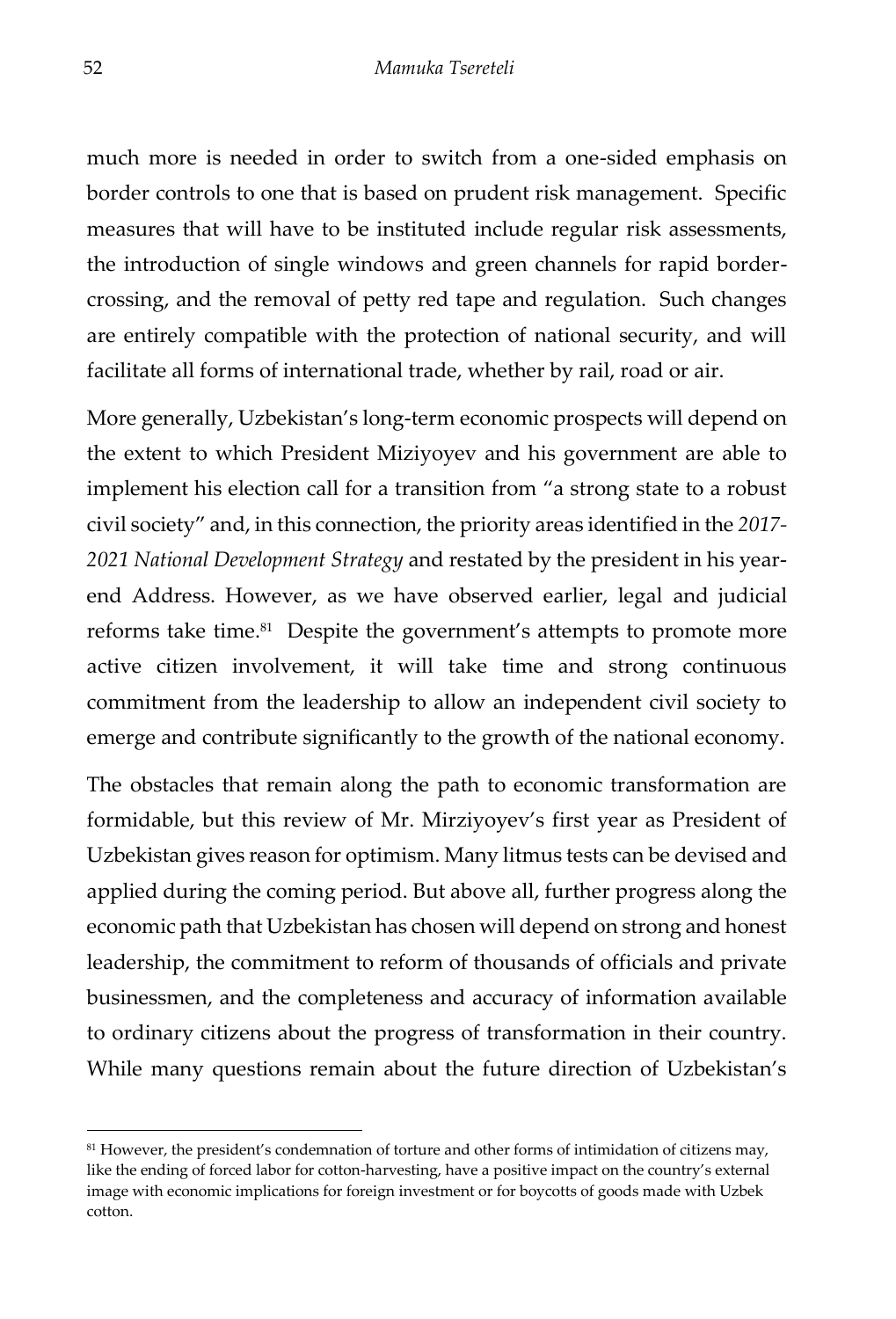economic reforms, it cannot be denied that significant and even dramatic shifts have already occurred, and that these have in turn energized both the internal process of change and also stimulated the emergence of a new regionalism that has the potential to transform all Central Asia.